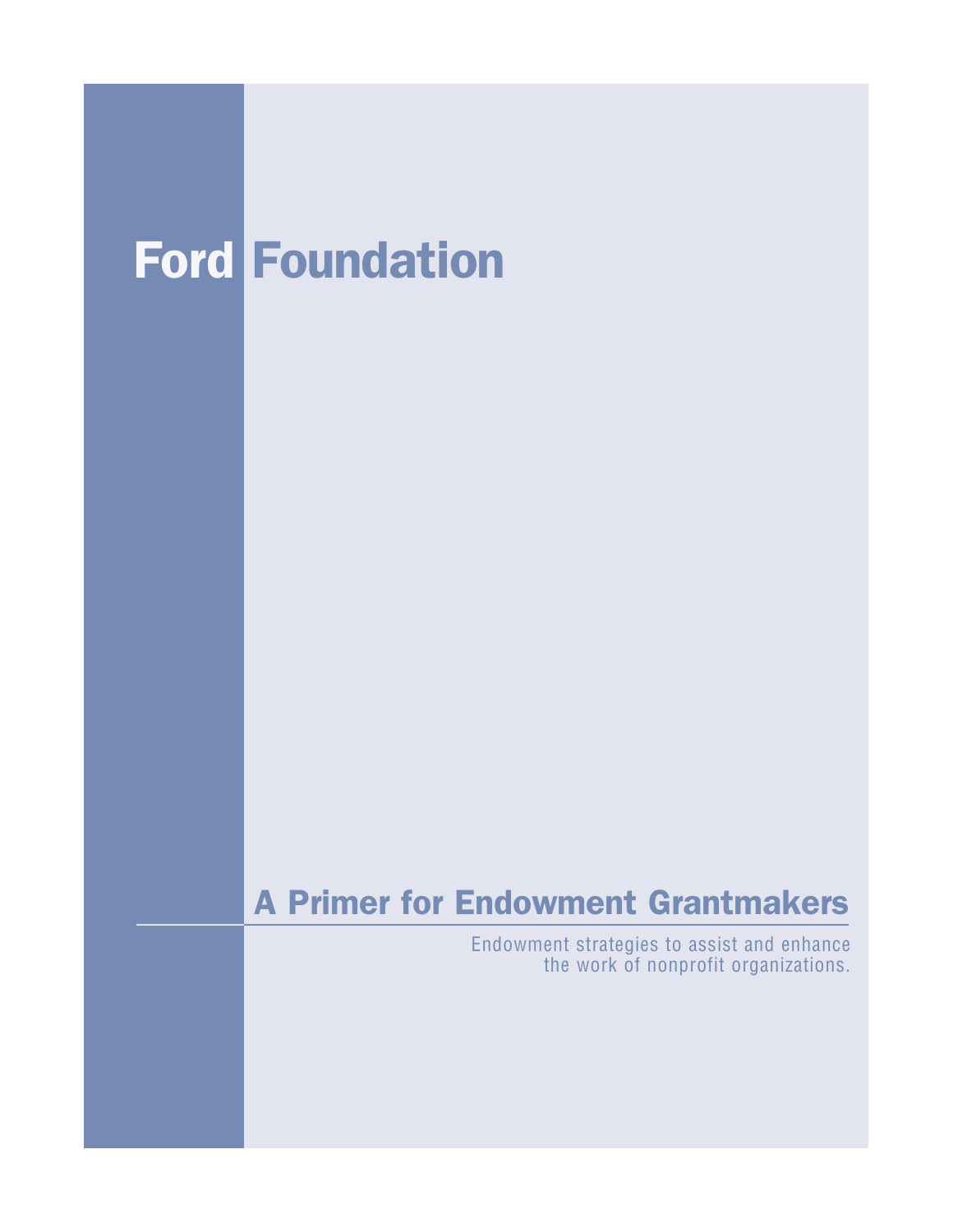# *A Primer For Endowment Grantmakers*

|                      |                                                | Page         |
|----------------------|------------------------------------------------|--------------|
|                      | <b>PREFACE</b>                                 | $\mathbf{i}$ |
| L.                   | <b>INTRODUCTION/HISTORY</b>                    | $\mathbf{1}$ |
| П.                   | <b>DOES AN ENDOWMENT MAKE SENSE?</b>           | 6            |
| III.                 | <b>HOW WILL THE ENDOWMENT FUNDS BE RAISED?</b> | 15           |
| IV.                  | HOW WILL THE ENDOWMENT FUND BE GOVERNED?       | 20           |
| $\mathbf{V}_{\cdot}$ | HOW WILL THE ENDOWMENT FUND BE INVESTED?       | 23           |
| VI.                  | HOW WILL THE ENDOWMENT FUND'S INCOME BE USED?  | 29           |
| VII.                 | <b>CONCLUSION</b>                              | 32           |
|                      |                                                |              |

| <b>Attachment A</b> List of actions during the 1990s                                    |
|-----------------------------------------------------------------------------------------|
| <b>Attachment B</b> Endowment checklist (to be added)                                   |
| <b>Attachment C</b> Endowment grant letter language (to be added)                       |
| <b>Attachment D</b> Generic governance, investment, and spending policies (to be added) |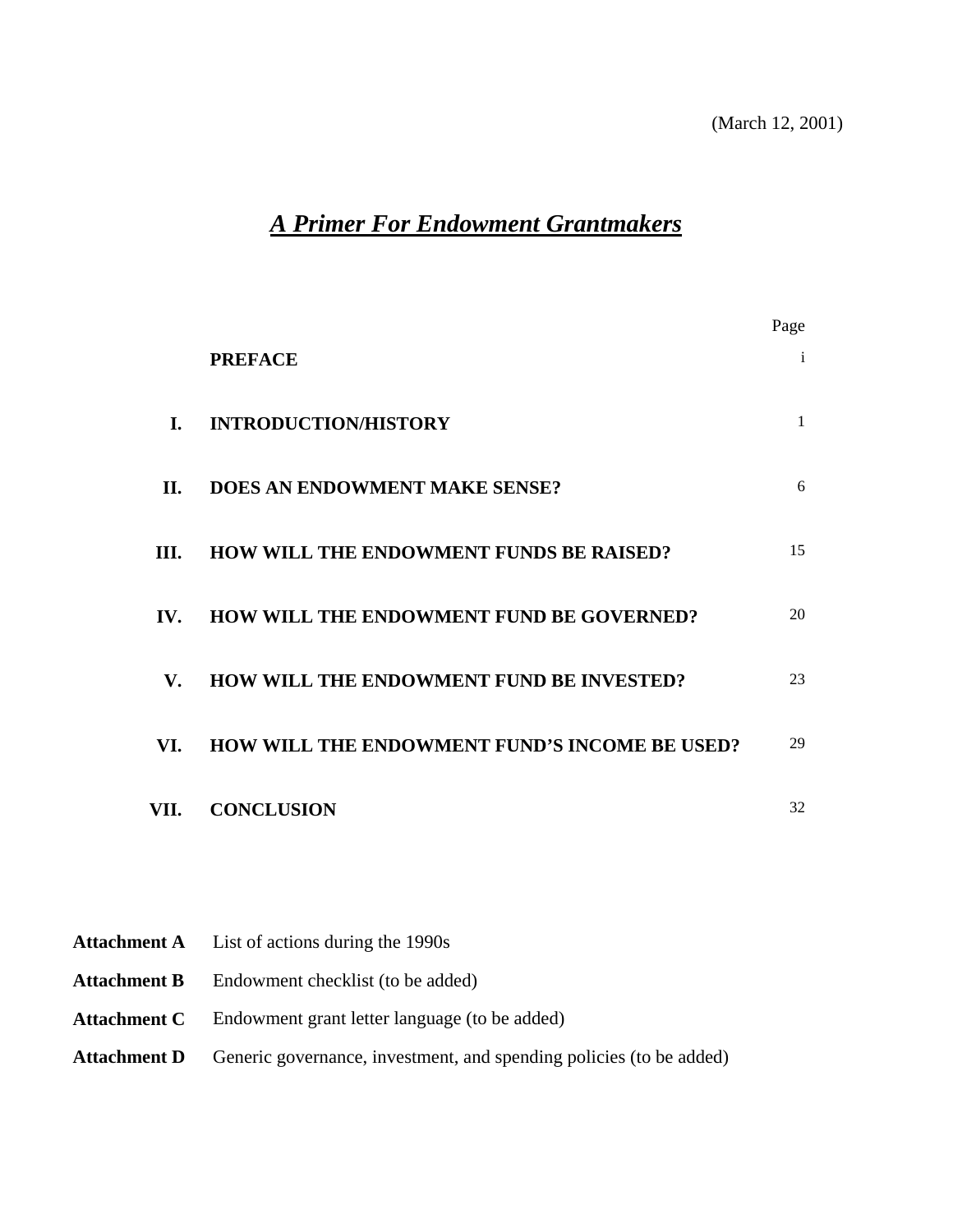#### *PREFACE*

As part of a visit to the Ford Foundation's office in New Delhi, India, in October 1998, I was asked by the Foundation's Representative to conduct a workshop on endowment grantmaking for staff and some grantees. The workshop lasted three hours. The range of questions from both staff and grantees suggested that there was a demand for a set of guidelines about endowment grantmaking that would be helpful to the Foundation's program officers and grants administrators, and to grantee organizations as well. While the Foundation had conducted reviews of its experiences with endowment grantmaking on a number of occasions in the past, it had not taken the next step of preparing a primer on this type of funding.

The exercise to produce such a document started with the formation of a working group, comprised of staff in the Foundation's New York and overseas offices.\* The working group met for the first time in April 1999. As a result of that meeting, Mark Sidel, acting as a consultant, was asked to go beyond my workshop notes and pull together other existing materials in order to produce an initial draft of the primer. The working group met again in June and August of 1999. After the August meeting, Wendy Malina, who is now a Project Specialist in our New York office, took on the responsibility of drafting the primer.

Over the past two years, I have made presentations based on the evolving draft, first for the Foundation's Africa program staff in Zanzibar, then for our Latin American staff at a meeting in Mexico, for the Foundation's grants administrators in New York, for staff and others during visits to the Foundation's Moscow, Kenya, and Nigeria offices, and on a second trip to the New Delhi office. I also presented briefer versions at the Foundation's orientations for new program officers and new cohort of program associates. Each presentation resulted in new ideas that were then incorporated into the draft. The members of the working group also continued to meet several times in 2000, providing additional feedback and suggestions. The *Primer for Endowment Grantmakers* is a product of this collaborative process.

i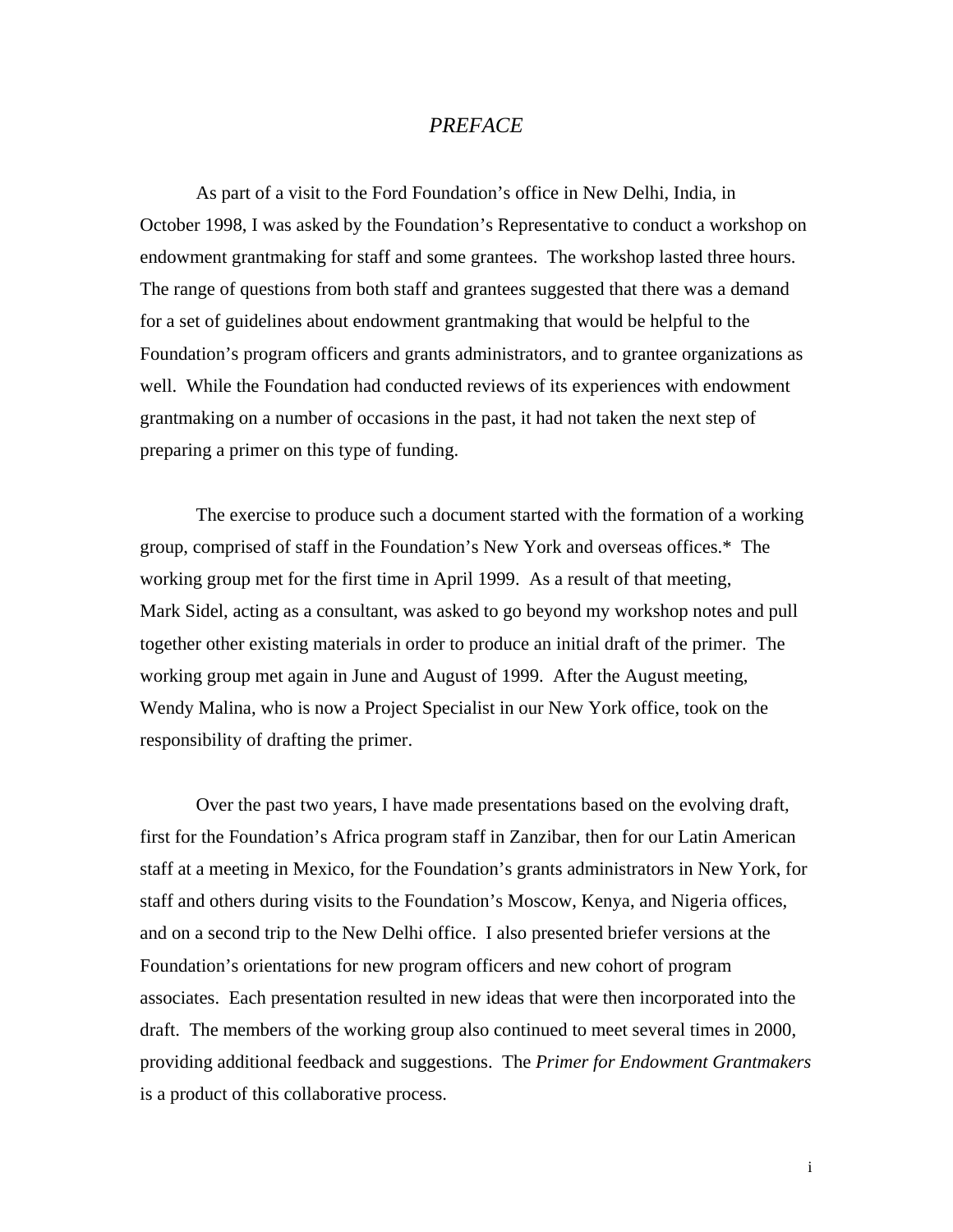Although the *Primer* is written for Ford Foundation program officers and grants administrators, the working group believes that other donors and grantee organizations will find it a useful document for the philanthropic community and the nonprofit sector. To facilitate this, the entire *Primer* appears on the Foundation's Web site with Attachment A. (Attachments B, C, and D will be added at a later date.) The working group hopes that the availability of the *Primer* will stimulate a discussion that leads to revised and strengthened editions.

> *Barry D. Gaberman Senior Vice President*

#### \* **Members of the Endowment Working Group**

 Barry D. Gaberman, Chair Srilaltha Batliwala (until 12/00) Elizabeth Buckley Elizabeth Campbell Alan Divack Linda Feeney Nicholas M. Gabriel Christopher Harris Jan Jaffe Harry Kavros (until 8/00) Wendy Malina Katharine Pearson Mark Sidel (until 8/00) Laurence Siegel Christine Vincent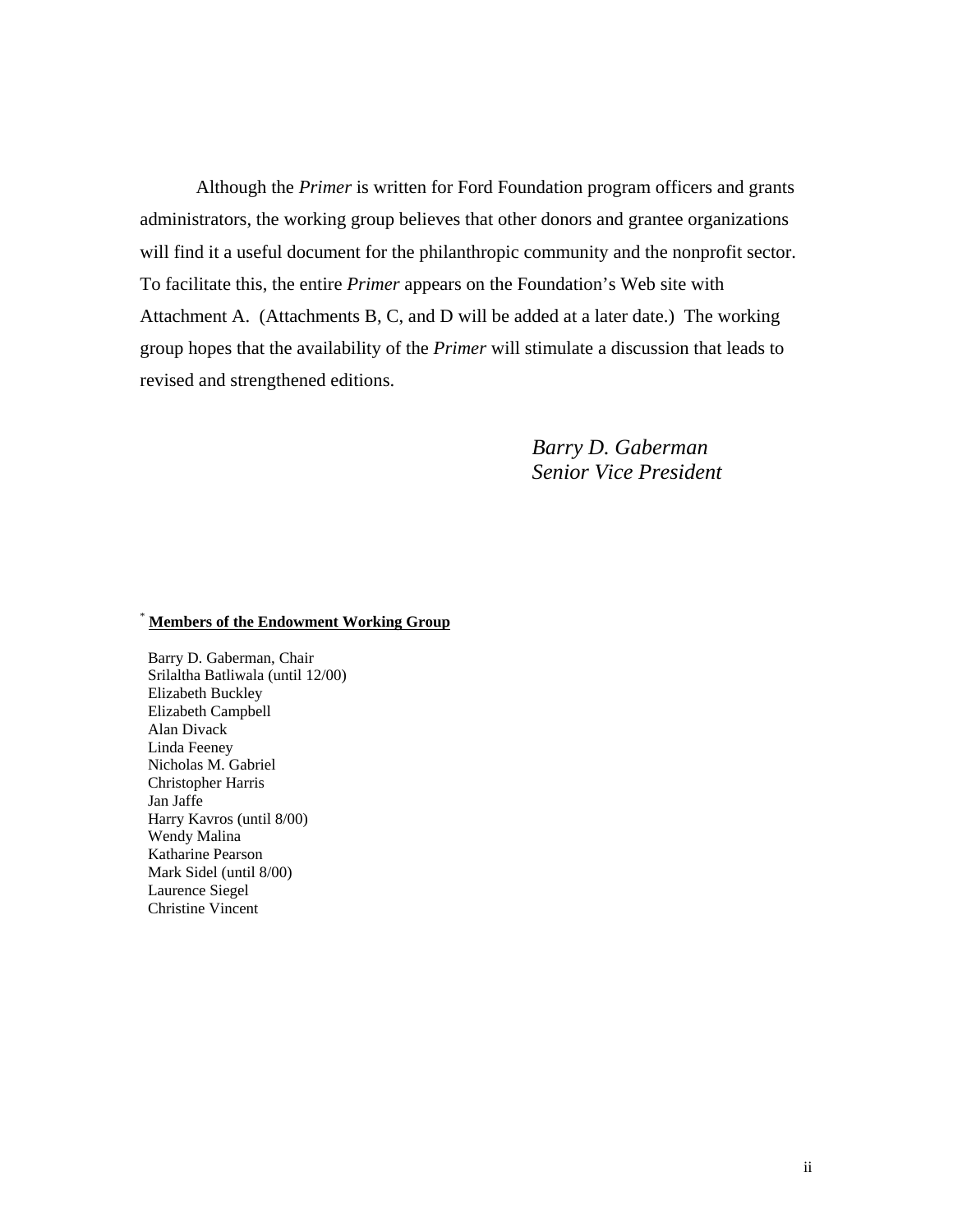#### **I. INTRODUCTION/HISTORY**

 Throughout its history, the Ford Foundation has used a wide range of funding mechanisms to assist and enhance the work of nonprofit organizations. These mechanisms can be thought of as the primary components of a Program Officer's toolkit. They include:

- **1. project or program grants;**
- **2. core or general support grants;**
- **3. Foundation-administered projects (FAPs);**
- **4. program-related investments (PRIs);**
- **5. recoverable grants; and**
- **6. endowment, endowment-like, and endowment-related grants.**

 For the most part, Foundation staff is fairly familiar with the first five types of actions, but less experienced with the sixth category, comprised of **endowment**, **endowment-like**, and **endowment-related** grants. Endowment actions usually seek to create, expand, or otherwise support a permanent financial asset of a particular organization. They often signal the Foundation's recognizing a major advance in an organization's growth and development. They may also reflect changes in the Foundation's programmatic priorities, leading either to endowment grants for organizations central to the Foundation's current interests, or to an endowment grant as a tie-off of long-term core support. Usually larger than general or project support grants, endowment grants require particular attention and review in order to ensure their appropriateness for both the potential recipient and the Foundation.

 There are a number of reasons, both financial and organizational, for making an endowment grant or for otherwise assisting the efforts of a grantee to create or build an endowment fund. Financially, an endowment can significantly benefit an organization by providing a secure base of resources which partially alleviates the need for raising core support, reduces dependence on specific funding sources, and facilitates long-term financial planning. Organizationally, an endowment can create a sense of permanence that strengthens an institution and its stakeholders, enables increased attention to achieving long-range program objectives, and fosters programmatic flexibility in working towards those goals. An endowment may further contribute to the work of a nonprofit organization by serving as a catalyst for organizational change and as an effective fundraising mechanism to leverage support from other potential donors.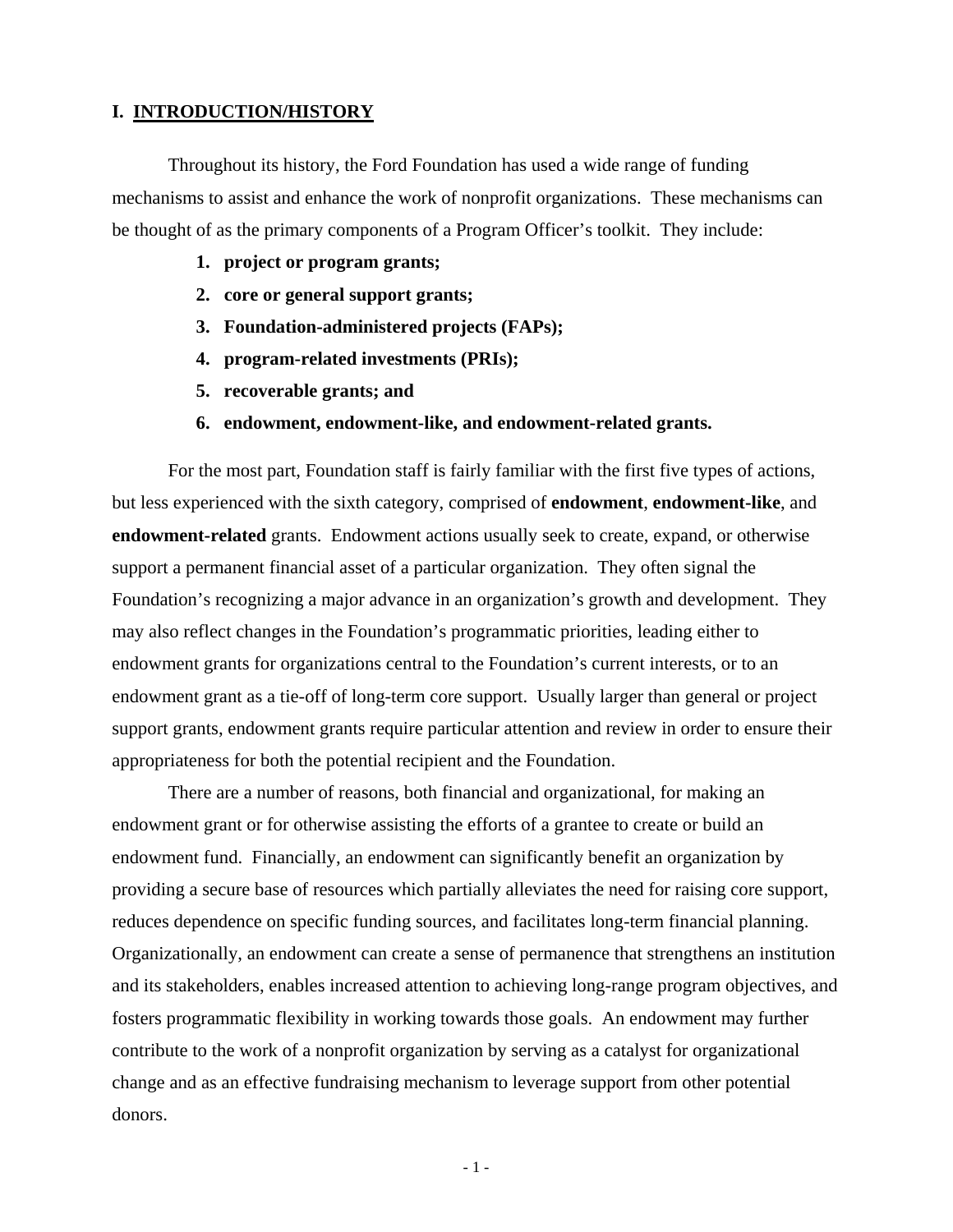An endowment fund may also prove inadvisable for an organization. Endowment fundraising is costly and time-consuming, because it requires more detailed negotiations between the potential recipient and donors concerning the terms and conditions of the endowment fund. For example, endowment grants often carry matching requirements related to additional fundraising. Endowment fundraising may also make it necessary for an organization to acquire different skills and expertise such as investment know-how, and to reach out to a wider range of donors than it usually approaches for core or project support. Building an endowment fund carries additional risks, because, in the midst of a capital campaign, an organization may end up paying insufficient attention to the ongoing need to cover its core operating costs. Most importantly, an endowment fund may not produce the revenue anticipated by the grantee, for example, if there is a downturn in the economy or if donors impose limitations on access to the fund.

When a general institutional endowment grant is not appropriate or timely, program staff have a number of other options to consider before giving up on endowment grantmaking and returning to core or project support. One alternative is a special purpose endowment, which provides endowment funds for a particular effort, such as a program development fund or a fellowship program. There are also two types of endowment-like grants (we will call them **working capital reserve** grants and **capital depletion** grants) which make flexible funding available, generally over a longer period of time, for purposes such as cash shortfalls and core operations. The Foundation also makes endowment-related grants, which provide assistance in raising and managing endowment funds without contributing directly to the endowment fund itself. For example, endowment-related grants may provide support for a **management review** or a **feasibility study**, or for the costs of conducting a **capital campaign**. The Foundation has had extensive experience over many years with these alternative mechanisms, which are described in greater detail in the following chapter.

 The nature and purpose of the Foundation's endowment grants have changed and broadened considerably since its early years as a national funder, when endowment grants were made largely to academic institutions. In the late 1950s, the Foundation provided significant endowment grants to support the strengthening of faculty salaries at several private United States liberal arts colleges and universities, and to support improved instruction at several dozen private medical schools around the country. By the mid-1960s, the Foundation began to diversify its

- 2 -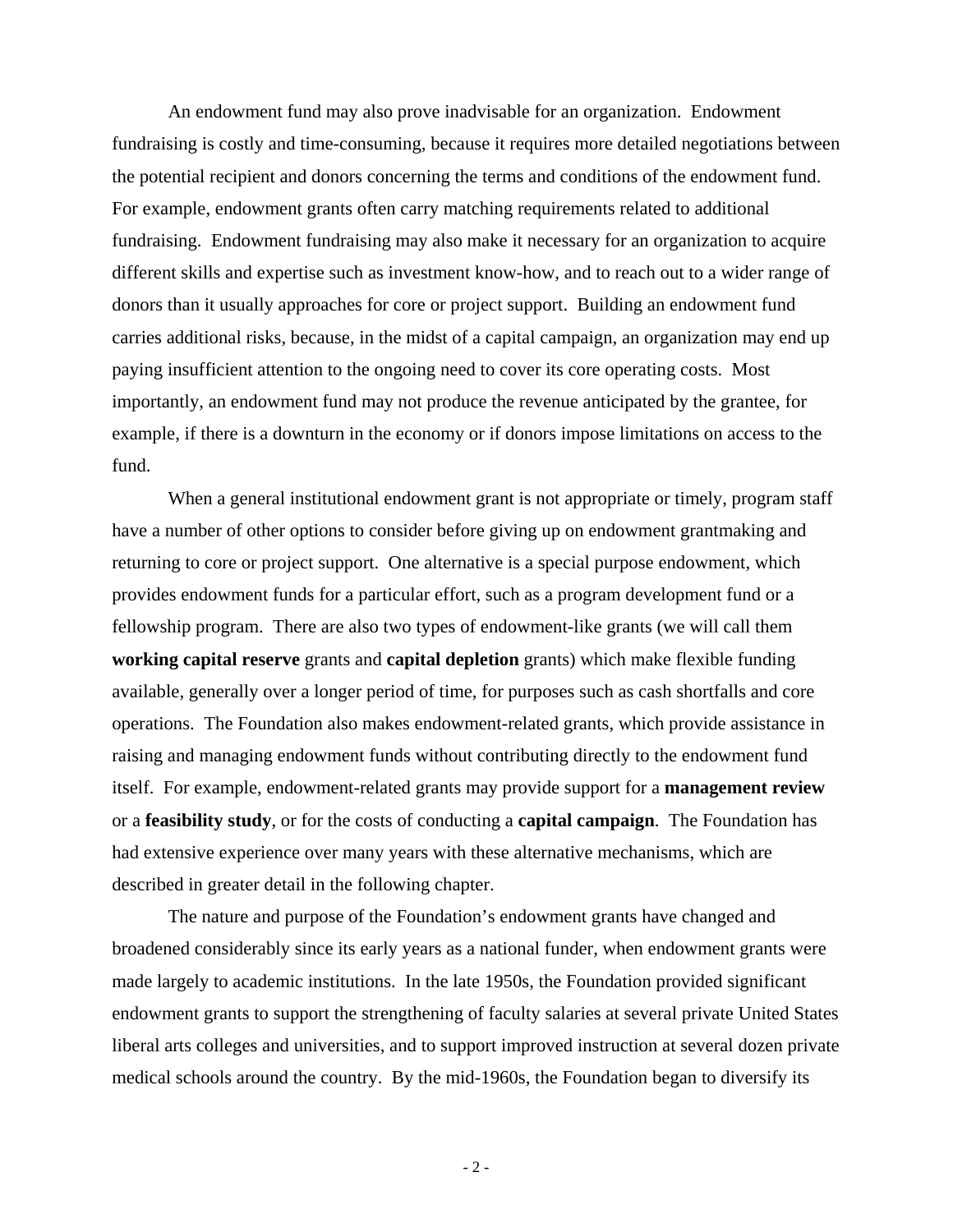endowment grantmaking, starting with international endowment grants to St. Antony's and Wolfson colleges at the University of Oxford.

 Endowment grantmaking in the area of arts and culture began in the early 1970s, when the Foundation made substantial endowment grants to several music schools, including Cleveland, Juilliard, Marlboro, New England, and San Francisco, as well as to several fine arts schools and other cultural institutions. In the mid-1970s, the Foundation initiated a series of endowment grants to support Asian studies in the United States. Formal endowment support in population studies and reproductive health began in 1979 with an endowment grant to Brown University. In the early 1980s, the Foundation provided endowment support as tie-off funding for mature community development corporations such as the Bedford Stuyvesant Restoration Corporation and Mississippi Action for Community Education.

 In the mid-1980s, the Foundation increased its endowment grantmaking as part of an overall strategy to end core funding for the long-term recipients of general support grants. These grantees remained eligible for project support if their work corresponded to the Foundation's programmatic interests. By the late 1980s, endowment grants were being made in virtually every area of the Foundation's work, in the both United States and abroad. In 1991, the Foundation asked the Conservation Company to report on grantee and Foundation experiences with a sample of 22 endowment grants made over the previous ten years, focusing on grants that provided general institutional endowments. Aided by that study, the Foundation increased its endowment grants in the 1990s to assist institutions that had received long-term operating and project support from the Foundation, and to build new institutions in the United States and abroad. In the 1990s, the Foundation made about 150 general institutional and special purpose endowment grants (see Attachment A).

 The Foundation has also provided alternatives to general institutional endowment grants and special purpose endowment actions. As mentioned previously, these endowment-like grants include working capital reserve grants and capital depletion grants. The former supply support for cash reserve funds, either as part of a broader endowment effort or as a separate action targeted on the need for reserve funds. Cash reserve funds were made available to help sustain the United Nations Association of the USA and Chicanos por la Causa. Capital depletion grants, which offer flexible funding over a significant number of years, usually for an organization's general operations, were awarded infrequently in the past, but the Foundation plans to explore wider uses of this funding mechanism in the future. For example, the Aspen Institute recently

- 3 -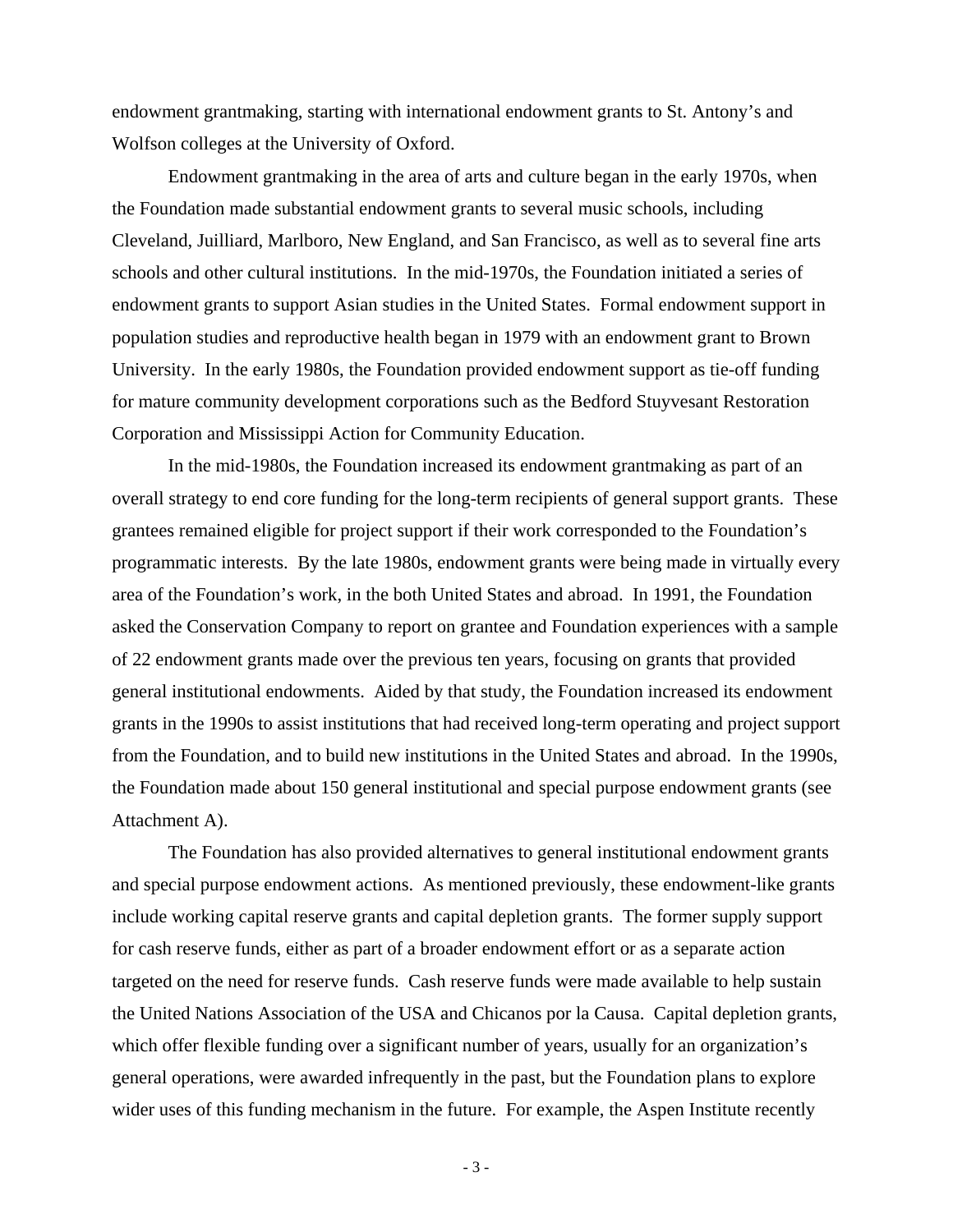received a capital depletion grant to secure core operating support for its Nonprofit Sector Research Fund's national awards program. Between 1990 and 1999, the Foundation approved about 75 endowment-like grants (see Attachment A).

 The recipients of endowment-related grants, which assist grantees in raising and managing an endowment, include: the Ms. Foundation for Women for strategic planning and feasibility studies prior to a capital campaign; the National Museum of Women in the Arts for educational materials for an endowment campaign; the Colombian Commission of Jurists for capacity-building; and the Legal Resources Foundation (Zimbabwe) for consultations to identify investment approaches for an endowment fund. Grant funds also have been made available to assist organizations conducting capital campaigns. Grantees include the Galing Pook Foundation (the Philippines), the International Institute for Strategic Studies, and Africare. In the 1990s, the Foundation made about 50 endowment-related grants (see Attachment A).

 Within this context, it is important to mention two related Foundation initiatives: the Leadership Program for Community Foundations, and the Rural Development and Community Foundation Initiative, launched in 1987 and 1993, respectively. The overall aim of both initiatives was to demonstrate and advance the capacities of community foundations, which often serve as mechanisms for raising and managing endowment funds to support local charitable activities. While endowment-building was an explicit goal of both programs and the Foundation's grants could be used for a variety of purposes, these did not include contributions to the organizations' endowments. To receive \$500,000 from the Foundation for active program grants in a field, each community foundation had to raise matching funds on a 2:1 basis (\$1 million) for a permanent regionwide and/or community endowment. Beyond satisfying the Foundation's matching requirements, both initiatives were intended to inspire these institutions to acquire the skills and vision for attracting greater resources from broader constituencies. The Leadership Program provided support to 27 community foundations, and the Rural Development Initiative made grants to 8 organizations.

 Reflecting staff's increased attention to the need to enhance the financial and organizational capacities of nonprofit organizations, in March 2000 the Foundation's Strengthening Arts and Cultural Institutions Initiative awarded challenge grants, totaling \$40 million, to 28 exemplary arts institutions. Located in communities across the United States and representative of the range of arts disciplines, these recipients received grants of \$1 million to \$2.5 million. The Foundation provided support for these organizations to build their financial

- 4 -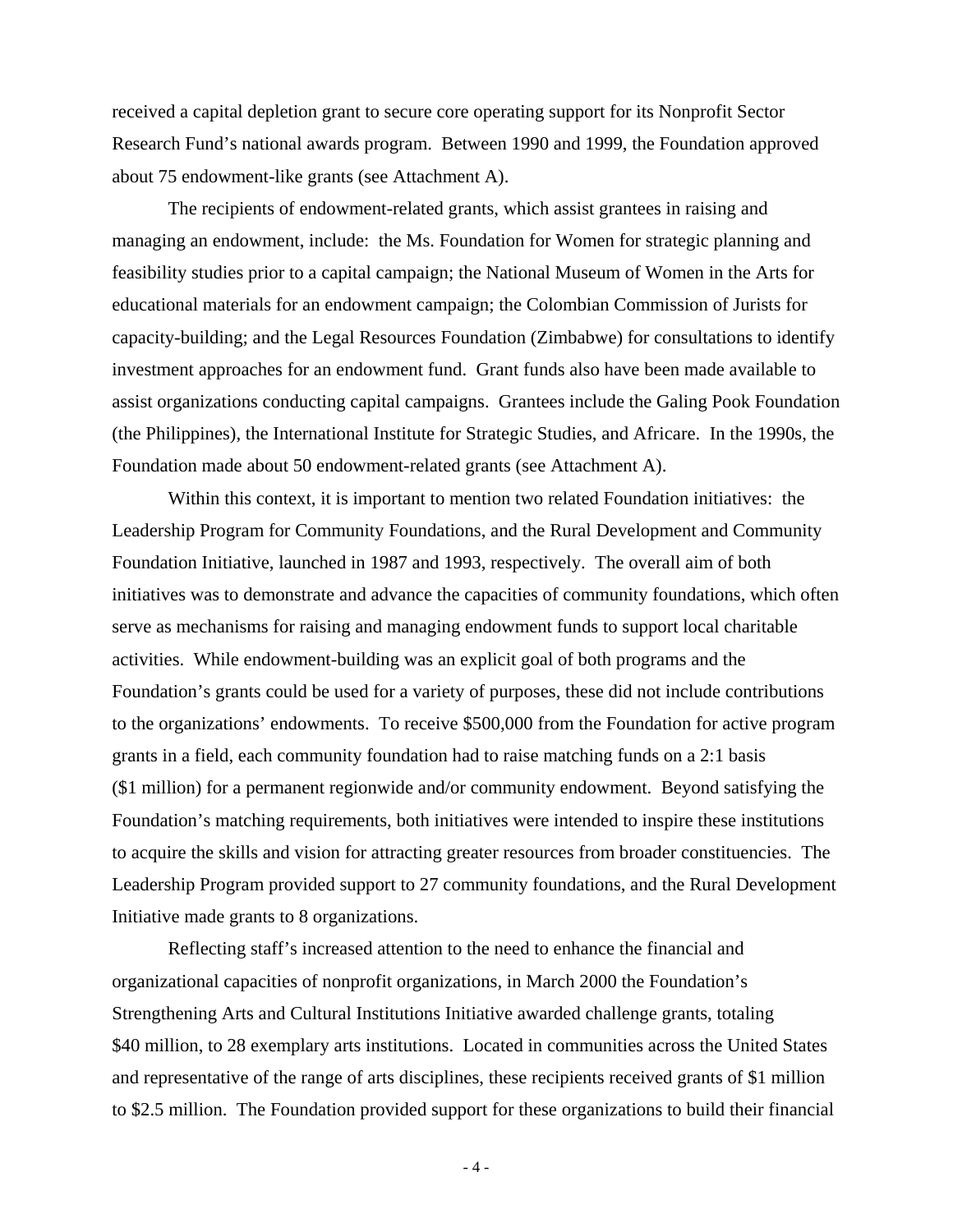resources; to enhance their internal capacity to raise support from individual donors, a key source of unrestricted operating income; and to offset the temporary impact of major fundraising efforts. Each grant included funds for the creation or expansion of a general institutional endowment, an endowed fund for an artistic program, and/or a working capital reserve.

 The Ford Foundation is not alone in expanding its use of endowment, endowment-like, and endowment-related grants. Other major private foundations, bilateral aid agencies, and multilateral donors are increasingly making endowment grants, reflecting a considerably wider use of endowment grants by the donor community, as well as the broader geographic range of both the endowment providers and endowment recipients. For example, the McKnight Foundation made a series of endowment grants to arts and cultural organizations in the upper Midwest; the Luce Foundation endowed professorships in Southeast Asian studies, the arts, and other fields at U.S. universities and colleges; and the Mellon Foundation provided endowments to universities and the National Gallery of Art. In addition, the Charles Stewart Mott Foundation has provided endowment challenge grants to scores of community foundation initiatives in the U.S. and overseas, and has worked to identify issues critical to the creation and investment of endowment funds for nonprofit organizations. Among bilateral and multilateral donors, the U.S. Agency for International Development has used endowments extensively in its natural resources work in many countries, and the World Bank has made use of endowments as a tool in its work on the global environment.

 Even though the Foundation and other public and private donors have increased their endowment grantmaking, there still seems to be a need for discussion among both grantors and grantees about the relative merits and risks of pursuing an endowment strategy. Too often, endowments seem to be a panacea, offering solutions to an organization's financial instability or problems. There is little questioning of whether an endowment strategy even makes sense. The structure of this *Primer* suggests five important questions that need to be answered in dealing with endowment funds. The next chapter, chapter two, explores whether it is appropriate to make endowment or endowment-like grants. The third chapter asks how endowment and endowment-like funds might be raised. The fourth chapter focuses on the question of how recipients might prudently govern their endowment funds. Having attended to these key issues, the fifth chapter discusses how endowment funding might be invested. Chapter six takes up the important issue of setting a spending policy on the use of the income from the endowment fund.

- 5 -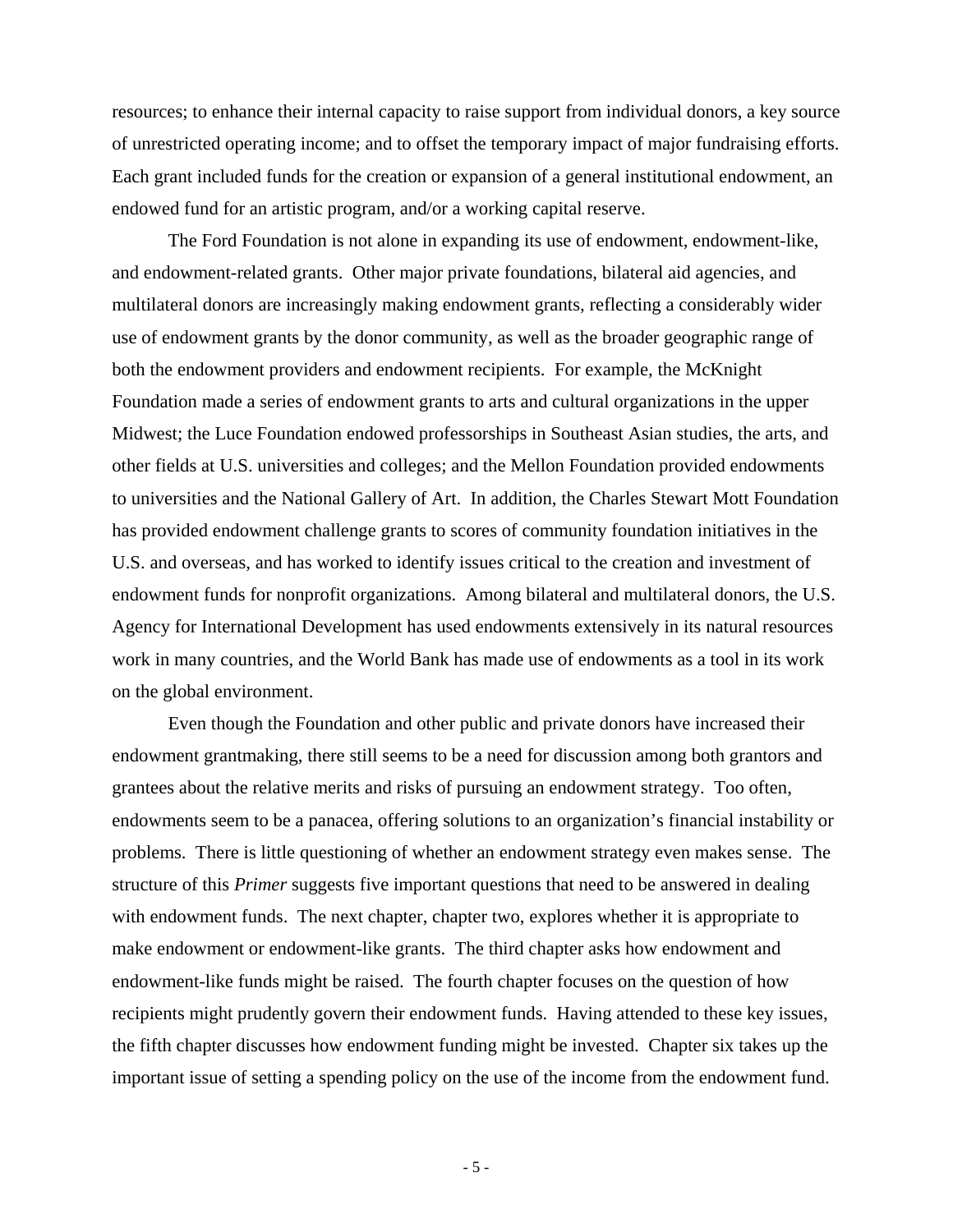#### **II. DOES AN ENDOWMENT MAKE SENSE?**

 A **general institutional endowment grant** is designed to be held in perpetuity in such a way that the purchasing power of the funds is preserved or expanded over time. It is to be invested to provide regular, predictable income for an organization's expenses. Typically a larger award than a grant for core or project support, a general institutional endowment grant is often paid in a lump sum amount, either as a contribution towards an existing endowment or to assist an organization in establishing a new endowment fund. As a general rule, endowment grants impose terms and conditions limiting the recipient's access to a portion of the income generated by principal. Many also carry matching requirements to attract contributions from other donors. An endowment grant for an academic center at a university, or for a unit that is a discrete component of a nonprofit organization, may also be construed as a general institutional endowment grant.

For donors, the most important criterion in considering an endowment grant is whether a permanent need exists for a particular organization. The recipients of Foundation endowment grants usually work in fields in which the Foundation has been active over a long period of time. In addition, these organizations are usually well known to Foundation staff, because they have also received Foundation project or core support grants for many years.

 The second most important consideration in making a general institutional endowment grant is assessing whether the prospective grantee will benefit sufficiently from the fund's income to justify the effort required in setting up the endowment. It is important to note that throughout this *Primer* we use the term "income" to include not only dividend and interest earnings, the traditional definition of income, but also realized and unrealized capital gains and losses -- that is, the total return on the investment. While there are no "industry standards" regarding the minimum level of an endowment, many in the philanthropic community suggest that to justify the considerable time and effort needed to build an endowment fund, an organization should receive at least and preferably more than 10 percent of its operating budget from such a fund.

 Many organizations underestimate the size endowment they need to generate a specific amount of income. They pay insufficient attention to the corrosive effects of inflation over the long term. In addition, they do not gauge whether the effort needed to build a general institutional endowment fund will interfere with their ongoing fundraising. If an organization

- 6 -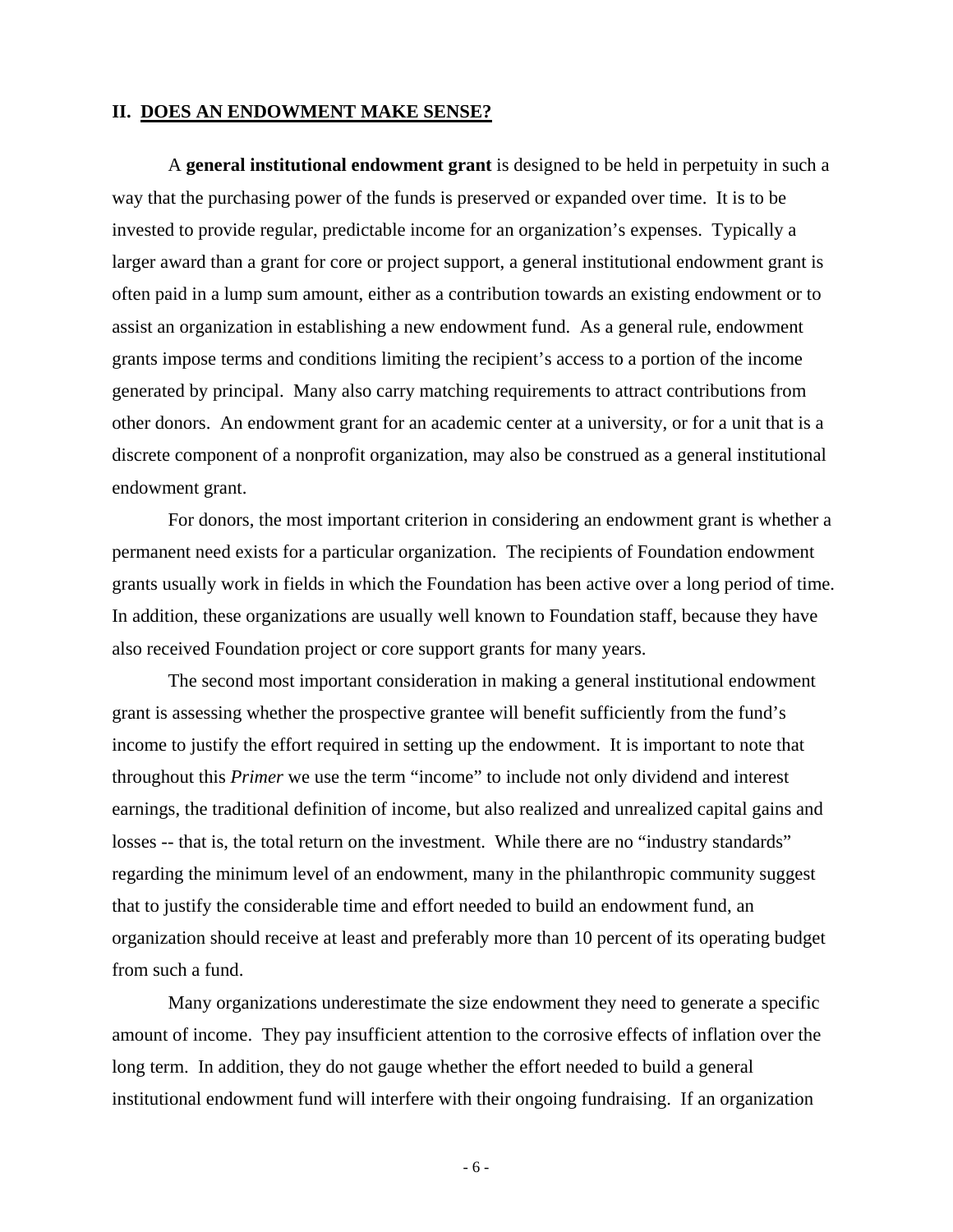wants to preserve the real value of its endowment fund, it must consider how much of the income generated by the fund it will spend, and what portion of the fund's earnings it will retain and reinvest in the endowment. The following example illustrates what is sometimes referred to as the *tyranny of the numbers*:

Assume that an organization decides to build an endowment fund that generates \$1 million in general support. If this organization projects earnings of 8 percent on the fund, it would need to raise an endowment of \$12.5 million (.08 x \$12.5 million = \$1 million). However, if this organization also wants to ensure that its endowment fund keeps pace with inflation, perhaps as much as half the fund's earnings must be retained in the endowment, leading to the conclusion that this organization would really need to raise an endowment valued at \$25 million (.04 x \$25 million = \$1 million), a daunting task.

 While the *tyranny of the numbers* illustration is intended to place the benefits of an endowment in perspective, it may also seem to suggest that a small endowment, relative to the operating budget of an organization, serves no purpose. That may not be the case (see chapter 3 for a discussion of this point).

 Most institutional endowment grants prohibit the recipient from using or borrowing against principal, particularly during the first years after the grant is made or during the period when matching funds must be raised. Some also require that the grantee build the corpus of the endowment by barring the organization from spending any income generated by the endowment grant during a set period of time. From the outset, any conditions along these lines must be made clear to an applicant, which may not have the financial or organizational wherewithal to build an endowment and forego access to the income generated by the fund, while at the same time meeting its ongoing core and project support obligations.

 Over the years, the Foundation has identified ten key organizational and financial indicators that generally help to determine if an endowment makes sense for an organization. These are:

- **a track record of outstanding performance and of capacity to adapt to changing priorities and needs in its field over time;**
- **strong leadership and experienced management;**
- **a history of at least one successful leadership transition and board succession;**
- **an active and diverse board that truly governs the organization;**
- **financial stability during several previous years, with income at least equaling expenses;**
- **fiscal accountability, with annual outside audits;**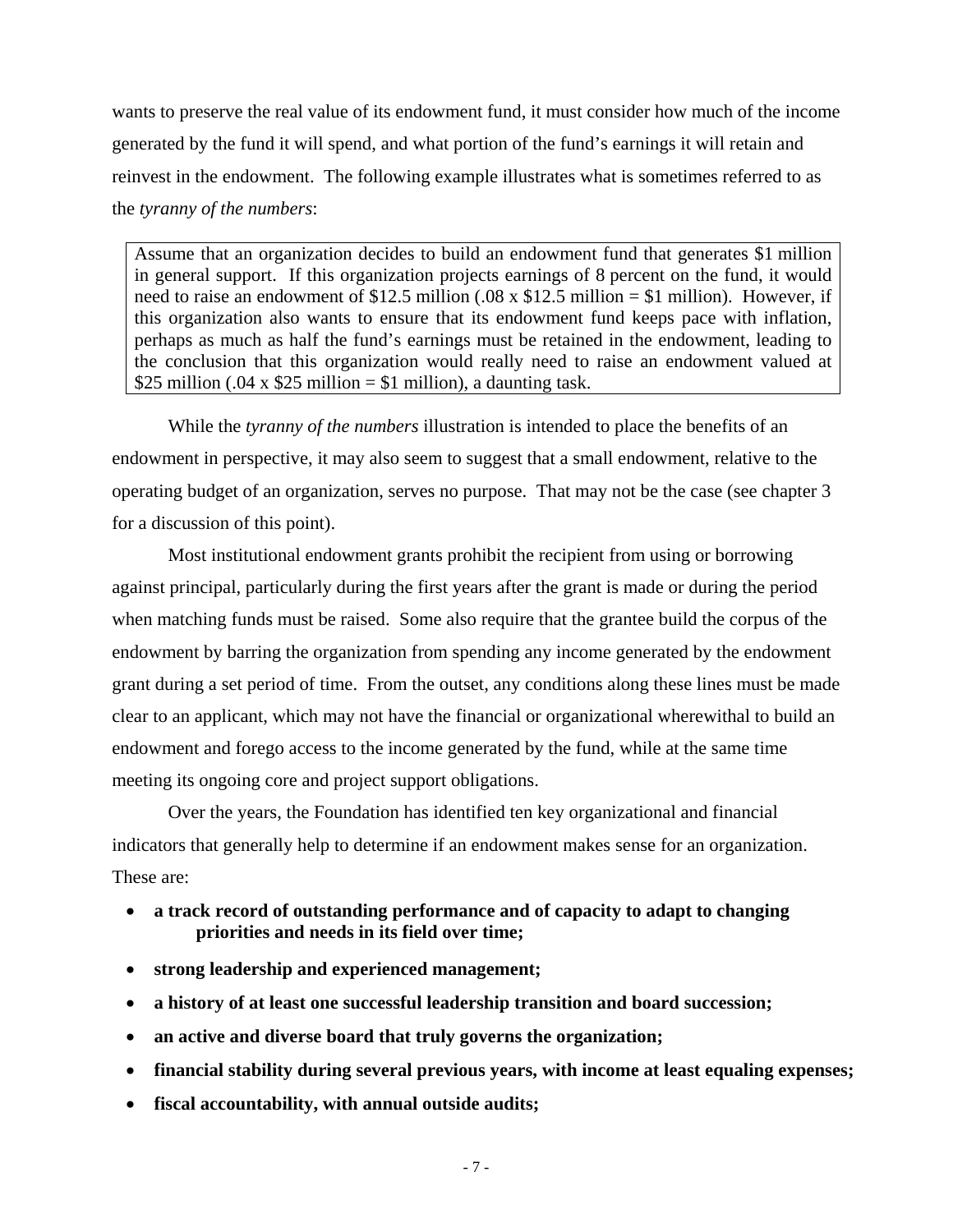- **a diversified base of support;**
- **evidence of board and staff commitment to pursuing an endowment strategy;**
- **sufficient staff and other capacities to conduct an endowment campaign, to manage an investment program, and to continue raising core and project support; and**
- **the potential to raise matching support from other donors.**

 In order to determine whether an organization would benefit from a general institutional endowment fund, an overall management review of the potential grantee is highly recommended. Usually conducted by an outside consultant or consulting firm with the requisite expertise, a management review will assess an organization's various capacities and develop a clear picture of its strengths and weaknesses. For example, it will analyze how effectively the organization pursues its programmatic mission; appraise the depth of fundraising, investment, and management expertise at the staff and board levels; and evaluate the organization's fundraising and investment oversight, and governance structures.

 In addition to a management review, a feasibility study will help determine whether an endowment drive makes sense. This tool is especially helpful when an organization considers the development of a new institutional endowment fund. This study will help both the applicant and donors in two ways. First, it will determine whether building an endowment is realistic from a fundraising point of view by examining the current funding climate and determining the donor community's potential responsiveness. Second, a feasibility study will analyze whether the organization's goal will yield sufficient income to warrant the considerable time and resources needed to raise, manage, and protect the real purchasing power of the endowment over time.

Throughout this process, Foundation staff are advised to engage in ongoing discussions with the applicant's senior level staff and board members in order to ensure a clear understanding about the wide range of issues that necessarily arise in negotiating the terms and conditions of an institutional endowment grant. For example, because the Foundation rarely provides enough funding to meet an organization's total endowment needs, the prospective grantee has to set a realistic goal that reflects its long range financial needs, to determine the usefulness of a matching requirement in leveraging support from other donors, and to agree to a matching ratio. If an endowment grant is awarded, staff also should communicate the Foundation's position with regard to the possibility of future operating or project support, and any monitoring procedures or evaluation benchmarks.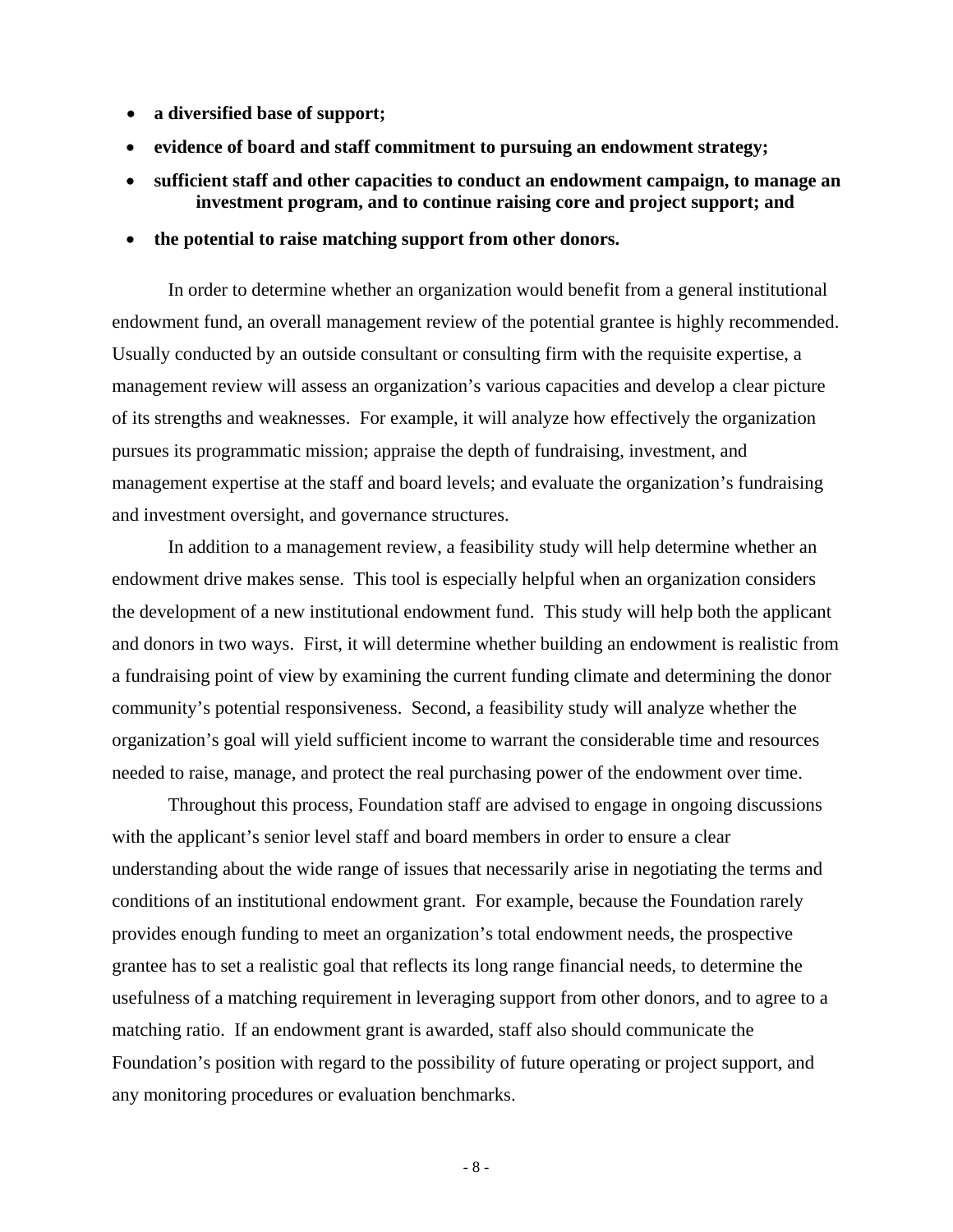Exhibit I offers an example of a **general institutional endowment grant:**

| елише і                          |                                                                                                                                                                                                                                                                                                                                                                                                                                                                                                                                                                                                                                                   |  |  |  |  |
|----------------------------------|---------------------------------------------------------------------------------------------------------------------------------------------------------------------------------------------------------------------------------------------------------------------------------------------------------------------------------------------------------------------------------------------------------------------------------------------------------------------------------------------------------------------------------------------------------------------------------------------------------------------------------------------------|--|--|--|--|
| Category                         | General institutional endowment grant                                                                                                                                                                                                                                                                                                                                                                                                                                                                                                                                                                                                             |  |  |  |  |
| <b>Grantee</b>                   | The Urban Institute (District of Columbia)                                                                                                                                                                                                                                                                                                                                                                                                                                                                                                                                                                                                        |  |  |  |  |
| <b>Grant</b> amount              | \$7 million – endowment support (FY 1994)                                                                                                                                                                                                                                                                                                                                                                                                                                                                                                                                                                                                         |  |  |  |  |
| <b>Organizational background</b> | A Foundation grantee since its founding in 1968, UI is one of the premier U.S.<br>public policy research institutes addressing social and economic policy issues.<br>Its research is especially concerned with domestic policy as it impacts<br>minorities, women, and children in urban and rural settings.                                                                                                                                                                                                                                                                                                                                      |  |  |  |  |
| Why did we get involved          | • UI had an endowment in place, and the Foundation's endowment grant was<br>intended to enable UI to reach its \$25 million goal.<br>• This was a challenge grant that required UI to receive cash/pledges<br>satisfying the Foundation's matching conditions.<br>• Also a tie-off grant, this action informed UI that it could only submit future<br>requests for project support, not proposals for general support.<br>• The Foundation wanted to recognize UI's credibility and reputation as an<br>institution producing in-depth and timely research on a wide range of<br>government programs and policies that is useful to policymakers. |  |  |  |  |
| <b>Preliminary activities</b>    | UI had to raise \$5 million in cash/pledges in order to satisfy the matching<br>requirement of the Foundation's challenge grant.                                                                                                                                                                                                                                                                                                                                                                                                                                                                                                                  |  |  |  |  |
| What we ended up doing           | The Foundation made a \$7 million combination challenge and tie-off<br>endowment grant to UI in fiscal 1994.                                                                                                                                                                                                                                                                                                                                                                                                                                                                                                                                      |  |  |  |  |

Before concluding that the only recourse to a general institutional endowment grant is a return to core or project support, several alternatives might be considered. The first of these is a **special purpose endowment grant**, which provides endowment funds for a particular effort, such as a program development fund or a fellowship program (see Exhibit II).

| <b>Exhibit II</b>                                                                                                                                                     |                                                                                                                                                                                                                                                                                                                                                                                                                                                                                                                                                                                                                           |  |  |  |  |  |  |
|-----------------------------------------------------------------------------------------------------------------------------------------------------------------------|---------------------------------------------------------------------------------------------------------------------------------------------------------------------------------------------------------------------------------------------------------------------------------------------------------------------------------------------------------------------------------------------------------------------------------------------------------------------------------------------------------------------------------------------------------------------------------------------------------------------------|--|--|--|--|--|--|
| Category                                                                                                                                                              | Special purpose endowment grant                                                                                                                                                                                                                                                                                                                                                                                                                                                                                                                                                                                           |  |  |  |  |  |  |
| <b>Grantee</b>                                                                                                                                                        | Center for Policy Research (India)                                                                                                                                                                                                                                                                                                                                                                                                                                                                                                                                                                                        |  |  |  |  |  |  |
| <b>Grant</b> amount                                                                                                                                                   | $$200,000$ – endowment support for non-official dialogues in                                                                                                                                                                                                                                                                                                                                                                                                                                                                                                                                                              |  |  |  |  |  |  |
|                                                                                                                                                                       | South and East Asia (FY 1999)                                                                                                                                                                                                                                                                                                                                                                                                                                                                                                                                                                                             |  |  |  |  |  |  |
| <b>Organizational background</b>                                                                                                                                      | Established in 1973 and a Foundation grantee since 1980, CPR is a policy<br>research institution that expanded its focus beyond domestic social and<br>economic issues to include international and regional (Asia) policy concerns.                                                                                                                                                                                                                                                                                                                                                                                      |  |  |  |  |  |  |
| Why did we get involved                                                                                                                                               | • In 1991, CPR received a \$500,000 general institutional endowment grant<br>from the Foundation.<br>• CPR was the lead organization in developing the South Asia Dialogue Series,<br>predecessor to the Track II Dialogues, non-official and high level discussions<br>involving government officials, scholars, and other policymakers from<br>countries that are distrustful of each other.<br>• A key Foundation strategy aimed at enhancing peace and security in the Asian<br>region has been the promotion of non-official dialogues, and the Foundation<br>wanted to establish a dedicated fund for this purpose. |  |  |  |  |  |  |
| <b>Preliminary activities</b>                                                                                                                                         | In 1996, the Foundation made a grant to York University (Toronto) for a<br>comprehensive evaluation of non-official dialogues in Asia.                                                                                                                                                                                                                                                                                                                                                                                                                                                                                    |  |  |  |  |  |  |
| In FY 1999, CPR received a \$200,000 endowment grant to establish a dedicated<br>What we ended up doing<br>fund to promote Track II Dialogues in South and East Asia. |                                                                                                                                                                                                                                                                                                                                                                                                                                                                                                                                                                                                                           |  |  |  |  |  |  |

**Exhibit I**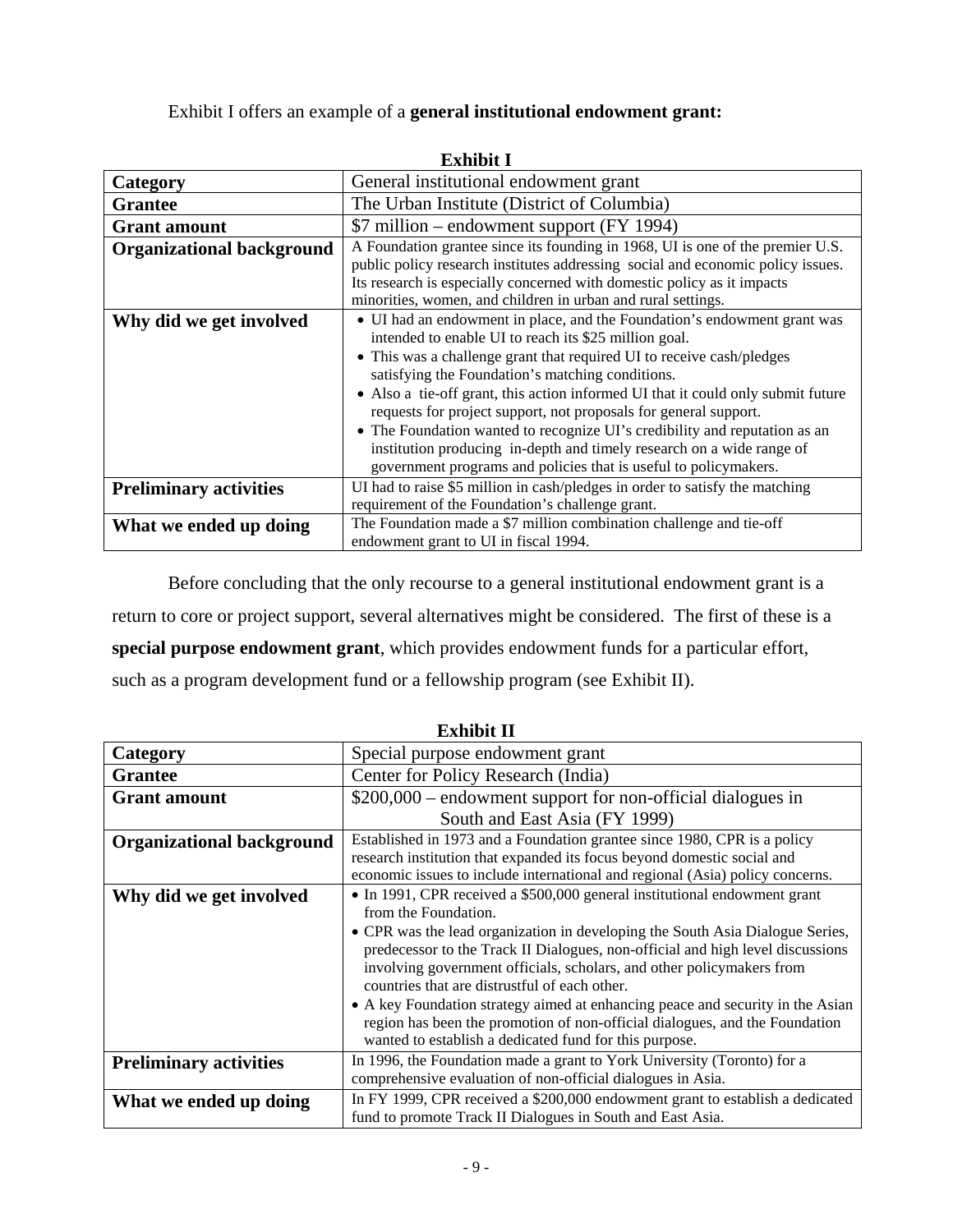Foundation staff may also recommend **endowment-like** or **endowment-related** grants. These types of grants are typically awarded when an organization is not ready to build or manage a general institutional or special purpose endowment. **Endowment-like grants** assist grantees by offering them access to flexible funding. As a result, they are also made available to organizations which have determined that standard endowment grants are too limiting due to their more restrictive terms and conditions. Endowment-like grants generally fall into two categories:

**(1) Capital depletion grants** make flexible funding available over a significant number of years (for example, seven to ten years), usually for an organization's general operations. These grants are paid up front in a lump sum in order to allow the organization to benefit from the investment of the grant funds (see Exhibit III).

| елиние пп                        |                                                                                                                                                                                                                                                   |  |  |  |  |
|----------------------------------|---------------------------------------------------------------------------------------------------------------------------------------------------------------------------------------------------------------------------------------------------|--|--|--|--|
| Category                         | Capital depletion grant                                                                                                                                                                                                                           |  |  |  |  |
| <b>Grantee</b>                   | The Aspen Institute, Inc. (District of Columbia)                                                                                                                                                                                                  |  |  |  |  |
| <b>Grant</b> amount              | \$3.5 million - to secure core support for an awards program                                                                                                                                                                                      |  |  |  |  |
|                                  | for research on the nonprofit sector (FY 2000)                                                                                                                                                                                                    |  |  |  |  |
| <b>Organizational background</b> | Founded in 1950, the Institute is a global forum that convenes leaders to address<br>critical issues facing societies, organizations, and individuals. Since 1991, its<br>Nonprofit Sector Research Fund has made research awards to scholars and |  |  |  |  |
|                                  | practitioners studying critical aspects of the nonprofit sector.                                                                                                                                                                                  |  |  |  |  |
| Why did we get involved          | • A consortium of foundations, led by Ford, established the Fund.                                                                                                                                                                                 |  |  |  |  |
|                                  | • The Fund encourages high quality research and promotes the use of this<br>knowledge to improve practice and inform public policy.                                                                                                               |  |  |  |  |
| <b>Preliminary activities</b>    | • The Foundation provided nearly \$5 million for the Fund in the past.                                                                                                                                                                            |  |  |  |  |
| What we ended up doing           | • The Foundation made a seven-year \$3.5 million capital depletion grant.                                                                                                                                                                         |  |  |  |  |

**Exhibit III**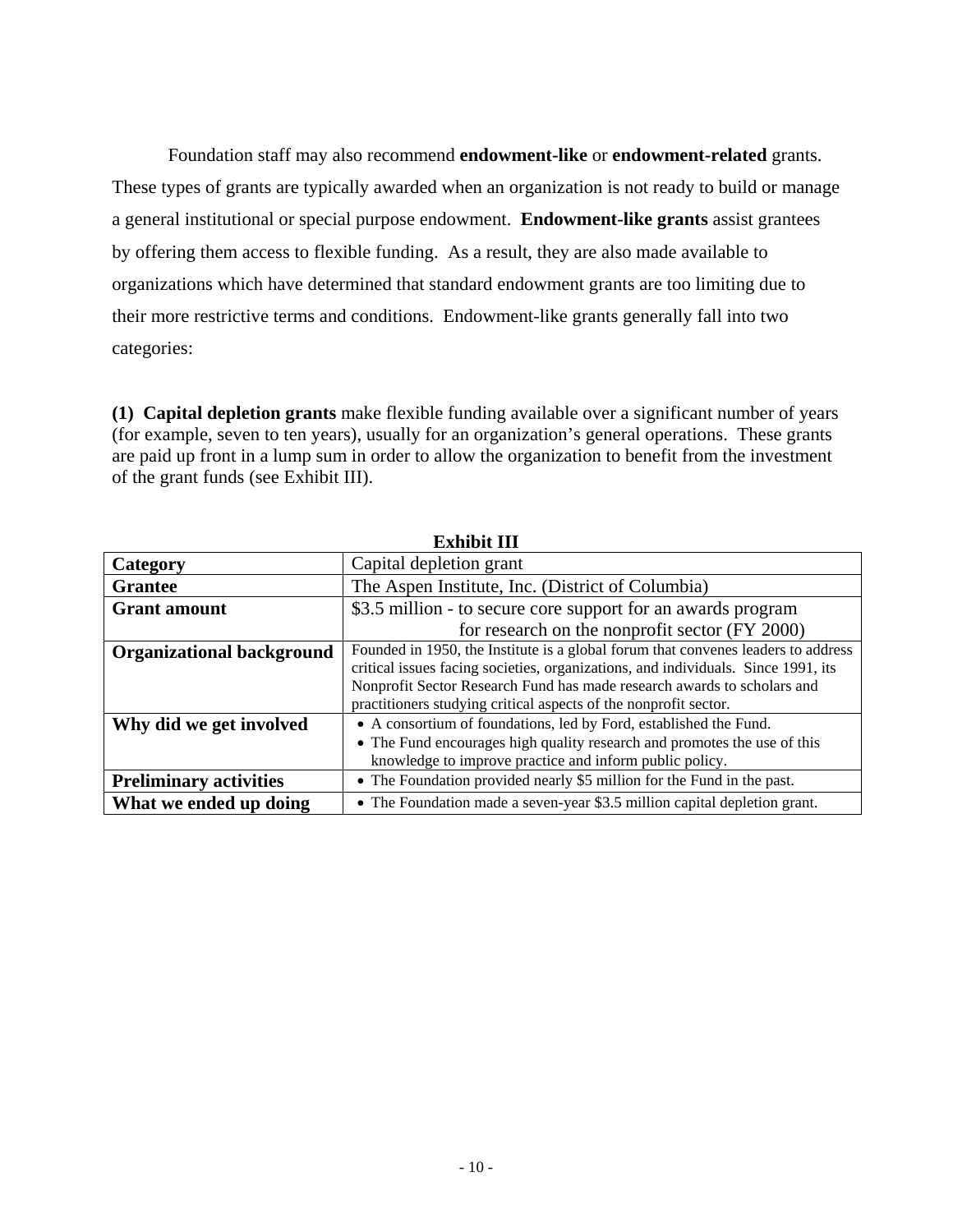**(2) Working capital reserve grants** provide a source of funds for an organization to deal with an unexpected drop in the availability or the receipt of revenues, or with unanticipated expenses (see Exhibit IV).

|                                  | ехинян ту                                                                                                                                                                                                                                                                                                                                                                                                                                                                  |  |  |  |  |  |
|----------------------------------|----------------------------------------------------------------------------------------------------------------------------------------------------------------------------------------------------------------------------------------------------------------------------------------------------------------------------------------------------------------------------------------------------------------------------------------------------------------------------|--|--|--|--|--|
| Category                         | Working capital reserve grant                                                                                                                                                                                                                                                                                                                                                                                                                                              |  |  |  |  |  |
| <b>Grantee</b>                   | Manchester Bidwell Development Trust (Pennsylvania)                                                                                                                                                                                                                                                                                                                                                                                                                        |  |  |  |  |  |
| <b>Grant amount</b>              | $$600,000$ – support to establish a restricted working capital                                                                                                                                                                                                                                                                                                                                                                                                             |  |  |  |  |  |
|                                  | reserve $(FY 1999)$                                                                                                                                                                                                                                                                                                                                                                                                                                                        |  |  |  |  |  |
| <b>Organizational background</b> | MBDT is the financial arm of the Manchester Craftsmen's Guild, which was<br>founded in 1968. MBDT was started in 1998 to help build endowed funds for<br>and to manage the capital resources of the Guild in developing its community<br>arts programs and projects.                                                                                                                                                                                                       |  |  |  |  |  |
| Why did we get involved          | • The Guild was part of a Foundation initiative to strengthen the arts programs<br>of "mature" community development corporations.<br>• With an existing and effective arts program, the Guild served as a vehicle to<br>advance community development goals.<br>• The Foundation funded the Guild's Community Development Corporation<br>Arts Resources Initiative (CDCARI), which helped other CDCs strengthen<br>their arts programs and advance community development. |  |  |  |  |  |
| <b>Preliminary activities</b>    | • A Foundation-funded study by the Corporation for Enterprise Development<br>reported that the Guild was a key CDC with a strong commitment to its arts<br>programs, and invited the Guild to develop the CDCARI in 1993.<br>• A Foundation-commissioned management assessment by McKinsey and Co.<br>suggested that the Guild increase its management and financial capacities.                                                                                           |  |  |  |  |  |
| What we ended up doing           | In FY 1999, the Foundation made three grants to MBDT: \$600,000 to establish<br>a restricted working capital reserve; \$400,000 to add new financial and project<br>management staff positions; and \$500,000 to establish an endowment.                                                                                                                                                                                                                                   |  |  |  |  |  |

**Exhibit IV** 

 Finally, Foundation staff may recommend **endowment-related grants** that offer project support for specific activities aimed at enhancing the capacity of a grantee to raise and manage an endowment fund. It is important to note that while an endowment-related action often provides a modest amount of funds, its impact can far outweigh the relatively small size of the grant. One of the most effective ways to assist a nonprofit organization, endowment-related grants generally fall into two categories. The first includes grants that assist a grantee in determining the appropriateness of pursuing an endowment strategy. For example, these types of grants may provide support for the management review that assesses the internal capacities of an organization, or for the feasibility study that evaluates the institution's potential for soliciting endowment support (see Exhibit V).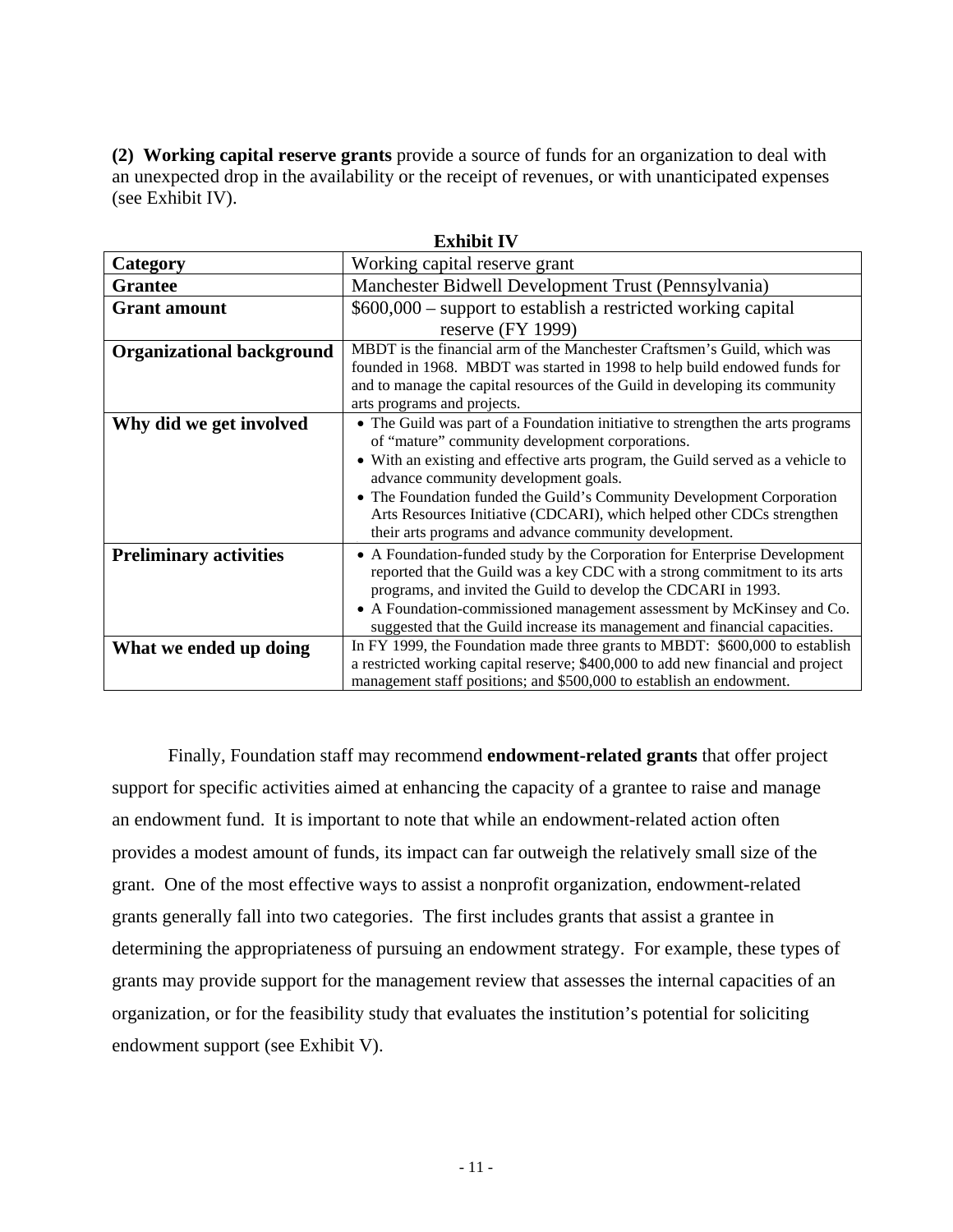| <b>Exhibit V</b>                 |                                                                                                                                                                                                                                                                                                                                                                                                                                                       |  |  |  |  |  |
|----------------------------------|-------------------------------------------------------------------------------------------------------------------------------------------------------------------------------------------------------------------------------------------------------------------------------------------------------------------------------------------------------------------------------------------------------------------------------------------------------|--|--|--|--|--|
| Category                         | Endowment-related grant - feasibility study                                                                                                                                                                                                                                                                                                                                                                                                           |  |  |  |  |  |
| <b>Grantee</b>                   | International Centre for Diarrhoeal Disease Research (Bangladesh)                                                                                                                                                                                                                                                                                                                                                                                     |  |  |  |  |  |
| <b>Grant</b> amount              | \$49,500 – support for study of the feasibility of launching an                                                                                                                                                                                                                                                                                                                                                                                       |  |  |  |  |  |
|                                  | international endowment campaign (FY 1993)                                                                                                                                                                                                                                                                                                                                                                                                            |  |  |  |  |  |
| <b>Organizational background</b> | ICDDR, B was a Foundation grantee since its establishment in 1978 as the<br>successor to the Cholera Research Laboratory. It was known worldwide for its<br>work in diarrhoeal research and for developing the Oral Rehydration Solution<br>and Therapy, an alternative to vaccines in cholera prevention.                                                                                                                                            |  |  |  |  |  |
| Why did we get involved          | • The Foundation wanted to strengthen ICDDR, B's status as a leading<br>biomedical research institution and its overall contribution to world health.<br>• The Foundation has a longstanding interest in the health of mothers and<br>children in the developing world.                                                                                                                                                                               |  |  |  |  |  |
| <b>Preliminary activities</b>    | • Aware that ICDDR, B needed to address management issues and consider the<br>vagaries of donors in the area of biomedical research, the Foundation pursued<br>an assessment approach on the feasibility of an endowment campaign.<br>• The study detailed options for creating a quasi-endowment fund, provided<br>information on potential North American donors, and recommended actions<br>that ICDDR, B should take prior to a capital campaign. |  |  |  |  |  |
| What we ended up doing           | • A consultant prepared a case statement for presenting ICDDR,B.<br>• ICDDR, B established an endowment fund committee.<br>• This process led to a \$1.3 million grant from the Foundation in FY 1996.                                                                                                                                                                                                                                                |  |  |  |  |  |

The second type of endowment-related grant may provide support for the creation of educational materials for conducting a capital campaign, or support for the campaign itself (see Exhibit VI).

|                                  | елшие ут                                                                                                                                                                                                                                                                                                                                                   |  |  |  |  |
|----------------------------------|------------------------------------------------------------------------------------------------------------------------------------------------------------------------------------------------------------------------------------------------------------------------------------------------------------------------------------------------------------|--|--|--|--|
| Category                         | Endowment-related grant - capital campaign support                                                                                                                                                                                                                                                                                                         |  |  |  |  |
| <b>Grantee</b>                   | <b>Birzeit University (West Bank)</b>                                                                                                                                                                                                                                                                                                                      |  |  |  |  |
| <b>Grant amount</b>              | $$260,000$ – support for a new fundraising and endowment                                                                                                                                                                                                                                                                                                   |  |  |  |  |
|                                  | management unit at the University (FY 2000)                                                                                                                                                                                                                                                                                                                |  |  |  |  |
| <b>Organizational background</b> | Founded as a secondary school in 1924, Birzeit began to offer university-level<br>courses in 1951 and four-year university degrees in 1975. Seven institutes or<br>centers provide specialized post-graduate and professional training, four of<br>which currently receive Foundation support.                                                             |  |  |  |  |
| Why did we get involved          | • The Foundation has a strategy to help establish and strengthen strong public<br>and civil society institutions committed to advancing democracy and equity<br>within Palestinian society.<br>• Birzeit has received 34 grants from the Foundation totaling \$4.77 million.<br>• The University relied on tuition, ad hoc contributions for projects, and |  |  |  |  |
|                                  | declining aid from the European Union and its member states. It had no<br>endowment fund or fundraising strategy.                                                                                                                                                                                                                                          |  |  |  |  |
| <b>Preliminary activities</b>    | Birzeit engaged a consultant to review its financial situation and participated in<br>a USAID project to help it meeting accounting standards.                                                                                                                                                                                                             |  |  |  |  |
| What we ended up doing           | The Foundation made a \$260,000 grant to Birzeit for a new development unit,<br>the preparation of a fundraising plan, and training in fundraising and<br>endowment management.                                                                                                                                                                            |  |  |  |  |

**Exhibit VI**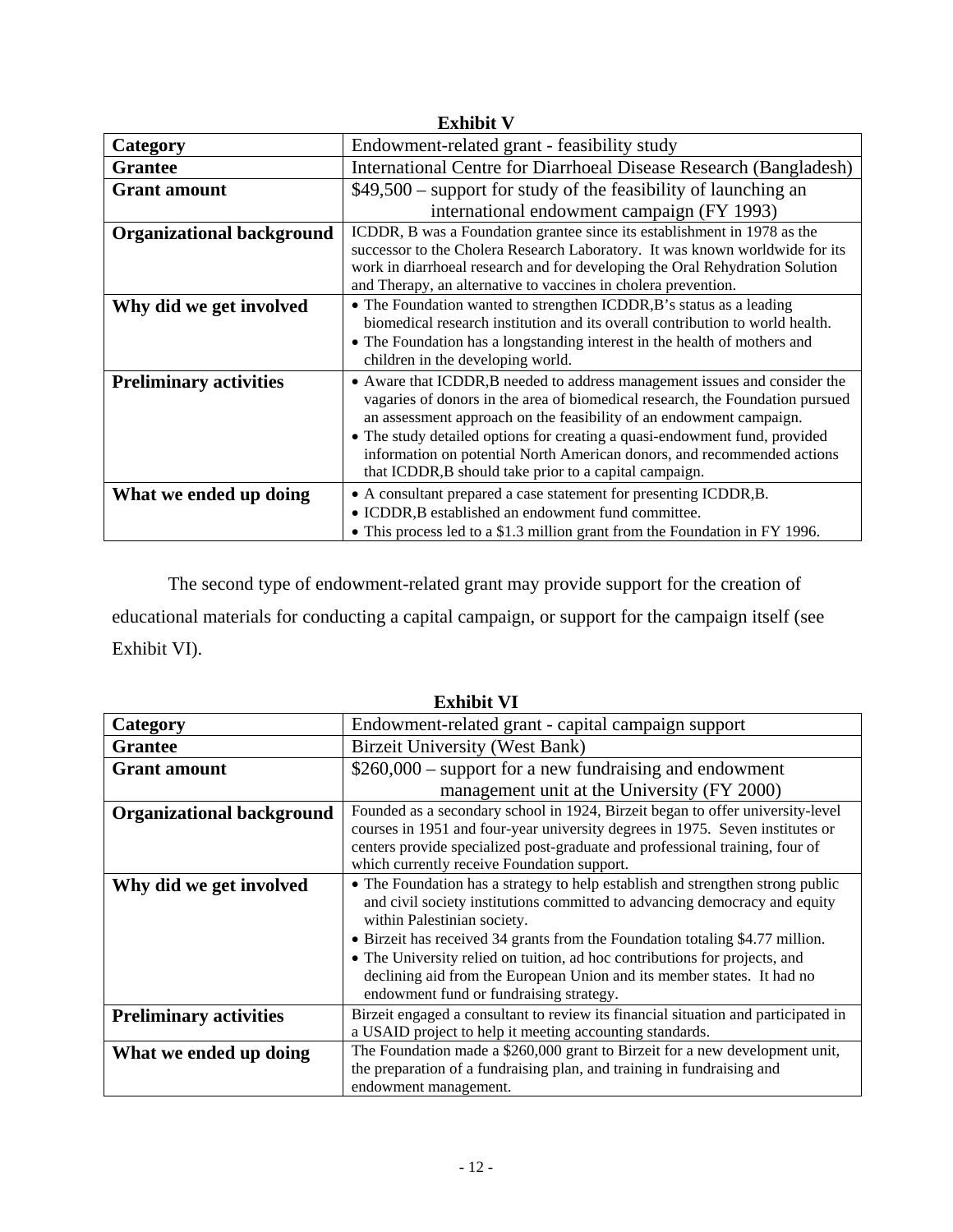Sometimes, management and feasibility studies produce findings which recommend that the Foundation consider a combination of grants. For example, a long-term recipient of core support from the Foundation may reach a stage in its development when it is ready to launch a capital campaign but does not have a sufficiently broad or diversified base of annual support from other funding sources. In the short term, this organization might benefit from simultaneously receiving a general institutional endowment grant and continuing core support, possibly in diminishing amounts over a fixed period of years. Another organization might need a working capital reserve grant to stabilize its operations and an endowment-related grant to conduct a feasibility study of its prospects for starting an endowment.

 Most of the issues covered above apply to organizations located both inside and outside the United States. However, it is also important to consider the grantmaking context in foreign countries, specifically whether there is likely to be an understanding with regard to the purpose, fundraising process, governance, investment options, and spending policies for an endowment fund or endowment-like funding. Other outstanding issues include any legal, financial, and administrative restrictions specific to a particular country.

 For both United States and foreign organizations, there are several legal issues in considering an endowment grant:

- **If the applicant is not a 501(c)(3) nonprofit organization or the foreign equivalent of one, as defined by the United States Internal Revenue Code, an endowment grant cannot be made.**
- If the prospective grantee is a governmental unit, publicly-supported  $501(c)(3)$ **organization or foreign equivalent, an endowment grant may be made and expenditure responsibility need not be exercised.**
- **If the potential recipient is a 501(c)(3) or foreign equivalent that is not publicly supported, expenditure responsibility must be exercised.**
- **Reporting must continue for at least three years and until it is reasonably apparent to the Foundation that the principal of and the income from the endowment grant are being used for proper purposes and in accordance with the terms of the grant notification letter.**

As with any other grant, it is also worth noting the following:

• **If funds are used for exempt purposes other than those specified in the grant letter, the Foundation must take all reasonable and appropriate steps to recover the**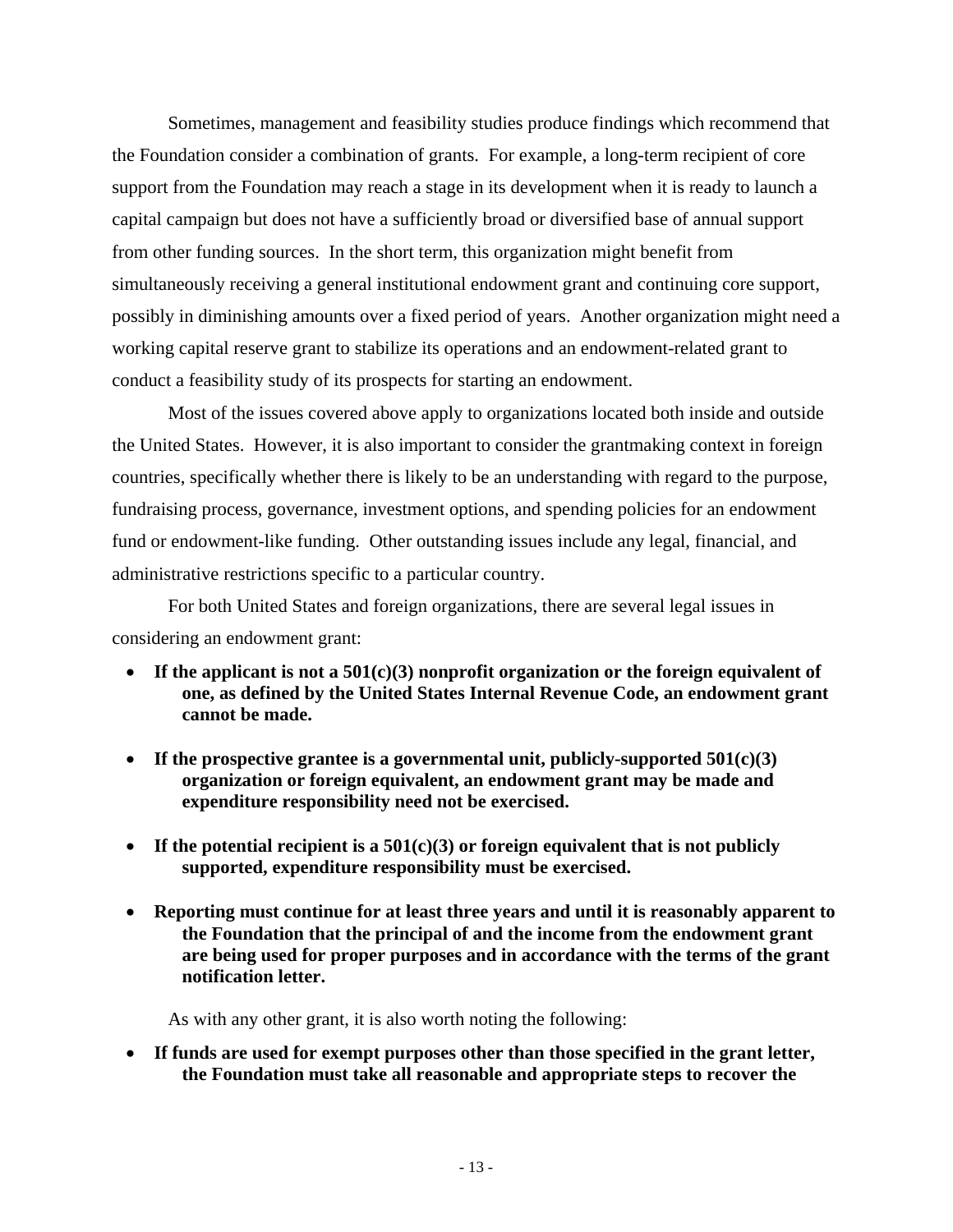**diverted funds or to insure their restoration to the purposes of the grant, or the grant must be modified to make it consistent with the expenditure of the funds.** 

• **Finally, if endowment funds are used for a non-exempt purpose, the amount could become a taxable expenditure to the Foundation. This could lead to the imposition of a penalty tax, unless the Foundation remedies the situation by taking all reasonable and appropriate steps to recover the funds or to insure the restoration of the diverted funds and any other grant funds to the purposes of the grant.**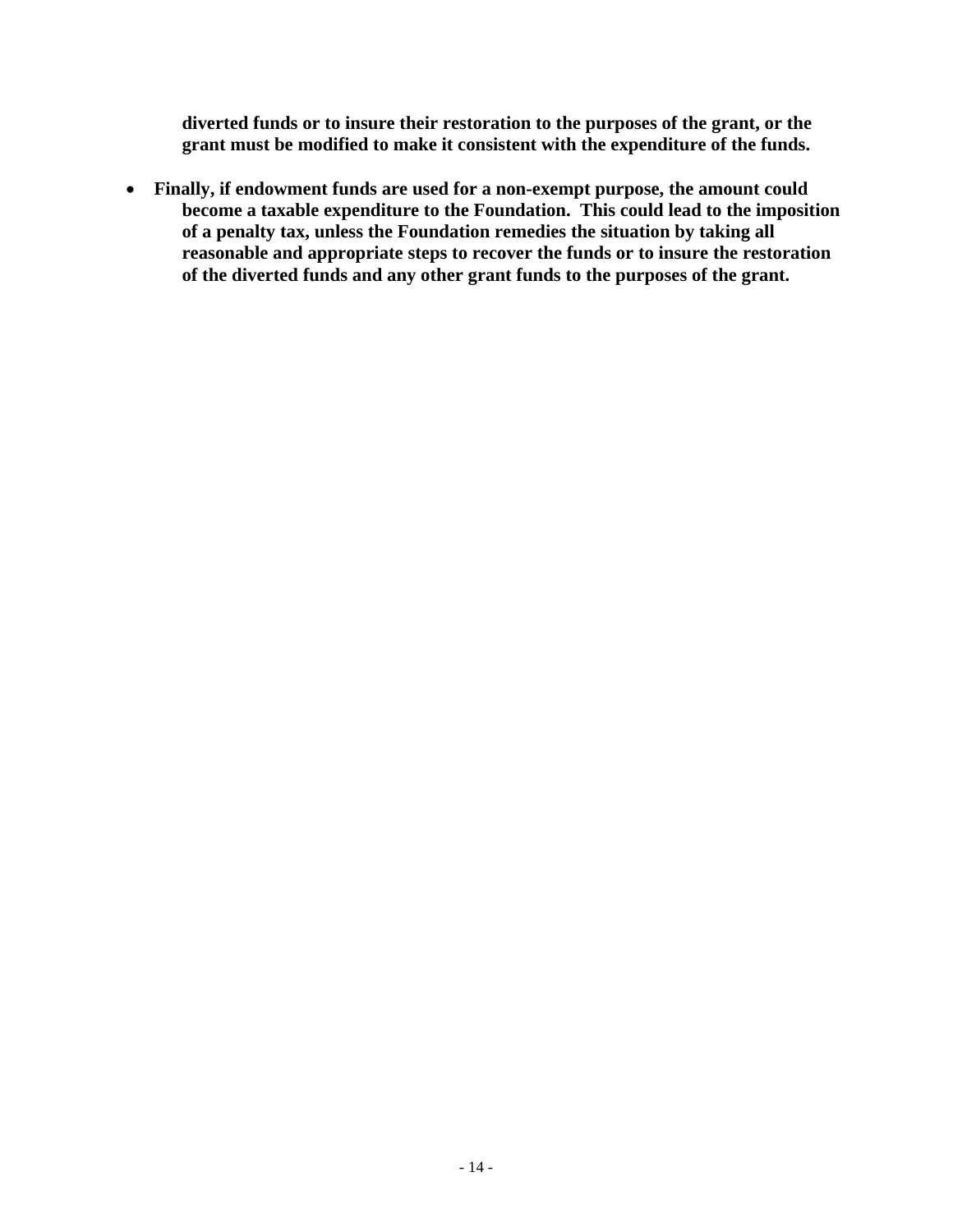#### **III. HOW WILL THE ENDOWMENT FUNDS BE RAISED?**

 Once an organization determines that it would benefit from an endowment fund and that it has the organizational and financial capacity to pursue this option, two priority issues have to be addressed before it appeals for contributions. First, in order to present the strongest case for endowment funding, the organization should implement any necessary policy, administrative, or other changes that it identifies, or any improvements that are recommended by a management review or feasibility study. Second, the organization needs to prepare a case statement that will convince potential funders that a permanent need exists for its work. This statement also should indicate how the organization plans to meet its campaign goal, and responsibly govern and invest its endowment. All of this means that a prospective grantee must expend considerable resources in shaping the scope of its endowment fundraising, determining its fundraising strategy, developing an investment plan, and presenting itself to likely donors.

 To conduct an effective fundraising strategy, an organization seeking an endowment grant needs to identify likely funding sources. In this regard, Foundation staff may speak with other donors about their possible collaboration in a fundraising drive on behalf of a particular organization. Potential donors fall into three broad categories:

- **foreign and domestic public donors, such as bilateral and multilateral agencies;**
- **foreign and domestic private donors, including individuals and foundations; and**
- **foreign and domestic corporate donors.**

 While more donors are expanding their endowment, endowment-like, and endowmentrelated grantmaking, many donors have chosen not to move into this arena, and instead continue to provide only core or project support. As a result, an organization that wants to build an endowment but has relied upon such donors for ongoing support will need to reach out to an entirely new group of potential funders. Particularly under these circumstances, an organization seeking endowment support should be encouraged to obtain advice and technical assistance from the wide range of experts that are available to offer guidance and help along these lines. Nonprofit resources, such as the Foundation Center in the United States, are also effective in helping organizations identify likely donors.

 If an organization engages the services of an outside fundraiser, it is essential for the organization to recognize that these professionals should not solicit the contributions by themselves. Fundraisers may play a major role in designing a capital campaign, preparing

- 15 -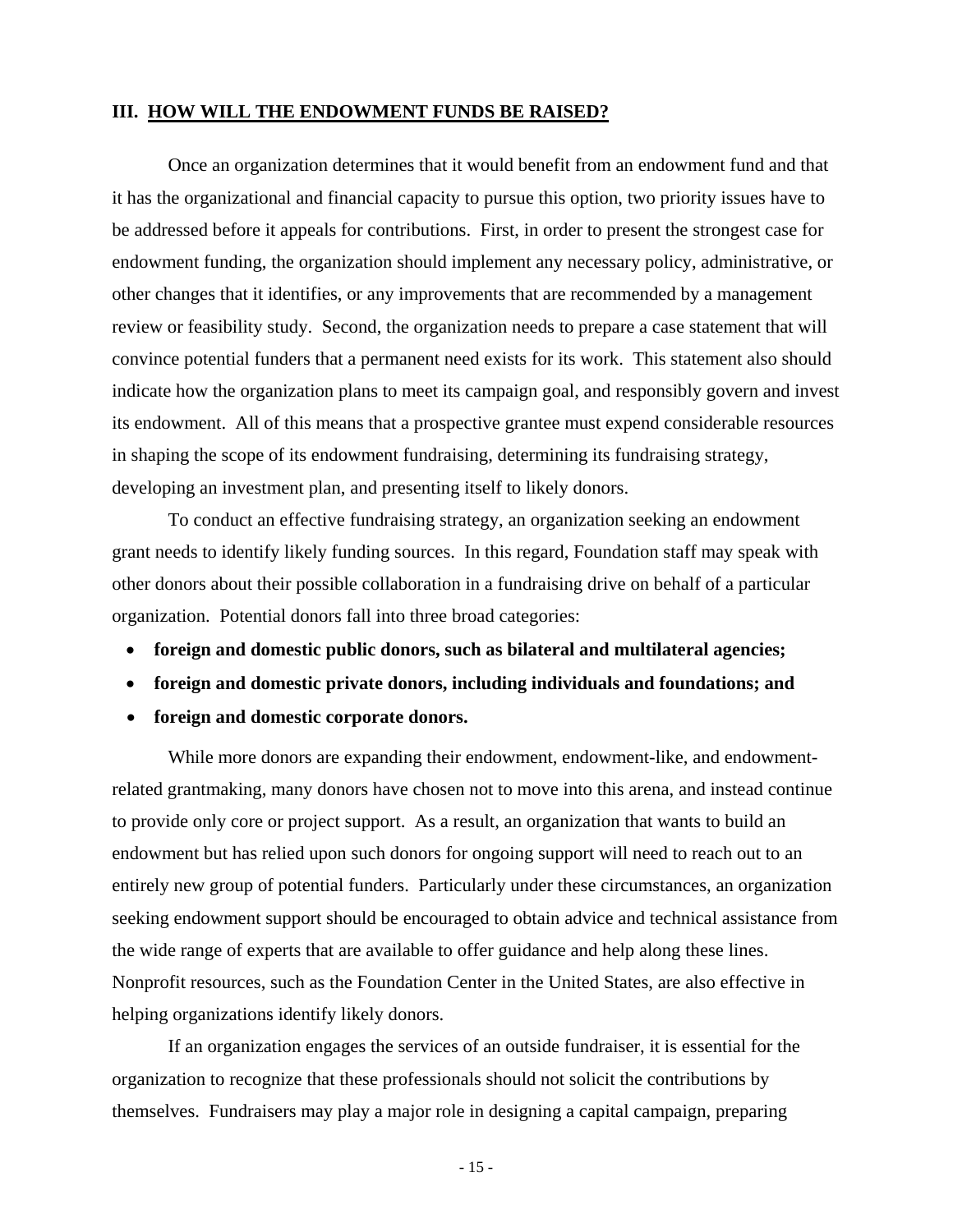proposals and related materials, identifying potential donors, suggesting the appropriate level of funding to request from a specific donor, arranging appointments, and monitoring the progress of a fundraising strategy. They may often accompany members of the organization making presentations to prospective donors. However, outside fundraisers should not be the primary solicitors. Particularly when considering large contributions, donors want to meet and engage in discussion with the principals directly involved in the organization.

 Prospective donors will be interested in whether board members or volunteers in the organization have contributed to the endowment drive. Called "lead gifts", these donations are far more meaningful than the actual amount of funds provided, because they demonstrate a strong and personal commitment to the work of the organization and affirm the sincerity of the solicitation. Thus, before soliciting funds from outside sources, an organization might first consider the possibility of raising a portion of the endowment fund internally.

 There are four basic approaches to endowment fundraising, each of which has its advantages and disadvantages. The first method involves building an endowment fund through the gradual accumulation of funds. For example, an organization might simply let its individual supporters know that it would like to be remembered when they plan their estates. An organization might also reach out to its immediate circle of contacts (such as financial advisors, attorneys, accountants, or insurance agents) or current supporters to alert them to its interest in building an endowment. This approach is inexpensive, and does not involve the preparation of campaign materials or require the expenditure of resources. It also consumes only limited energies of the organization's board, staff, and volunteers. While this method can be effective, particularly if a donor makes a substantial gift, it also has drawbacks. This type of fundraising may raise donations at too slow a pace and may produce insufficient results. Perhaps the greatest risk of this strategy is that the commitment and momentum to build the endowment fund may be lost, particularly with future changes on the organization's board or staff. Further, regardless of the size of the endowment, it is still necessary for the grantee to put in place the requisite management oversight, investment policies, and spending guidelines to oversee the fund.

 The second approach involves the implementation of an organized capital campaign, preceded by a management review and/or feasibility study, the hiring of staff or consultants with various expertise, and the development of a case statement and other marketing resources. A capital campaign also requires an organization to set a realistic financial goal that estimates the amount of endowment funds needed to generate a certain percentage of its budget. Involving a

- 16 -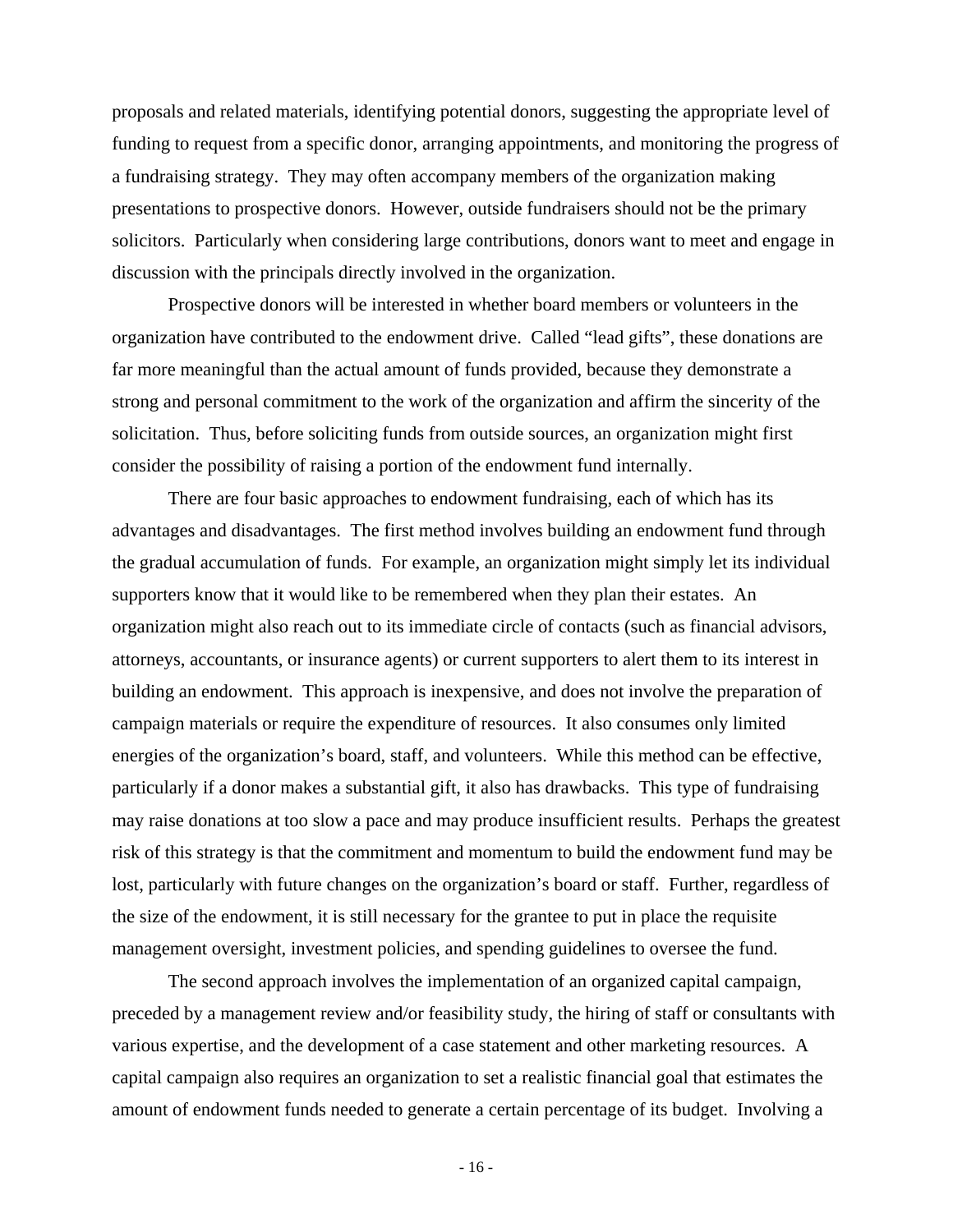significant amount of planning and preparation, a capital campaign may help an organization to sharpen its message, to undertake long-range planning, and to develop a well-formulated fundraising strategy. This effort involves a considerable expenditure of time and resources, and risks diverting too much of the organization's attention from its programmatic work and from the ongoing need to raise core and project support.

 The third option is to work with a community foundation that pools funds for investment purposes. The community foundation assumes responsibility for the oversight and investment of the fund. Organizations using this arrangement benefit from the distributions, do not have to develop certain financial and investment capacities, and may receive better returns at lower costs. Some donors also find this arrangement appealing, because it reduces the risk of an organization's invasion of principal. It also assures donors that whatever circumstances arise, such as the demise of an organization, future uses of the fund's income will closely match the donor's original intentions. In addition, many community foundations have the capacity to deal with the complexity of deferred gifts. It is important to note that the funds held by a community foundation are the property of the community foundation, not of the organization(s) benefiting from the income.

 A fourth option is for an organization to develop a strategy for building an endowment in stages. By creating a modest initial endowment, an organization may use that successful effort to demonstrate its effectiveness in soliciting endowment support and its prudence in establishing the necessary mechanisms and guidelines for managing the fund (see chapters four, five, and six). Having passed this threshold, an organization with a successful track record is better positioned to leverage additional support from other donors. Even a moderately-sized endowment may serve as a catalyst for organizational and financial change, programmatic innovation, and enhanced Board leadership. For all these reasons, an organization should not be discouraged from pursuing an endowment strategy simply because the process is challenging and the rewards appear too remote.

 The involvement of volunteers in an endowment building effort is also helpful, even if they have no particular connection to potential donors. These volunteers may be individuals who are committed to the work of the organization, as well as those individuals who have directly benefited from the organization's work. For example, the latter group may include individuals who have attended a college, graduated from a fellowship program, or participated in a mentoring program.

- 17 -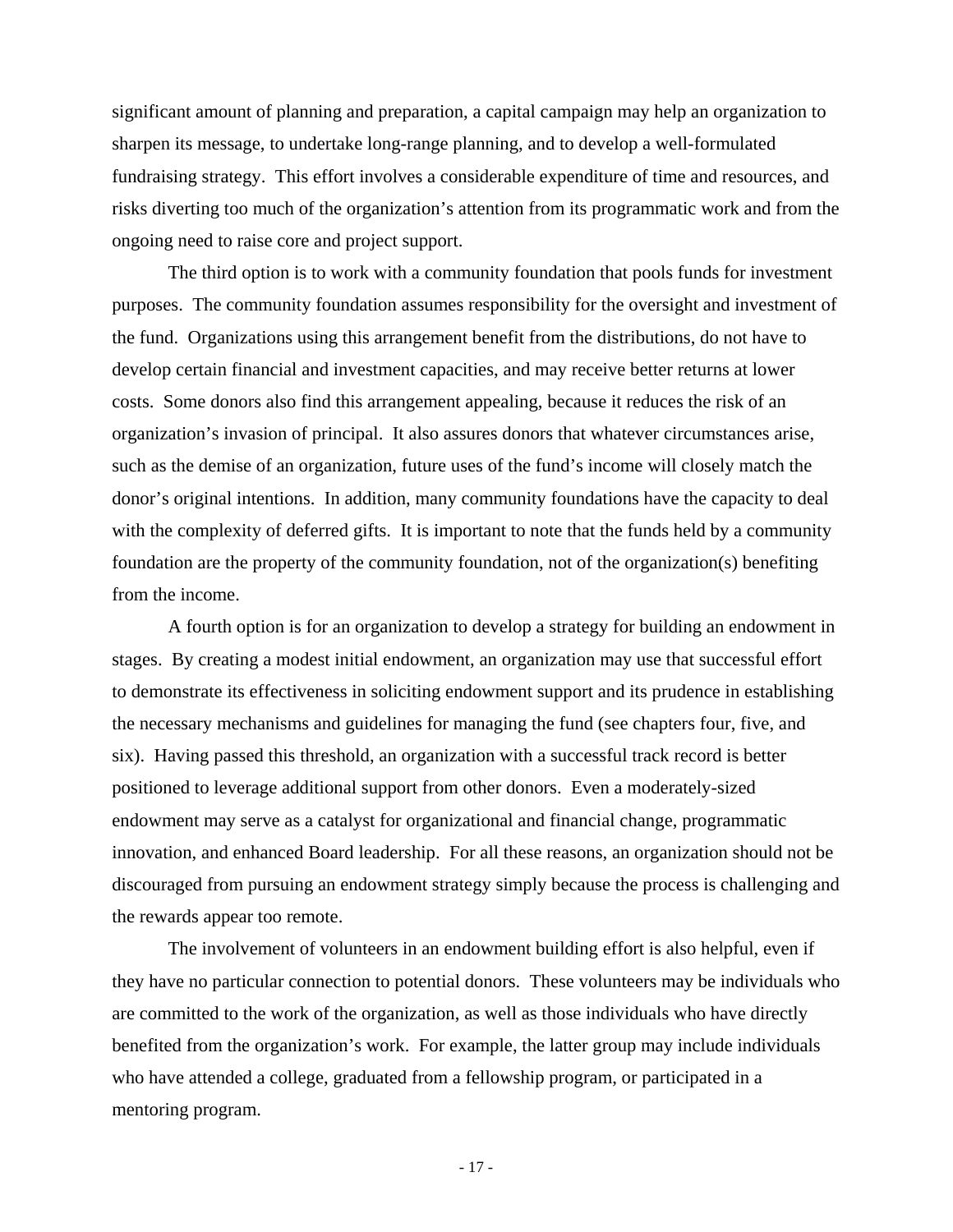In reaching out across the wider spectrum of potential donors, organizations also need to adopt gift acceptance policies that anticipate the variety of requests donors may make. For example, a donor might specify that its contribution be placed in a separate endowment fund so that its donation for a specific activity or program is permanently identifiable. While trying to facilitate this request may make sense, separate funds incur additional costs and limit an organization's flexibility over the long-term. Thus, an organization might consider adopting a policy that sets a minimum level for a donation that carries this type of condition. It is equally important to protect the wishes of a donor who wants to remain anonymous. Rather than jeopardizing an otherwise acceptable gift, organizations should have fundraising policies that foresee these and other possibilities, and they should be prepared to respond with alternative suggestions, as necessary.

 An organization may also consider additional mechanisms in raising endowment support and approaching potential funding sources. One effective method is to incorporate a challenge or matching requirement into the solicitation. This device serves two purposes. It encourages the organization to set specific goals and deadlines and helps the applicant to leverage support from other funding sources. Matching conditions typically put into place more explicit monitoring and reporting requirements, particularly if funding must be raised before a donor's grant funds may be released. They also require more detailed negotiations than general or core support grants about what will happen if the recipient is unable to meet all the terms and conditions. Several questions need to be answered when organizations and donors agree to incorporate matching conditions into a grant, including:

- **what matching ratio (e.g., one-to-one, two-to-one) will be selected?**
- **what will count toward the matching requirement?**
- **how will the funds be released (in a lump sum up front, or periodic payments as matching funds are received)?**
- **what will be the time frame for meeting the matching requirements?**
- **what will happen if the grant funds are not fully matched?**
- **how long will reports be required?**

 Because it is virtually impossible to conduct a capital campaign as a routine effort, it may also be productive to encourage an organization to pursue several preparatory or complementary activities. As described previously, endowment-related grants are particularly effective in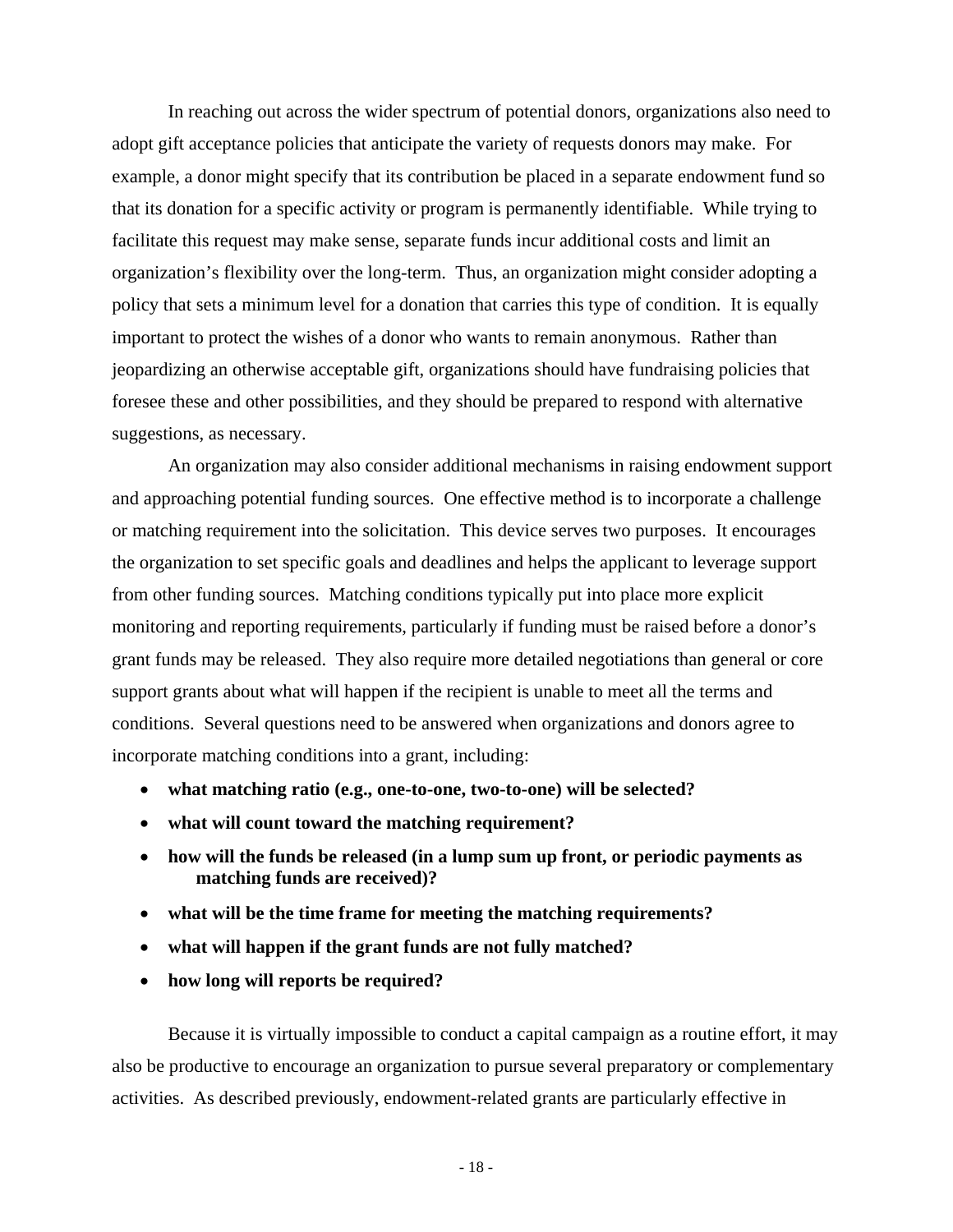helping grantees to undertake strategic planning, hire a fundraiser, identify needed organizational changes, analyze long-term financial needs, and develop educational materials. Foundation staff should also encourage a prospective grantee's staff and board members to talk with other organizations that have run endowment campaigns so that they might learn from the experiences of colleagues.

 Given that it is difficult for nonprofit organizations to solicit large donations towards an endowment fund or to undertake a capital campaign as a routine effort, four points need to be emphasized. The first concerns the importance of local contributions in raising endowment support. Too many organizations conclude that their local communities or target constituencies have insufficient resources to provide endowment or endowment-like support. Instead, they choose to focus their efforts on larger donors such as regional and national funders. This is unfortunate, because a considerable body of evidence suggests that local and constituent contributions, even if they are modest, are far more important than the actual amount of funds received. Reflecting a deeper commitment to an organization, this type of support goes a long way towards establishing the credibility and legitimacy of an organization's work and its fundraising efforts and, as a consequence, can have a strong impact in leveraging support from other sources.

 Second, it is important to encourage nonprofit organizations to be creative in soliciting endowment and endowment-like grants. For example, people are mobile and move across local and national boundaries. At the same time, significant numbers maintain interests in and ties to the communities or countries they have left. In these situations, "diaspora" fundraising may be particularly appropriate and surprisingly productive.

 Third, an organization launching a capital campaign must continue raising general support and project funding for its ongoing operations. As stated previously, endowment fundraising is time-consuming and carries considerable uncertainty. It may also require an organization to acquire different skills and expertise, to undertake organizational changes, and to reach out to a broader range of potential donors. As a result, an organization seeking to develop and build an endowment fund must first attend to its short-term needs by preserving its base of support. And fourth, an organization seeking endowment funding also should be advised that follow-up is essential, because the solicitation of larger contributions always requires several meetings and conversations.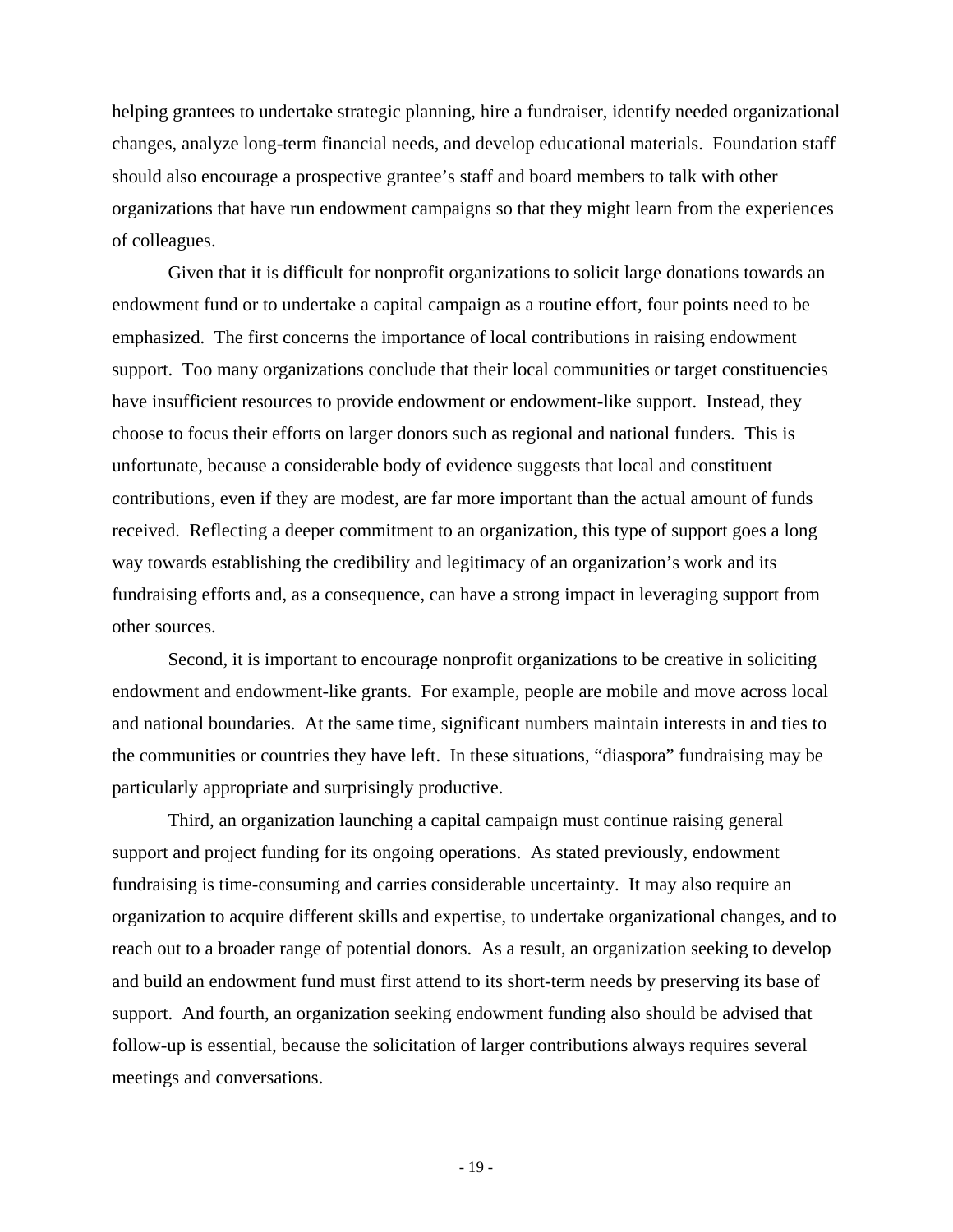#### **IV. HOW WILL THE ENDOWMENT FUND BE GOVERNED?**

 When a nonprofit organization obtains endowment and other long-term funding, it needs to manage these resources prudently. This applies to the governance, investment, and spending policies of an endowed institution. In this chapter, we specifically address issues of prudent governance. Investment strategies and spending guidelines are discussed in the following two chapters.

The issues considered in this chapter, as well as in the following chapters, apply to organizations with investable assets. These assets include the initial contributions from donors plus investment earnings on these funds (that is, dividends, interest, and realized and unrealized capital gains), net of spending. In all cases, donors have a range of options in limiting or permitting a grantee's access to the amount initially contributed, and to the various components of investment earnings.

 Overall responsibility for an endowment fund rests with an institution's governing body, usually the board of directors or trustees which establishes the organization's policies and agenda, monitors its progress towards stated goals, and sets its rules and standards for operations. In receiving endowment funds, the board must determine the goals of its investment program, and the strategy and means for achieving its objectives within the terms and conditions set by donors. It also needs to assess the organization's internal capacity for implementing and monitoring an investment program; to evaluate the organization's risk tolerance; and to decide the appropriate mix of assets in which to invest the endowment funds. **In all cases, a grantee's board is strongly advised to prepare written investment policies and guidelines.**

 Developing a written plan serves several purposes. It explains the organization's objectives and details how it plans to go about achieving its goals. It also facilitates board accountability and helps avoid misunderstandings with staff, constituents, donors, and outside professional service providers, such as fund managers. Most importantly, a written plan requires a board dialogue resulting in principles and procedures for safeguarding against the inappropriate invasion of the endowment. Invasions usually occur in two ways: through the withdrawal of endowment funds; or through borrowing against the endowment. Within the context of this discussion, it is worth noting that an organization's failure to take into account the corrosive effects of inflation reflects an indirect invasion of the endowment.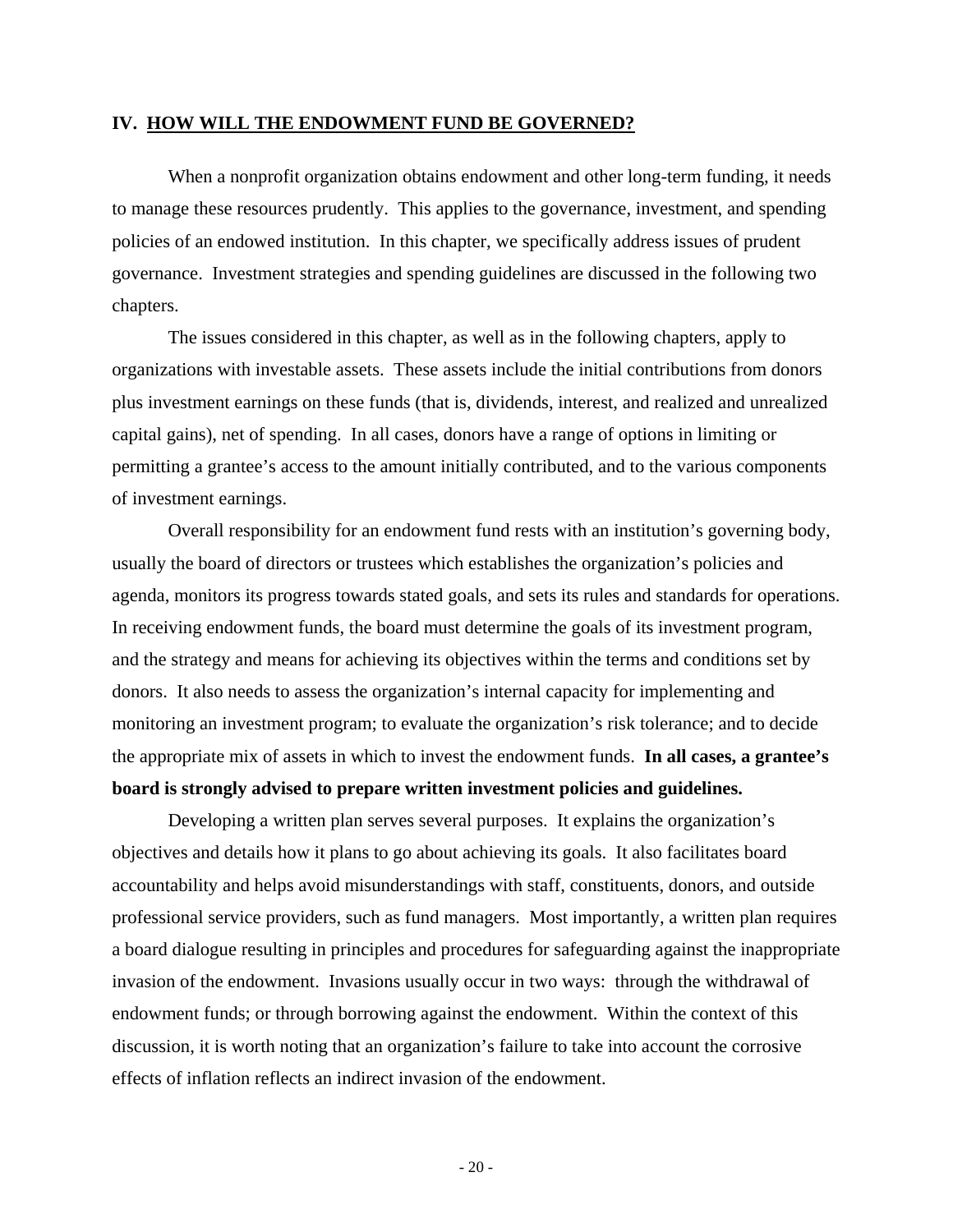In addition to preparing written policies and guidelines, one of the most effective ways for a nonprofit organization to manage and safeguard its endowment fund is to delegate specific responsibilities to an investment committee or a sub-committee of the board. Many boards operate partially through committees which have organizational, programmatic, and financial responsibilities. If a potential recipient of long-term or investable funding does not have an existing committee that oversees the organization's finances and investments, Foundation staff should encourage that organization to form such a committee. In some instances, an organization will decide to establish a separate corporation with its own board to receive and manage endowment grants.

 An investment committee is typically comprised of two to six board members who are selected for their familiarity with business, investment, and financial issues. If an organization lacks board members with this expertise, it has three options. The board may target new recruitment on these skills as current board members' terms expire. It may also appoint additional members by increasing the overall number of board members. Finally, the board may enlist the assistance of non-board members sympathetic to the organization's mission to serve on an investment committee or advisory group. These individuals may be local business executives, bankers, investment managers, accountants, or college- and university-level faculty in finance or accounting. The committee members should not have connections to the investment fund managers under consideration, because such linkages might be construed as conflicts of interest.

 An organization's board generally delegates specific responsibilities to an investment committee. Examples of the functions typically performed by an investment committee include:

- **the development of an investment strategy;**
- **recommendations concerning asset allocation so as to conform with the spending policies and the level of risk tolerance established by the board;**
- **the preparation of written investment policies and guidelines;**
- **the selection and monitoring of the fund managers or other investment vehicles;**
- **periodic reviews of the investment program's progress in order to ascertain whether it is meeting its objectives and to determine if the asset mix continues to be appropriate in light of changing market conditions and organizational goals; and**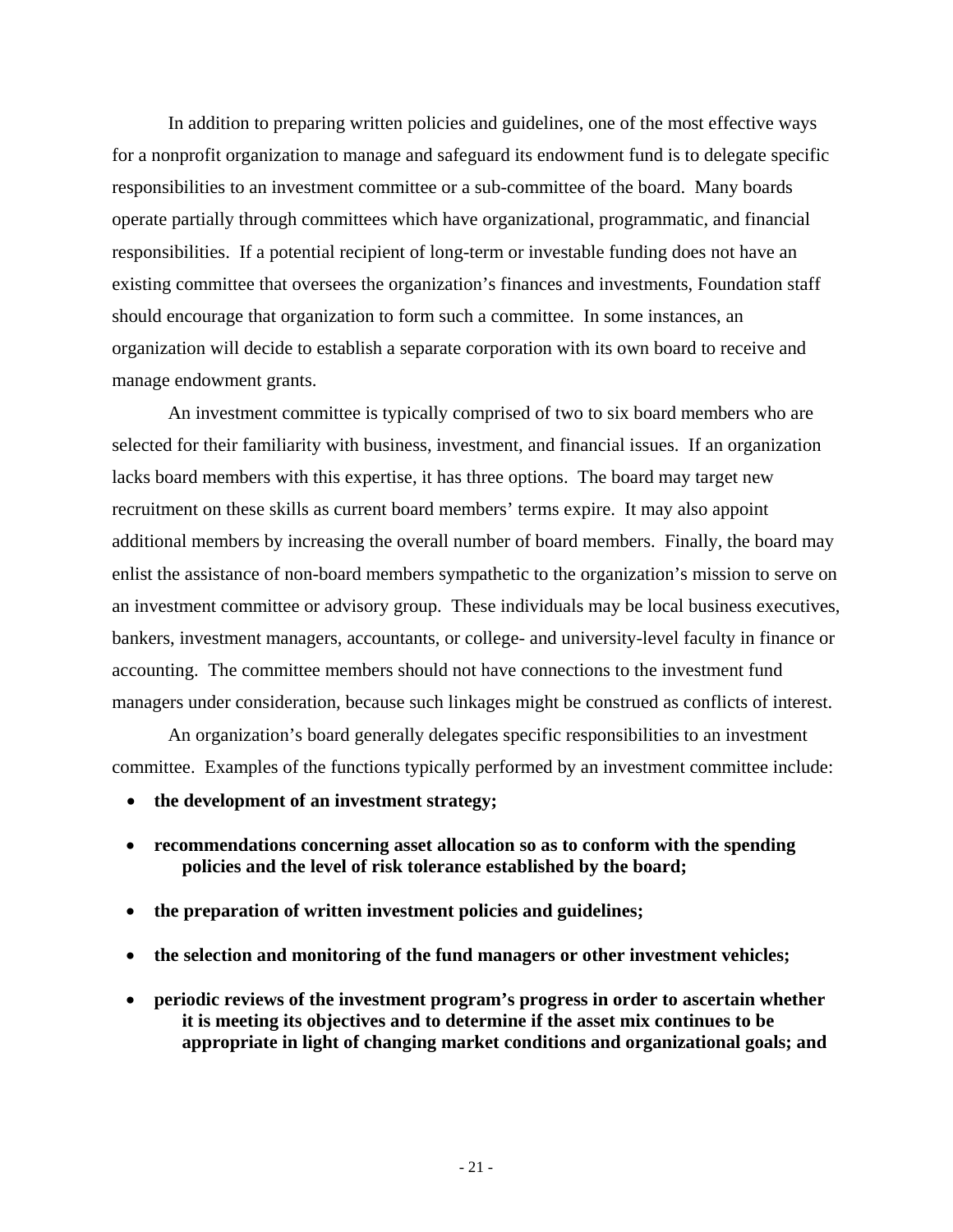#### • **oversight to ensure the timely receipt of reports by fund managers, and compliance with written investment guidelines, as well as with the terms and conditions set by donors.**

 Just as it is virtually impossible for an organization to undertake a capital campaign as a routine effort, it is sometimes impractical for a nonprofit institution to attend to all aspects of managing its endowment funds without some outside help. For example, an asset management consulting firm can help with the development of an asset allocation plan that is consistent with the grantee's goals; the collection of qualitative and quantitative information about potential fund managers; recommendations regarding fund managers; measurement and evaluation of a fund's performance; and advice concerning the termination of a poorly performing manager. Asset management consulting firms are generally paid through a combination of retainers and hourly fees. In most situations, it is poor practice to allow consultants to be paid through placement fees, payments by a fund manager to the consultant who recommended engaging that manager.

 Appropriate consulting firms may be identified by their client lists, which should include at least several of the following: foundations; college and university endowment funds; and corporate, union, and public pension plans. The services of a qualified individual consultant may be engaged, as long as he or she is not also a broker, financial planner, or, with some exceptions, an investment manager. It is also acceptable to use well-regarded institutional asset consulting firms affiliated with an investment management firm. Lists of suitable firms are readily available in large public and academic libraries. Other U.S. organizations that may be helpful with investment policy and implementation include The Common Fund and The Investment Fund for Foundations, not-for-profit membership organizations that provide these services to their investment management clients.

 Because organizations based outside the United States raise a multitude of investment, regulatory, and other issues, both this chapter and the next largely address questions from the perspectives of U.S. institutions. While general governance and investment principles apply worldwide, Foundation staff and overseas organizations should consult local authorities and advisers regarding the management of investable funds.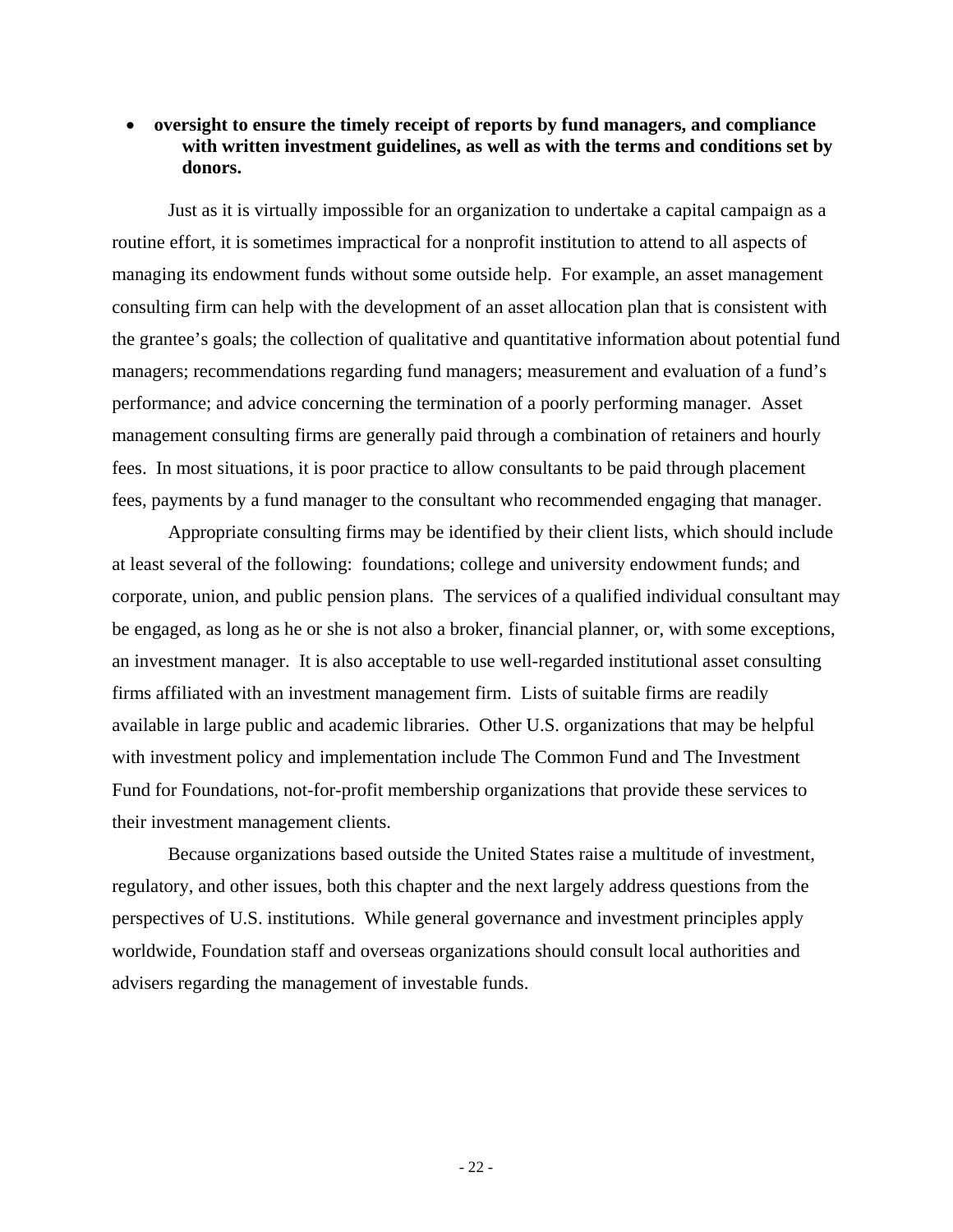#### **V. HOW WILL THE ENDOWMENT FUND BE INVESTED?**

 With the responsibility of preserving and prudently managing their investable assets, nonprofit organizations need to be reminded that to some degree they are always at the mercy of the markets and that no one with market exposure obtains good results in absolute terms when all asset classes decline. The four most important investment principles are:

- **to set reasonable investment goals that avoid excessive risks or volatility;**
- **to balance the need for safety and growth;**
- **to monitor the performance of investments; and**
- **to adjust the investment strategy in response to performance results, changing market conditions, and changing institutional needs.**

 In overseeing the investment of its endowment funds, while at the same time responsibly meeting its ongoing financial obligations, a nonprofit organization must determine the following:

- **spending policy** the dollar amount or percentage of assets that may be spent per year, and the adjustments that may be made as circumstances change -- e.g., the receipt of additional contributions, unusually high or low investment returns, etc. -- (to be discussed in greater detail in the following chapter);
- **asset allocation** a target percentage or percentage range in each of the principal asset classes (e.g., equities, bonds, cash) that is consistent with the purpose for which the funds are invested; and
- **fund structure** the number of investment management firms to be engaged and other related issues.

 The principal asset classes in which institutions may invest are stocks (also called equities), bonds, and cash. While a number of alternative assets (such as real estate and private equity) have become increasingly popular with investors in recent years, these strategies carry higher risks and are not recommended for institutions with small endowments or with limited capacities to monitor complex investments. In this discussion, references to stocks or equities denote diversified stock funds in which a large number of publicly-traded stocks are held. These funds generally hold and trade investments in anywhere from 30 to several hundred different companies.

 Because stocks offer an opportunity for the growth of capital, they constitute some 60 to 70 percent of the liquid investment assets of U.S. institutions such as foundations,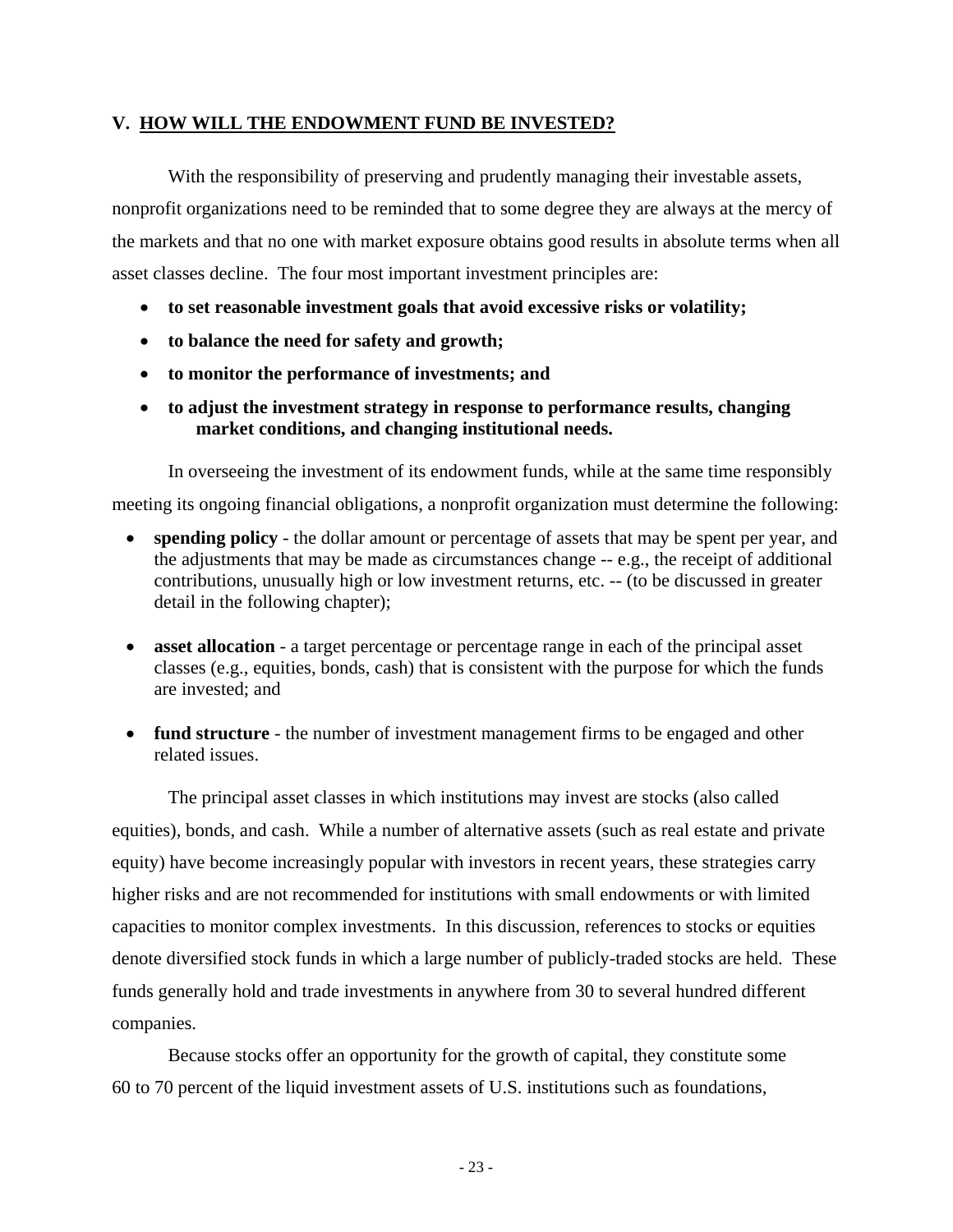endowments, and pension plans. The principal stock categories are: U.S. stocks; international developed country stocks (Western Europe, Japan, Canada, and Australia); and emerging market stocks. It is generally recommended that U.S. stocks form the bulk of an equity portfolio, with non-U.S. stocks representing no more than 25 percent of an organization's total position in stocks. An important component of most portfolios, international developed country equities diversify the portfolio's risks and offer investors exposure to additional investment opportunities. Emerging market stocks should constitute no more than 5 percent of the total invested in stocks, if held at all.

 Informed investors disagree about the merits of indexing or actively managing a stock fund. Indexing is the holding of all securities in an index (such as the Standard and Poor 500) with each security held in proportion to its weight in the index. Indexing carries much lower fees than active management, and no attempt is made to exceed the return on the index. The majority of stock funds are actively managed, meaning that a manager selects stocks in an attempt to outperform the index representing the asset class in which the fund is invested. Because each approach has its advantages and disadvantages, an organization's investment committee generally makes this determination.

 Like stocks, fixed-income investments are available in many categories: U.S. bonds (Treasuries, mortgages, and corporate); high-yield bonds; non-U.S. bonds; inflation-linked bonds; and cash reserves. Within each category, the most important characteristic is duration. Funds with an intermediate duration (with an average maturity of about 5 years) typically offer the best mix of risk and return characteristics; long-duration funds are designed principally for specialized institutions, such as defined-benefit pension funds, and should be avoided by endowed institutions. Issued by corporations, high-yield bonds carry a substantial credit risk. A fixed-income program is considered well-diversified without holding high-yield bonds or the other specialty instruments. For most institutions, U.S. bonds should form all or most of their fixed-income investment program.

 Cash is an important reserve asset. Grants and operating expenses need to be paid in cash, and it is not always practical to liquidate stocks or bonds. Moreover, cash, which has no risk of fluctuation in principal value, is the safest asset, at least over the short term. It is usually invested by the institution's bank or investment management firm in a money market or shortterm investment fund (typically holding U.S. Treasury bills, certificates of deposit, and short-

- 24 -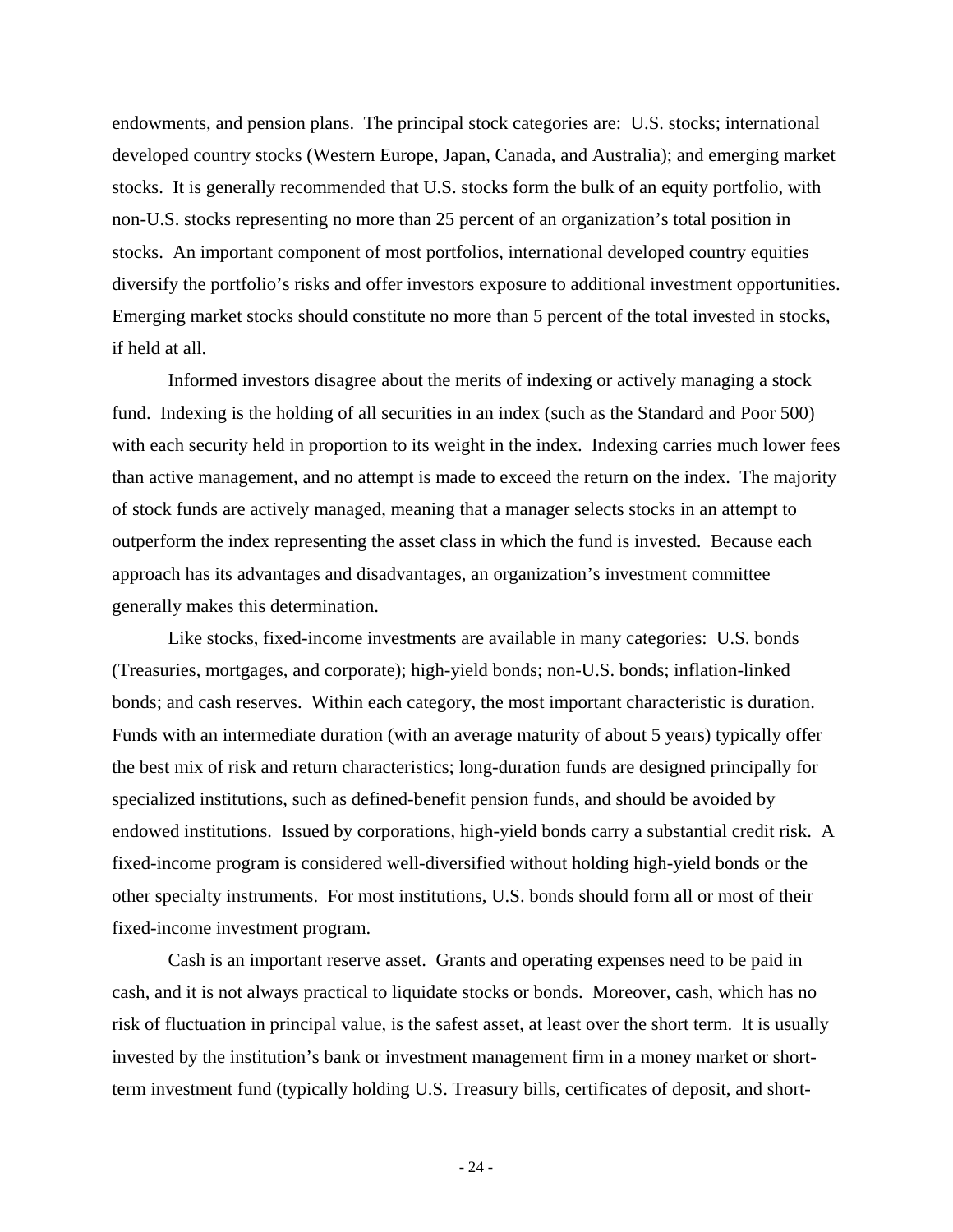term corporate obligations). Over longer periods, cash carries different risks, because it may earn a return lower than the rate of inflation, thereby eroding its real value and purchasing power.

 The most fundamental concept in investing is the relationship between risk, meaning the fluctuation in asset values, and expected returns. Because cash invested in a money market fund experiences no fluctuation in principal, this investment is exceedingly safe, and issuers do not pay high interest rates. Long-term bonds vary in market value, so issuers have to pay higher interest rates to compensate investors for the fluctuations. Stocks offer the potential of even higher returns. Gains (or losses) come in the form of increases (or decreases) in the price per share, plus dividends if any. Bonds are typically less risky than stocks, because the original investment is returned to the investor, plus interest. Like stocks, however, bonds fluctuate in price because market interest rates change while interest payments remain fixed over the life of the bond. Because a bond's risk is proportionate to its duration, long-term bonds are riskier than short-term bonds.

 Since it is difficult to predict how securities or asset classes will perform, the cornerstone of investment management is that a diversified portfolio always offers the safest combination of risk and return. Asset classes do not move up and down together, so the risk of an overall investment program may be alleviated by holding more than one asset class. By far the most important asset allocation question is how much to hold in equities and in fixed income assets. While stocks have historically outperformed all other major asset classes, they carry more risk than other investment assets and should not comprise the totality of a nonprofit organization's investment portfolio, even if the assets are intended to be held over a long period.

 One of the most important factors in determining risk tolerance is the time period over which investments are expected to be held. For example, if an institution invests assets to meet a precisely defined short-term need, the investment approach should be more conservative than for an endowment fund that is to be held in perpetuity. While it is difficult to quantify the impact that a time horizon has on the risk-tolerance decision, some generally accepted guidelines can be identified:

- assets to be spent in a year or two should be invested only in cash and short-term bonds;
- as the investment horizon lengthens beyond two years, there should be a gradual increase in risk tolerance so that intermediate-term bonds, equities in small amounts, and finally equities in larger amounts, are included in the mix; and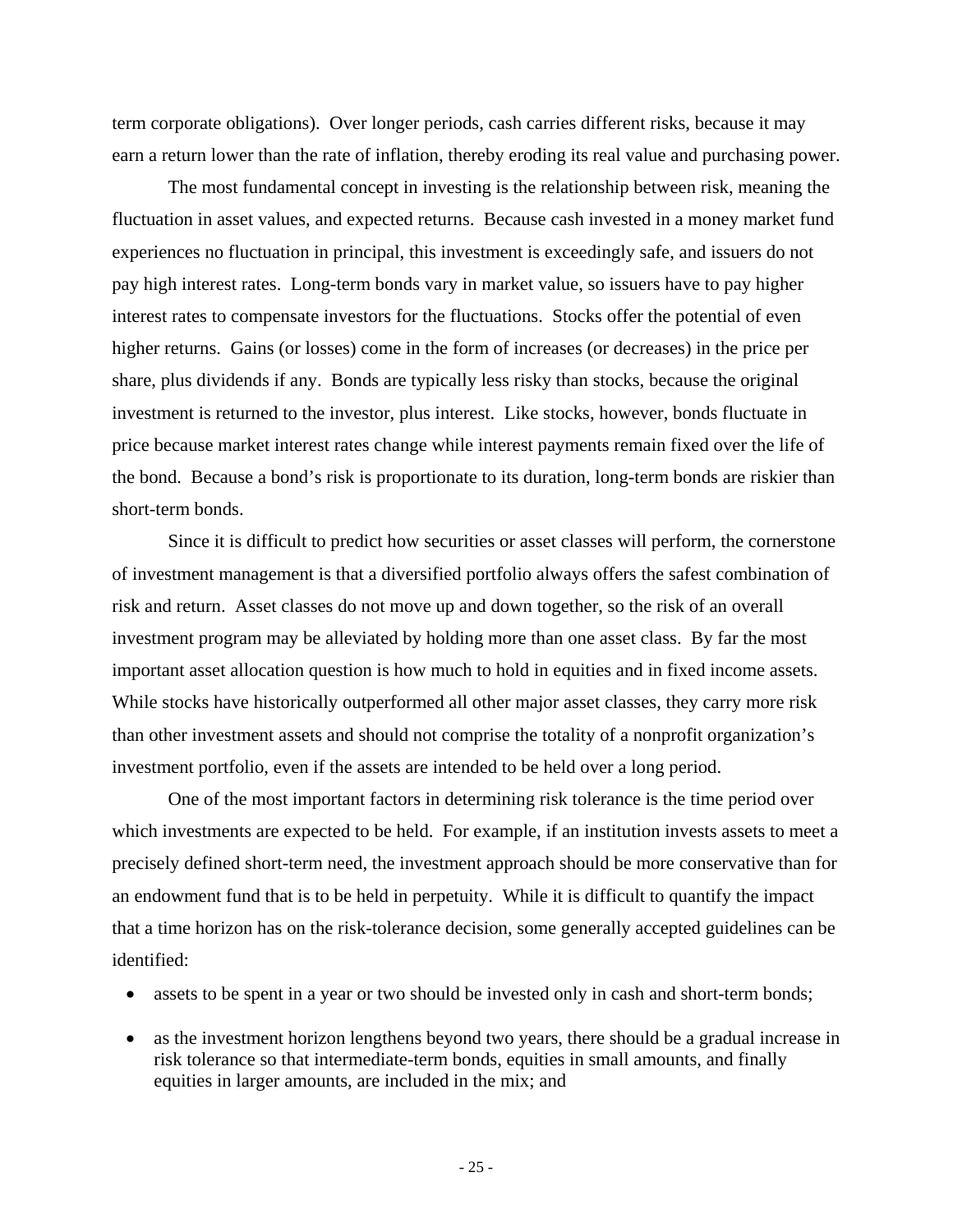• assets that are to be held for 20 years or more may be more heavily invested in equities.

 Once the board of an organization determines the appropriate investment approach for its portfolio, it must turn its attention to choosing the type(s) of investment accounts in which it will place its funds. The three broad categories of investment accounts managed by an outside asset management firm are:

- separate investment accounts, which are owned exclusively by a single investor;
- **commingled accounts**, in which ownership is shared among numerous investors, with each investor receiving a *pro rata* share of each of the securities bought for the portfolio; and
- **mutual funds**, a type of commingled account offered to the public in which the investor buys shares in the fund, which, in turn, convey a *pro rata* interest in each of the securities held by the fund.

 Each account has its advantages and disadvantages. Separate accounts enable the grantee to specify the manner in which the funds may be invested, while commingled accounts, which allow less freedom than a separate account, offer reduced fees for smaller investors. Mutual funds provide a wide selection of "pre-packaged" products and have a small minimum investment requirement. The decision about which type of externally managed account to use depends largely on the amount of funds. If a fund is modest in size -- under \$1,000,000 -- it usually does not make economic sense to use commingled or separate accounts. Instead, an investment committee may choose several mutual funds in order to achieve the desired mix of assets. If the fund is somewhat larger, a commingled account, which pools the resources from a number of institutions, may be more appropriate.

 The grantee's investment committee and board decide whether to use a single balanced account, which includes a mix of asset classes, or several asset-class accounts. Most large investment management firms provide both options. A balanced account offers consolidated reporting on all assets in one statement. The manager controls the asset allocation (within a grantee's guidelines), which may be regarded as an advantage or disadvantage. Balanced accounts may not include all the asset classes that the grantee wishes to have.

 If more than one account is desired, an additional question decided by the investment committee and board is whether to have more than one management firm. Some grantees, especially those with small investment programs, are attracted to the simplicity and efficiency of using a single manager, such as a bank trust department, a mutual fund organization, or an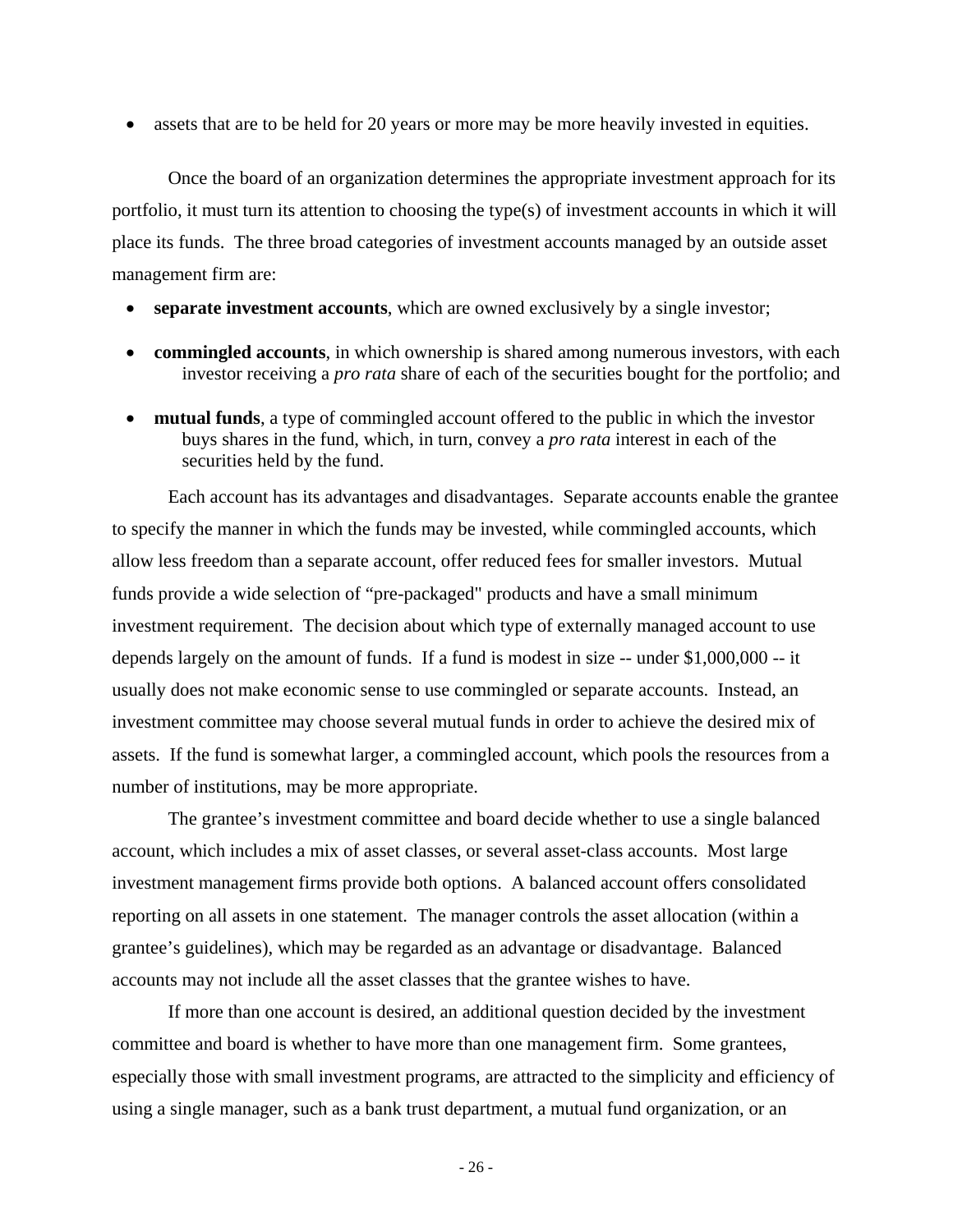independent investment advisory firm. Others choose one or more managers for each asset class in which they invest. Having a single management firm greatly simplifies the investment committee's job, because the manager provides performance measurement and evaluation, as well as risk assessment, for the entire fund. If multiple managers are chosen, the performance measurement and evaluation tasks need to be conducted by someone (usually a custodian or consultant, but occasionally an internal accountant or other member of the grantee's staff) having access to information on all the portfolios. Unless an organization has a strong internal investment staff, the advantages of having more than one manager are often outweighed by the additional complexity of selecting, monitoring, and working with several fund managers.

 In choosing a specific fund manager for a given asset class or account, the grantee's investment committee compiles a list of potential candidates and reduces the list to two to three finalists for more in depth analysis and interviews. As described previously, an asset management consultant can be particularly helpful in this process. In addition to checking the manager's references, the grantee may also wish to contact a client that terminated the services of the prospective manager. (Newspaper and magazine articles provide information on organizations that have changed fund managers.) Key criteria in evaluating managers include:

- **assessments of long-term performance, with comparisons to relevant benchmarks;**
- **consistency in both up and down markets; and**
- **the availability of ancillary services** (such as advice on asset allocation, attendance at board meetings, proxy voting, and custody, which amounts to accepting fiduciary responsibility for ensuring that assets are kept safely with a bank, broker, or other qualified institution).

 Once a selection is made, the grantee negotiates the fee, which is usually calculated as a percentage of the assets under management, subject to a dollar minimum. Fees are usually negotiable, except with mutual funds. The grantee also needs to define the performance benchmarks (market indexes) against which the manager's investments will be evaluated and to conclude a written agreement before it transfers its funds. If the grantee wants to impose special restrictions (such as social criteria) or to prohibit high-risk investments (in private equity, derivatives, hedge funds, or high yield debt), the fund manager needs to receive explicit instructions along these lines.

 The investment committee should periodically review the investment program's progress in order to ascertain whether it is meeting its goals and to determine if the asset mix continues to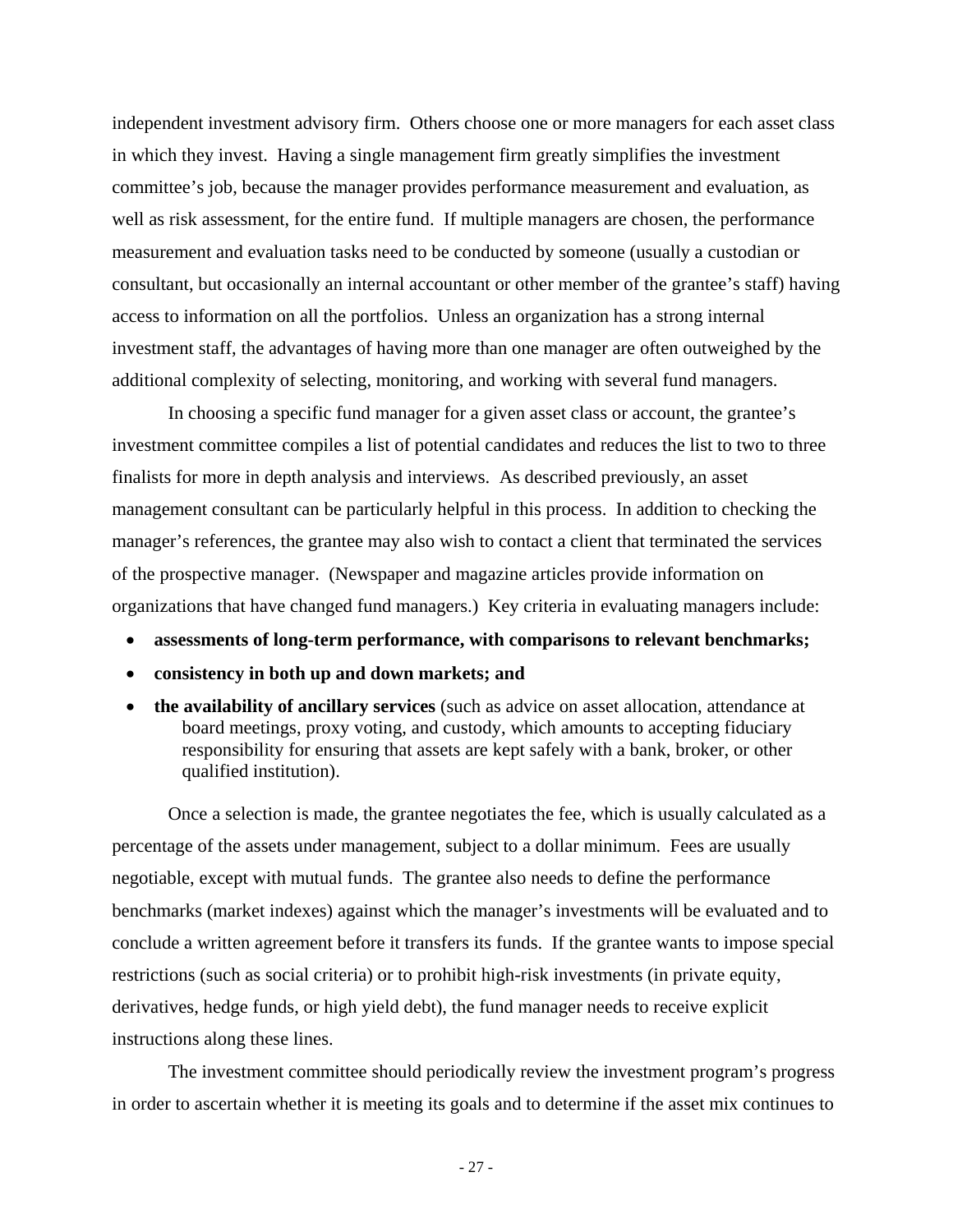be appropriate in light of changing market conditions and organizational needs. To assess a fund manager's performance, the committee should use two tools: (1) performance measurement, which calculates the rates of return on each portfolio and on the total fund; and (2) performance evaluation, which compares the returns to benchmarks consisting of indices representing the asset classes in which the fund is invested, as well as to the results of other funds with similar asset mixes.

 The fund manager also should submit regular, easily understandable reports, which include information regarding the investment program's compliance with fund mandates (e.g., not buying international stocks for an account that stipulates the purchase of U.S. securities). Other important issues include high turnover among the fund manager's senior investment staff, changes in ownership or in the investment process, and problems with the Securities and Exchange Commission or other legal authorities. Because it is costly to terminate a manager and to hire a new one, changing fund managers should be kept to a minimum.

(This chapter was adapted from a paper written by Laurence Siegel, Director of Policy Research in the Foundation's Investment Division. The complete text may be found on the Foundation's web site, http://www.fordfound.org/publications/recent articles/investman.cfm.)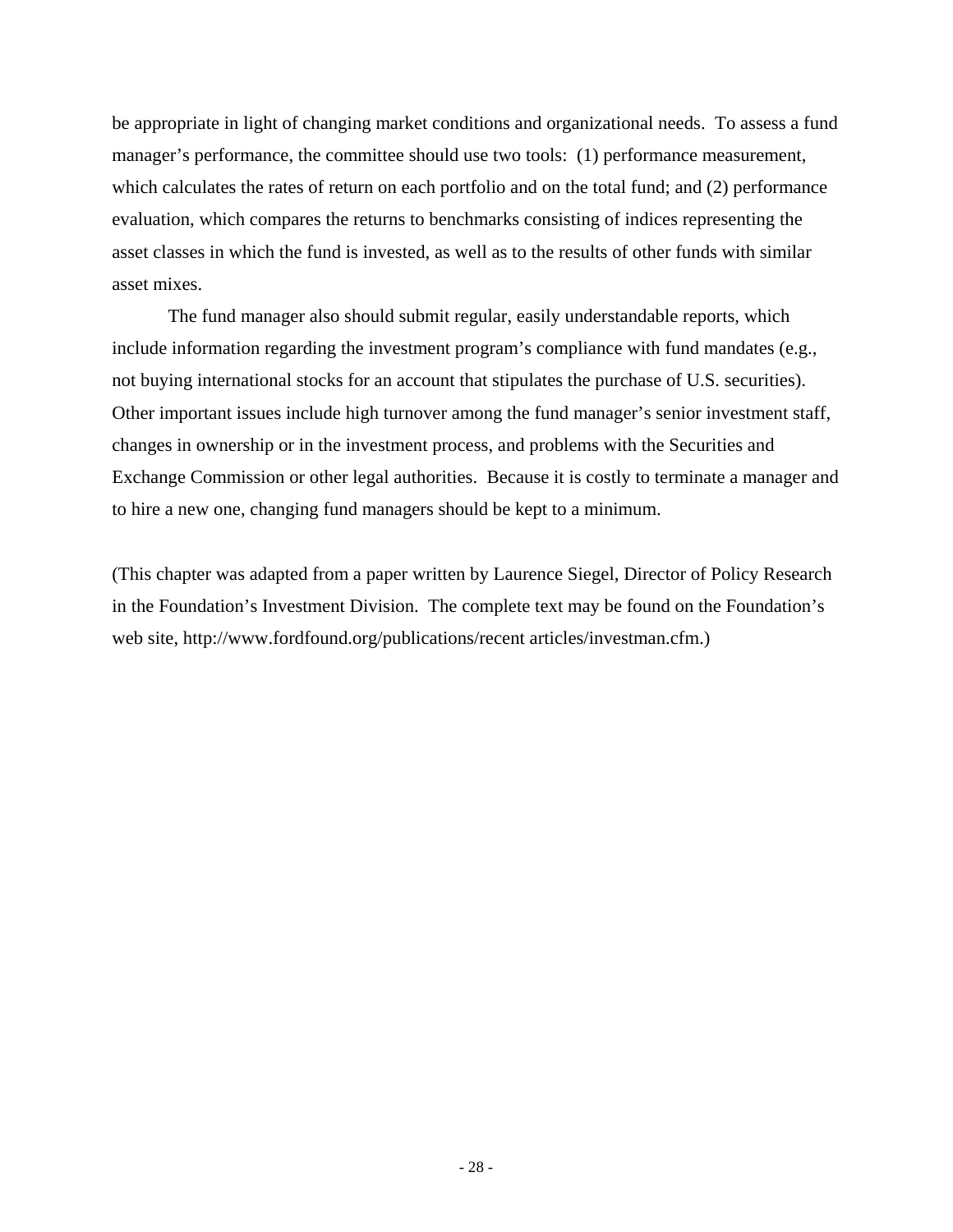#### **VI. HOW WILL THE ENDOWMENT FUND'S INCOME BE USED?**

 Ultimately, a grantee organization needs to determine how it will use its endowment and the income generated by the fund. If an endowment is to be held in perpetuity with the aim of preserving its purchasing power over time, setting an appropriate spending policy is one of the most important decisions that an endowed institution has to make. A spending policy spells out the amount or percentage of investment income (defined previously to include not only dividend and interest earnings, but also realized and unrealized capital gains and losses) that an organization may spend each year, and any adjustments that may be made to that policy in response to changing circumstances or market conditions (e.g., the receipt of additional contributions, unusually high or low investment returns, or other unforeseen developments).

 In determining an appropriate spending policy, an endowed institution must find a way to balance two competing goals: (1) the need to preserve and grow the real value of its assets, adjusted for inflation; and (2) the ability to distribute or expend sufficient funds to meet a fixed amount of its core operating costs or project expenses. Satisfying both objectives is crucial if an organization regards its endowment as an enduring mechanism for long-term financial planning, organizational stability, and programmatic independence. For example, if an endowed institution sets a spending policy at a level that exceeds the return on its portfolio, it will effectively erode its asset base over time by spending down its endowment. An endowed institution can also jeopardize the real value of its fund by failing to take into account inflationary pressures or to anticipate the impact of fluctuating market conditions.

 Because the purpose of building an endowment is to generate usable, expendable income, it behooves an organization with such a fund to establish a sound spending policy that accommodates the need for asset preservation and portfolio growth. The following examples illustrate how an endowed institution might begin to approach the issue of determining an appropriate level of spending.

#### Example I

An organization decides to build an endowment that annually generates \$100,000 in income. If this organization achieves an 8 percent return on its investments and elects to spend the entire amount of income generated by the fund, it will need to build a \$1.25 million endowment  $(.08 \times \$1.25 \text{ million} = \$100,000)$ . In this situation, the organization's asset base would remain at \$1.25 million year after year, and the real value of the fund would decline annually at the current rate of inflation. Even if this fund continues to generate \$100,000 in income, inflation would similarly erode the real value of the \$100,000 in income year after year.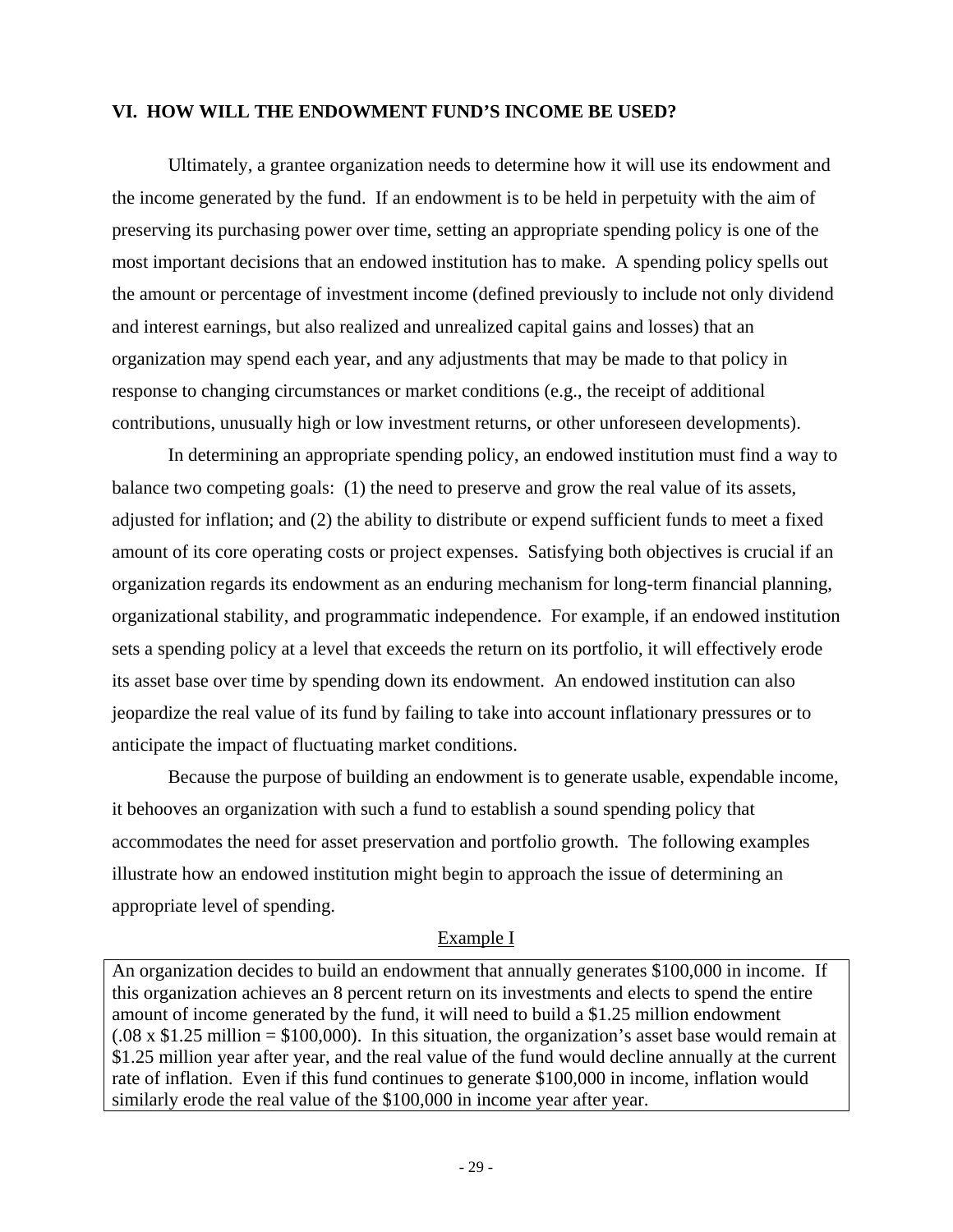#### Example II

For the same organization with an endowment of \$1.25 million, assume that inflation stands at 4 percent and that the organization realizes an 8 percent return on its investments. If half its \$100,000 return is reinvested in the endowment to maintain the fund's value against inflation, then only \$50,000 would be available for the organization to spend on programs and administrative costs. The asset base of the organization would be protected, but the organization would not be able to generate the amount desired for its operations.

#### Example III

If this organization projects an 8 percent return on its investments and decides that it wants to spend \$100,000 each year and to preserve the real value of its fund, then it must build an endowment of \$2.5 million to realize \$200,000 in income (.08 x \$2.5 million = \$200,000). A fund at this level would enable the organization to spend \$100,000 and to reinvest \$100,000 in its endowment fund, thereby protecting its asset base.

 While decisions about spending policies may appear to be straightforward, they are complicated by unforeseen short-term and long-term fluctuations in market conditions. As noted in the previous chapter on investment strategies, an endowed institution is always at the mercy of the markets, and no organization with market exposure obtains good results in absolute terms when all asset classes decline. However, it is also important to note that even in a favorable market environment, an endowment fund may decline in value. It is therefore highly advisable for an endowed institution to establish a routine for regularly reviewing and modifying its spending patterns against the performance of its invested assets.

 The spending policies of certain endowed institutions are also affected by governmental regulations and mandates. In the United States, the Internal Revenue Code requires private foundations annually to disburse roughly 5 percent of the market value of their investment assets, in what are termed "qualified distributions." These are usually disbursements for grants, program-related investments, the direct conduct of charitable activities, and certain administrative expenses. This payout requirement does not apply to publicly-supported charities. (It should be noted that most community foundations are publicly-supported charities.) Organizations based outside the United States have to comply with the rules and regulations imposed by the countries where they are headquartered, and these can vary considerably, from an absence of any regulations to stringent requirements concerning a fund's governance and investment.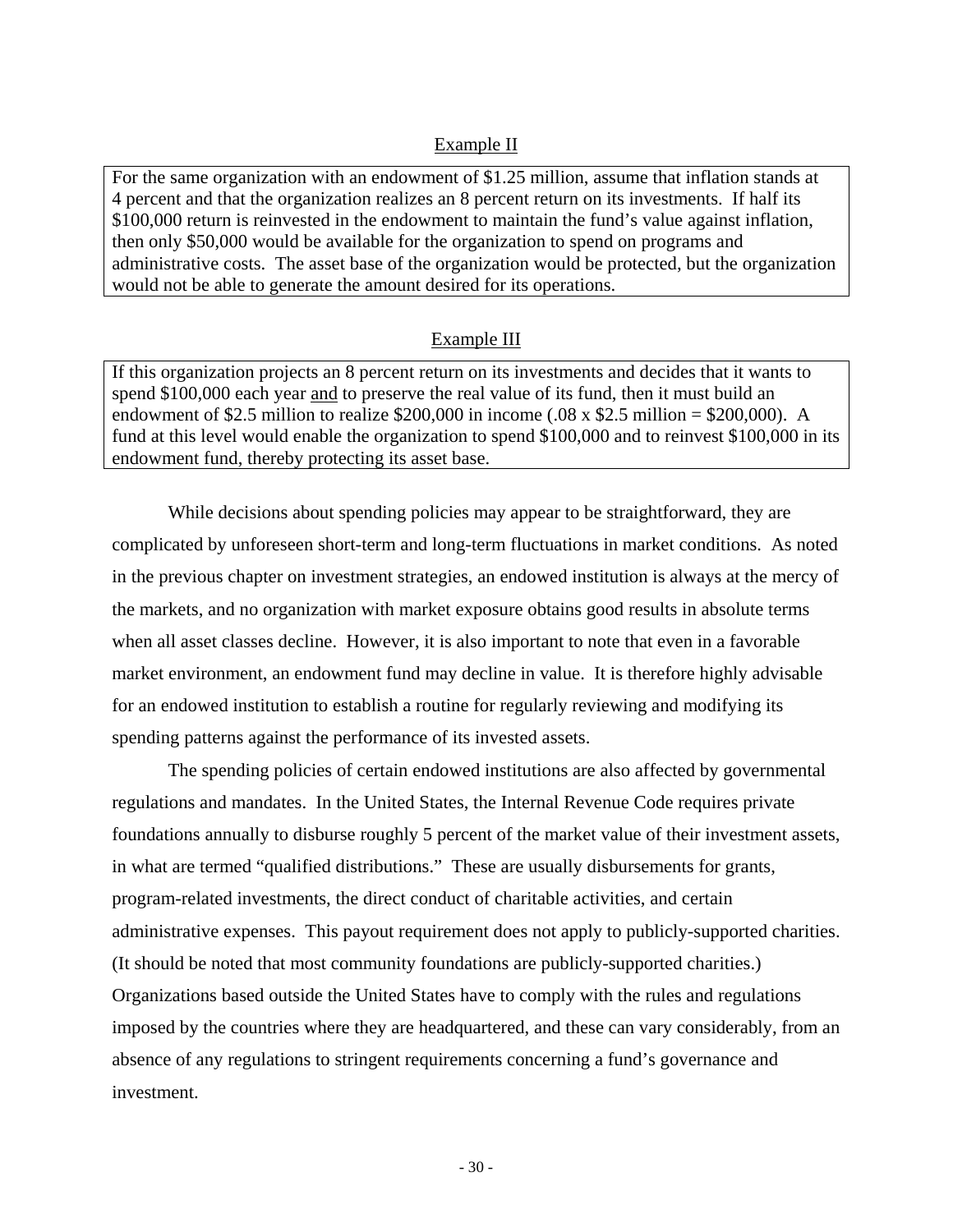The spending policies of endowed institutions in the United States, including universities and other nonprofit organizations that are not subject to the 5 percent spending rule mandated by the Internal Revenue Code, still fall generally within the range of 4.5 to 5.5 percent of their investment assets each year. Considerable historical research and financial analysis have determined that at these rates endowed institutions are able to set reasonable investment goals that avoid excessive risk or volatility, to develop a portfolio with an asset mix that is balanced in terms of safety and growth, to realize sufficient returns on their investments in order to have access to adequate funds for their core operations and project expenses, and to reinvest a sensible amount of their income in their endowment funds as a hedge against inflation. Portfolio growth and modest spending levels also help endowed institutions to weather those periods during which they experience declines in the value of their invested assets.

 Many donor organizations try to guide their grantees in this regard by prohibiting the recipients of endowment support from using or borrowing against principal. These restrictions may be imposed in perpetuity. They may also be applied during the first years after an endowment grant is made or when matching funds are being raised. In addition, some donors set conditions that prevent a grantee from spending any income during a specific period of years, thereby compelling the organization to build the size of its endowment by reinvesting all income in the fund in the short-term.

 Because an organization that chooses to spend all or a significant portion of its endowment income is not planning for the long-term, Foundation program officers should assist their prospective grantees in determining a sound level of spending. As with the endowment issues presented in the previous chapters, these conversations are best undertaken at the outset during discussions about the proposed amount of the endowment grant, matching and reporting requirements, and other terms and conditions concerning the fund's governance and investment. Another helpful strategy is to suggest that applicants seek advice from accounting professionals on the relationship between asset preservation and spending. Applicants might also be encouraged to meet with the representatives of other endowed institutions that have successfully protected and grown the real value of their assets, adjusted for inflation, while at the same time benefiting from access to expendable funds.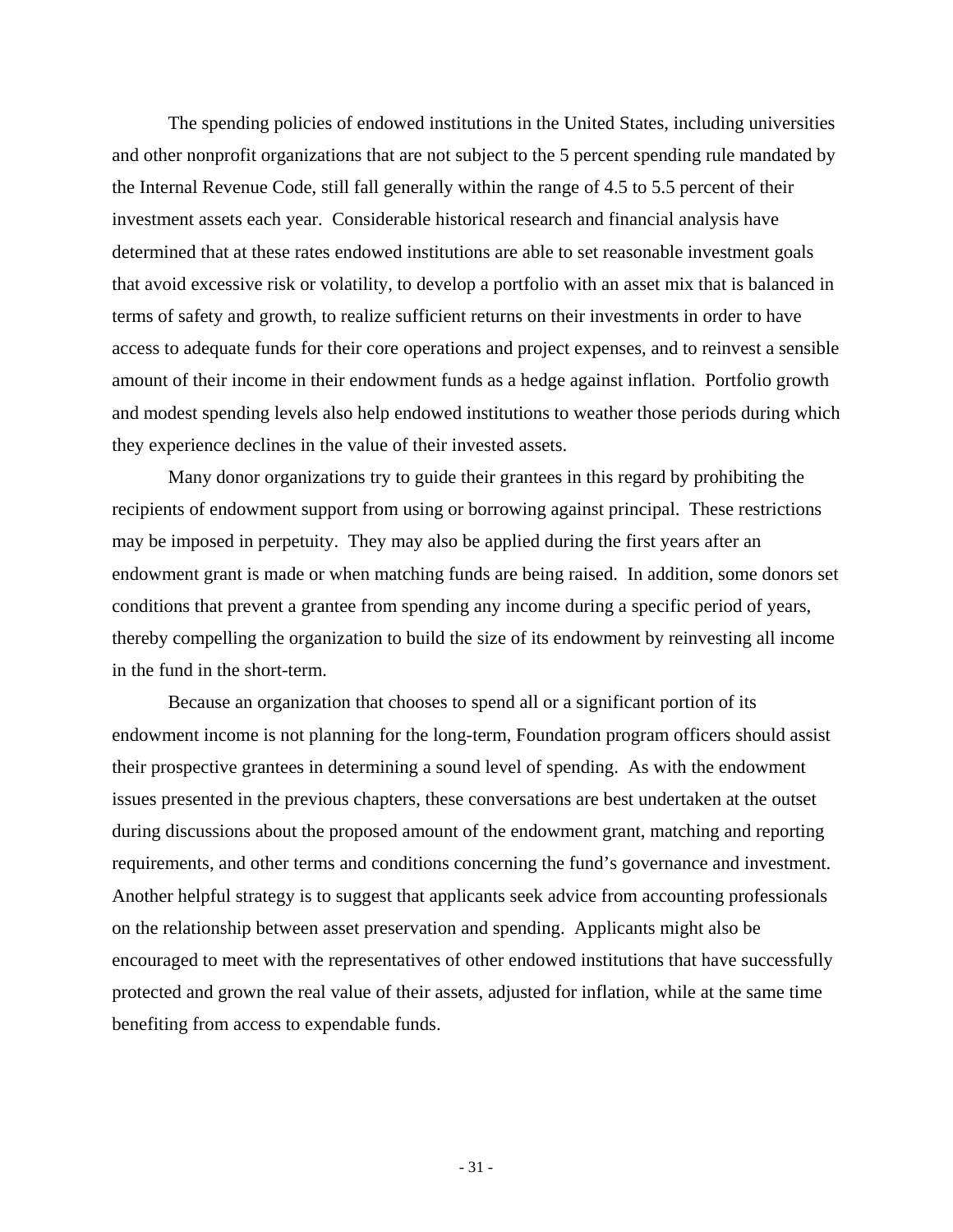#### **VII. CONCLUSION**

 In conclusion, it is important to return to the cautionary points raised in the earlier chapters of this *Primer*. Endowment grants have the potential to provide significant assistance to nonprofit organizations whose substantive work is held in high regard. They may foster a sense of permanence, make it possible for a grantee to undertake long-term programmatic and financial planning, and facilitate organizational change and a sense of independence. Endowment grants may also serve as catalysts for leveraging additional funds from other sources.

 However, both grantors and grantees tend to pay insufficient attention to the relative risks and merits of pursuing an endowment strategy. A particular organization may not have matured to the point, either organizationally or financially, where endowment support would be beneficial or appropriate. Conducting a capital campaign and overseeing the management and investment of endowment funds may require an organization to acquire different sets of skills and expertise. A prospective recipient also may not have the organizational capacity to raise endowment funding while at the same time attending to the ongoing need to solicit core and project support. Most importantly, creating and building an endowment carries additional and considerable risks, because, in the end, the fund may not produce the revenue projected by the grantee organization. Thus, rather than helping to stabilize a grantee that is experiencing financial or organizational difficulties, endowment grants are more appropriately made to organizations with histories of outstanding performance and capacity, strong and experienced leadership, a diversified base of support, an active and diverse board membership, and the commitment and ability to manage and invest an endowment fund.

 By now, readers of this *Primer* may be somewhat overwhelmed by the considerable planning and precautions needed to determine the appropriateness of an endowment action for an organization. To assist program officers and grants administrators in this regard, there are four additional resources. The first is an endowment checklist, which is provided with this *Primer* as Attachment B. The checklist takes staff, step-by-step, through the process of analyzing an institution's organizational and financial readiness for pursuing an endowment strategy. The second resource, Attachment C, offers standard language for grant notification letters. The third resource provides generic governance, investment, and spending policies, and can be found in Attachment D. The fourth tool comes in the form of a recommended course of action. If a

- 32 -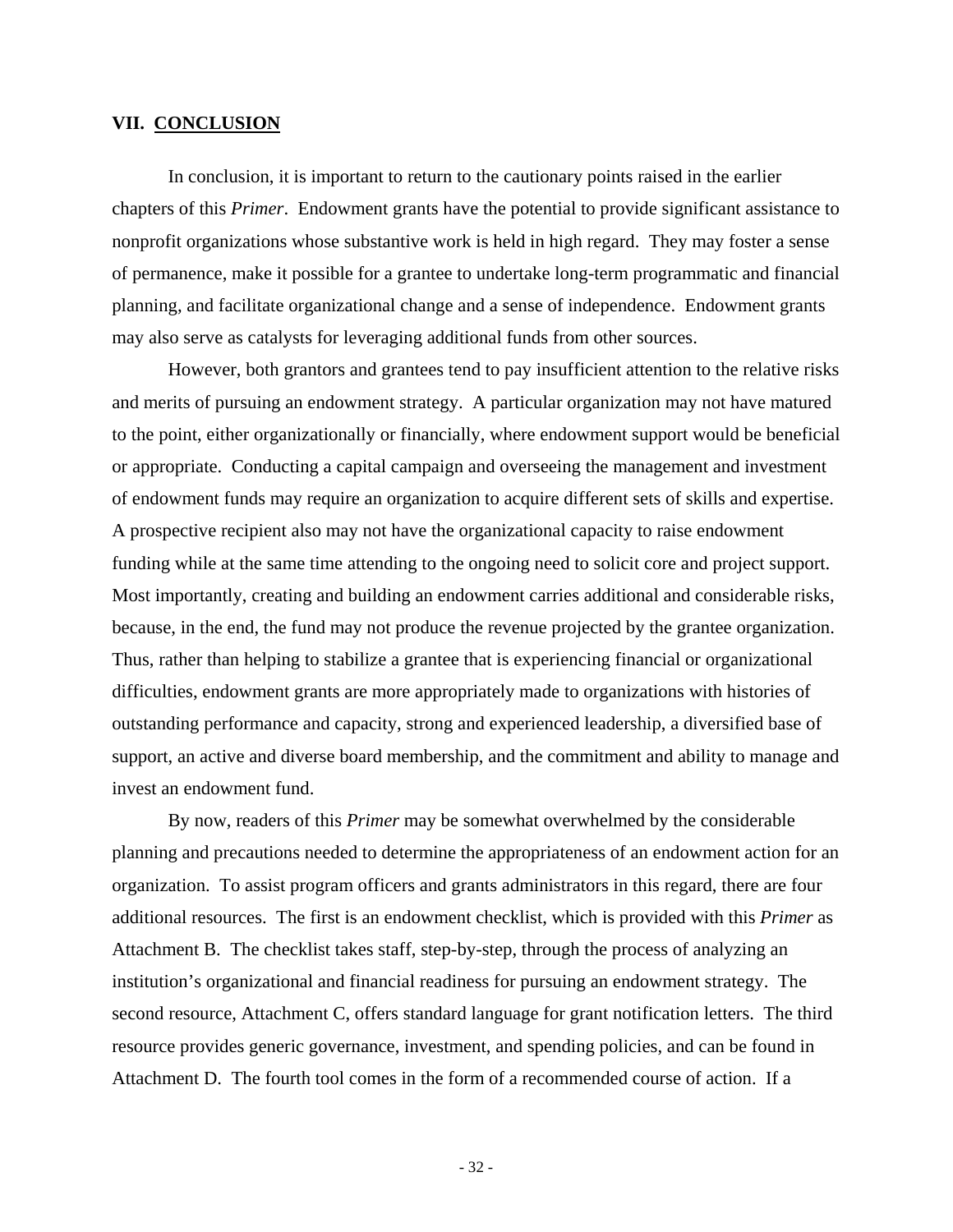program officer does not have first hand experience with endowment grantmaking, a helpful approach might be to work through the entire process of making the endowment grant with a program officer or consultant who has the necessary experience as part of a team. This would assist the program officer in becoming more comfortable with the entire process of pursuing an endowment strategy with an organization.

 Endowment grants are not a panacea, nor are they the only way a donor may help a nonprofit organization. In this regard, endowment-related actions, such as management and feasibility studies, may help both donors and grantees consider whether an organization is organizationally and financially prepared to pursue an endowment strategy. While, in the end, continued core and project support may offer the best opportunities for helping a nonprofit organization, the time and effort spent on weighing the risks and benefits of an endowment strategy may produce significant, lasting outcomes.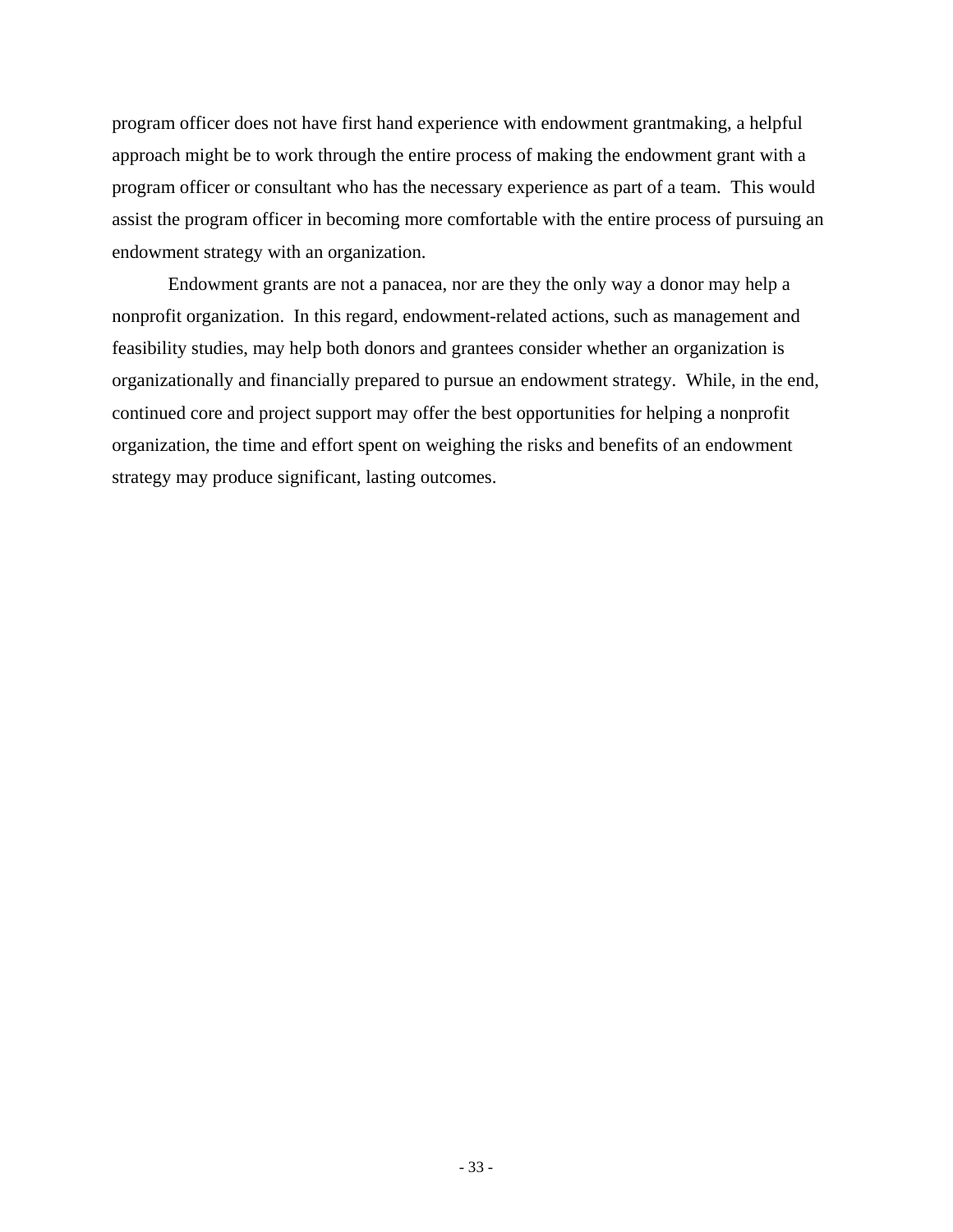# 1990 - 1999 Endowment and related grants by categories

# **1: General institutional endowment grants**

| <b>GRANTEE</b>                                                                                                       | <b>LOCATION</b>                       | <b>PERIOD</b> | <b>AMOUNT</b> | <b>PURPOSE</b>                                                                                                                                                            |
|----------------------------------------------------------------------------------------------------------------------|---------------------------------------|---------------|---------------|---------------------------------------------------------------------------------------------------------------------------------------------------------------------------|
| <b>AFRICARE</b>                                                                                                      | <b>DISTRICT OF</b><br><b>COLUMBIA</b> | 1997-2000     | \$2,300,000   | SUPPORT FOR AN ENDOWMENT<br><b>CAMPAIGN</b>                                                                                                                               |
| <b>AGA KHAN FOUNDATION</b>                                                                                           | SWITZERLAND                           | 1997-2003     | \$2,100,000   | <b>ENDOWMENT AND PROGRAM</b><br>SUPPORT FOR A KENYAN<br><b>INTERMEDIARY FUNDING</b><br><b>INSTITUTION TO ADVANCE</b><br>COMMUNTIY DEVELOPMENT AND<br>PHILANTHROPY         |
| AMERICAN CIVIL LIBERTIES UNION<br>FOUNDATION, INC.                                                                   | <b>NEW YORK</b>                       | 1997-1999     | \$650,000     | CAPACITY-BUILDING INITIATIVE                                                                                                                                              |
| AMERICAN CIVIL LIBERTIES UNION<br>FOUNDATION, INC.                                                                   | <b>NEW YORK</b>                       | 1999-2003     | \$7,000,000   | SUPPORT FOR AN AMERICAN<br><b>CIVIL LIBERTIES UNION</b><br><b>FOUNDATION ENDOWMENT</b><br><b>CAMPAIGN</b>                                                                 |
| THE AMERICAN UNIVERSITY IN CAIRO                                                                                     | <b>EGYPT</b>                          | 1999-2000     | \$1,000,000   | <b>CONTRIBUTION TO AN</b><br><b>ENDOWMENT CAMPAIGN FOR THE</b><br><b>CENTER FOR ARABIC STUDY</b><br>ABROAD                                                                |
| AMIGOS DEL MUSEO DEL BARRIO, INC.                                                                                    | <b>NEW YORK</b>                       | 1999-2004     | \$1,000,000   | <b>SUPPORT FOR ADMINISTRATIVE</b><br>DEVELOPMENT AND TO SEED AN<br><b>ENDOWMENT</b>                                                                                       |
| THE ARIAS FOUNDATION FOR PEACE<br>AND HUMAN PROGRESS                                                                 | <b>COSTA RICA</b>                     | 1991-1993     | \$300,000     | SUPPORT FOR INSTITUTIONAL<br><b>ENDOWMENT AND FORMULATION</b><br>OF ECONOMIC DEVELOPMENT<br>PROGRAM STRATEGY                                                              |
| ARPANA RESEARCH AND CHARITIES<br>TRUST                                                                               | <b>INDIA</b>                          | 1994-1999     | \$150,000     | ENDOWMENT SUPPORT FOR A<br><b>COMPREHENSIVE REPRODUCTIVE</b><br><b>HEALTH PROGRAM</b>                                                                                     |
| <b>BALLET HISPANICO OF NEW YORK</b>                                                                                  | <b>NEW YORK</b>                       | 1999-2004     | \$1,000,000   | <b>SUPPORT TO INCREASE</b><br>MANAGERIAL STRENGTH, EXPAND<br>AN EXISTING WORKING CAPITAL<br>RESERVE, AND SEED AN<br><b>ENDOWMENT</b>                                      |
| BANGLADESH INSTITUTE OF LAW AND<br><b>INTERNATIONAL AFFAIRS</b>                                                      | <b>BANGLADESH</b>                     | 1994-1997     | \$190,000     | SUPPORT FOR THE INSTITUTE                                                                                                                                                 |
| BANGLADESH INSTITUTE OF<br>RESEARCH FOR PROMOTION OF<br>ESSENTIAL AND REPRODUCTIVE<br><b>HEALTH AND TECHNOLOGIES</b> | <b>BANGLADESH</b>                     | 1995-1998     | \$500,000     | SUPPORT FOR AN ENDOWMENT<br><b>FUND</b>                                                                                                                                   |
| BANGLADESH UNNAYAN PARISHAD                                                                                          | <b>BANGLADESH</b>                     | 1997-2001     | \$250,000     | INSTITUTIONALIZE COMMUNITY-<br><b>BASED FISHERIES MGMT;</b><br><b>CONSOLIDATE POLICY</b><br>RES./ADVOCACY FOR<br>SUSTAINABLE MGMT. OF WATER &<br><b>WETLAND RESOURCES</b> |
| THE BOOK REVIEW LITERARY TRUST                                                                                       | <b>INDIA</b>                          | 1999-2002     | \$90,000      | <b>ENDOWMENT SUPPORT FOR</b><br>INDEPENDENT AGENCY IN THE<br>PUBLISHING SECTOR                                                                                            |
| UNIVERSITY OF CAPE TOWN                                                                                              | <b>SOUTH AFRICA</b>                   | 1987-1994     | \$613,290     | SUPPORT FOR THE LABOUR LAW<br>UNIT (SOUTH AFRICA)                                                                                                                         |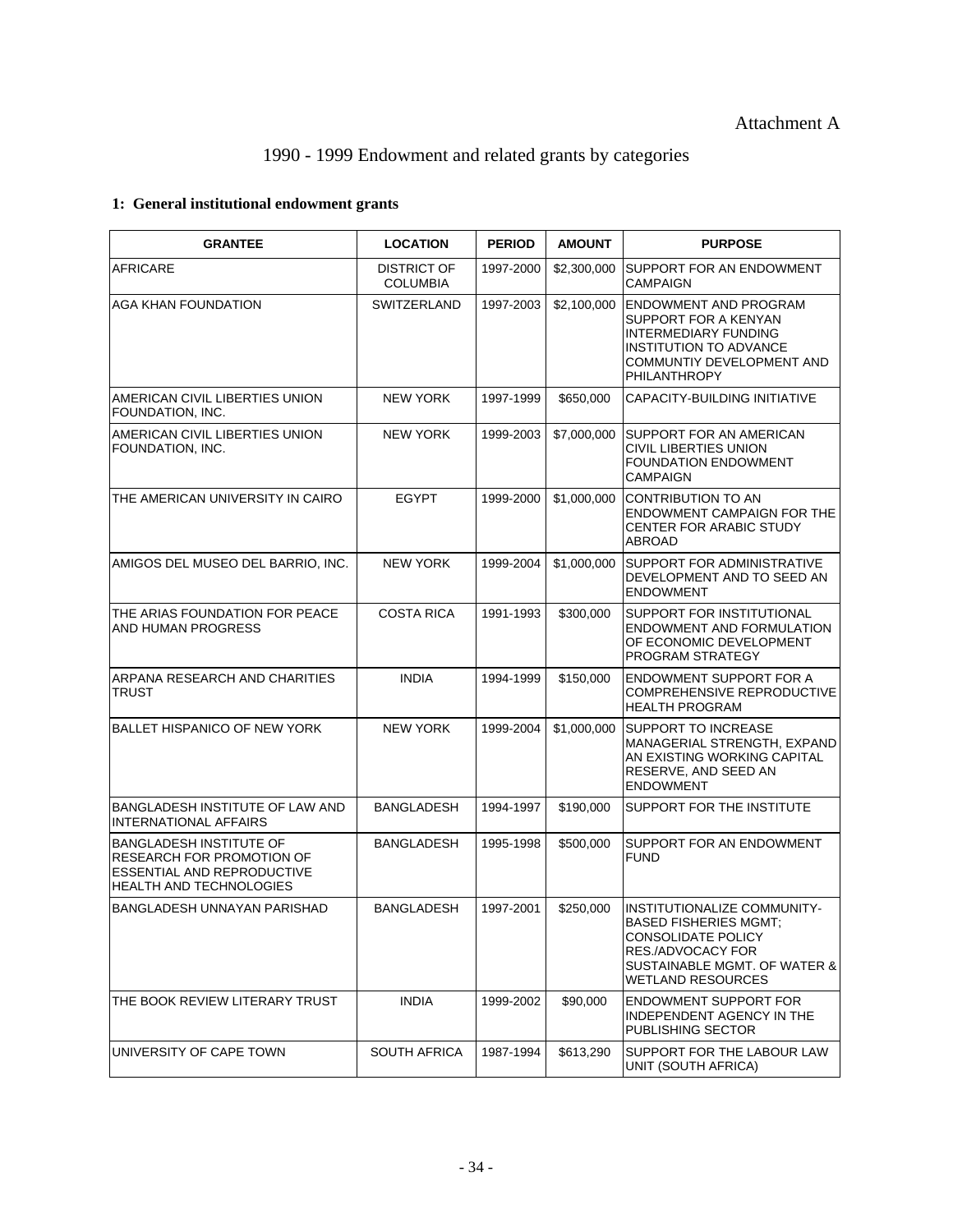| <b>GRANTEE</b>                                                                                       | <b>LOCATION</b>                       | <b>PERIOD</b> | <b>AMOUNT</b> | <b>PURPOSE</b>                                                                                                                                                        |
|------------------------------------------------------------------------------------------------------|---------------------------------------|---------------|---------------|-----------------------------------------------------------------------------------------------------------------------------------------------------------------------|
| CENTER FOR RESOURCE ECONOMICS                                                                        | <b>DISTRICT OF</b><br><b>COLUMBIA</b> | 1998-2004     | \$2,775,000   | <b>GRANT TO CAPITALIZE</b><br><b>ENDOWMENT FOR TIE-OFF</b><br>SUPPORT TO THE CENTER FOR<br><b>RESOURCE ECONOMICS AND</b><br><b>ISLAND PRESS</b>                       |
| CENTRAL HIMALAYAN ENVIRONMENT<br><b>ASSOCIATION</b>                                                  | <b>INDIA</b>                          | 1998-2001     | \$250,000     | <b>ENDOWMENT SUPPORT</b>                                                                                                                                              |
| CENTRAL HIMALAYAN RURAL ACTION<br>GROUP                                                              | <b>INDIA</b>                          | 1993-1996     | \$75,000      | SUPPORT FOR CHIRAG'S<br><b>ENDOWMENT FUND</b>                                                                                                                         |
| CENTRE OF MINOR FOREST<br>PRODUCTS FOR RURAL<br>DEVELOPMENT AND ENVIRONMENTAL<br><b>CONSERVATION</b> | <b>INDIA</b>                          | 1998-03-24    | \$400,000     | SUPPORT RESEARCH,<br>DOCUMENTATION AND NON-<br>TIMBER FOREST PRODUCT-BASED<br>ENTERPRISE DEVELOPMENT TO<br>STRENGTHEN COMMUNITY<br><b>FOREST MANAGEMENT</b>           |
| <b>CENTRE FOR POLICY RESEARCH</b>                                                                    | <b>INDIA</b>                          | 1991-1995     | \$500,000     | <b>MATCHING SUPPORT FOR THE</b><br><b>CENTRE'S ENDOWMENT</b>                                                                                                          |
| CENTRE FOR SCIENCE AND<br><b>ENVIRONMENT</b>                                                         | <b>INDIA</b>                          | 1999-2002     | \$250,000     | <b>MATCHING ENDOWMENT</b><br><b>SUPPORT</b>                                                                                                                           |
| <b>CHIANG MAI UNIVERSITY</b>                                                                         | THAILAND                              | 1998-2003     | \$1,000,000   | ENDOWMENT OF A NEW<br>REGIONAL CENTER FOR SOCIAL<br><b>SCIENCES AND SUSTAINABLE</b><br><b>DEVELOPMENT</b>                                                             |
| CHICANOS POR LA CAUSA, INC.                                                                          | <b>ARIZONA</b>                        | 1991-1998     |               | \$3,000,000 TO ESTABLISH A PERMANENT<br><b>ENDOWMENT FUND &amp; A</b><br>REVOLVING CASH RESERVE FUND<br>TO ADDRESS TEMPORARY<br>PROGRAM CASH FLOW<br><b>SHORTAGES</b> |
| CRY-CHILD RELIEF AND YOU                                                                             | <b>INDIA</b>                          | 1997-2000     | \$290,000     | ENDOWMENT SUPPORT FOR NGO<br>SUPPORT INTERMEDIARY                                                                                                                     |
| <b>EASTWEST INSTITUTE</b>                                                                            | <b>NEW YORK</b>                       | 1999-2004     |               | \$3,000,000 ENDOWMENT SUPPORT                                                                                                                                         |
| FEDERATION OF COMMUNITY<br>FORESTRY USERS, NEPAL                                                     | <b>INDIA</b>                          | 1997-2000     | \$205,000     | SUPPORT FOR A NATIONAL<br>FEDERATION OF COMMUNITY<br><b>FORESTRY USERS</b>                                                                                            |
| FEDERATION OF SOUTHERN<br>COOPERATIVES/LAND ASSISTANCE<br><b>FUND</b>                                | <b>ALABAMA</b>                        | 1997-2000     | \$1,000,000   | SUPPORT FOR ENDOWMENT.<br>DEBT REDUCTION, MANAGEMENT<br>STRENGTHENING, AND<br>STRATEGIC PLANNING                                                                      |
| <b>FUNDACION PARA EDUCACION</b><br>SUPERIOR                                                          | <b>COLOMBIA</b>                       | 1996-2001     | \$400,000     | TO ESTABLISH AN ENDOWMENT<br>FUND FOR A CONSORTIUM OF<br>COLOMBIAN FOUNDATIONS<br>SPECIALIZED IN COMMUNITY<br>ECONOMIC DEVELOPMENT                                    |
| <b>FUNDACION PARA EDUCACION</b><br><b>SUPERIOR</b>                                                   | <b>COLOMBIA</b>                       | 1997-2002     | \$750,000     | <b>ENDOWMENT TO ESTABLISH</b><br><b>HUMAN AND CIVIL RIGHTS FUND</b><br>FOR INSTITUTIONAL<br>DEVELOPMENT OF NGOS IN<br><b>COLOMBIA</b>                                 |
| <b>GALING POOK FOUNDATION</b><br>(INNOVATIONS AND EXELLENCE IN<br>LOCAL GOVERNANCE), INC.            | <b>PHILIPPINES</b>                    | 1998-2003     | \$1,000,000   | <b>CONTRIBUTION TO THE</b><br><b>ENDOWMENT FUND</b>                                                                                                                   |
| THE GRANARY FOUNDATION                                                                               | NEBRASKA                              | 1998-         | \$2,000,000   | <b>GRANT TO CAPITALIZE</b><br><b>ENDOWMENT FOR TIE-OFF</b><br>SUPPORT TO THE CENTER FOR<br><b>RURAL AFFAIRS</b>                                                       |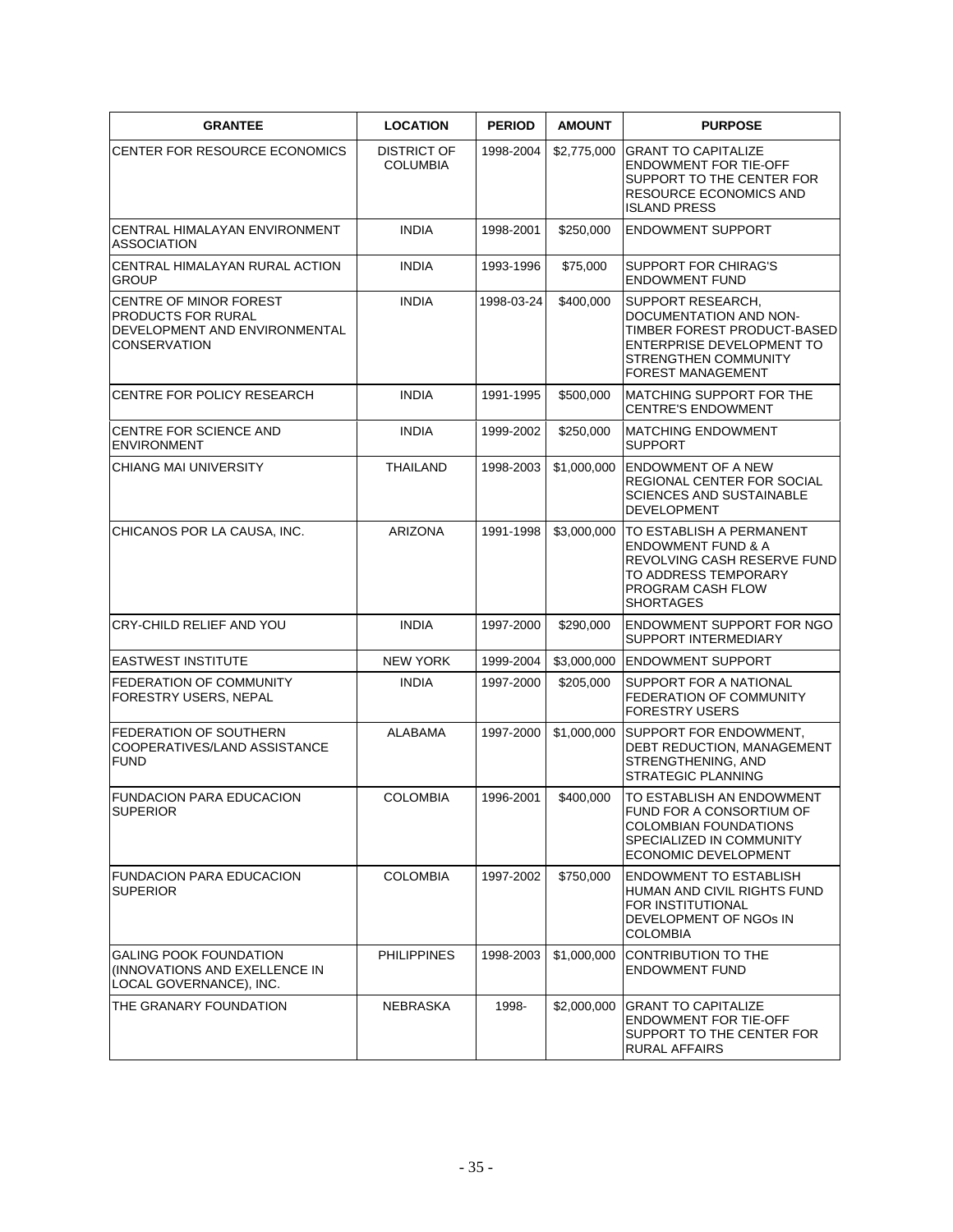| <b>GRANTEE</b>                                                                | <b>LOCATION</b>                       | <b>PERIOD</b> | <b>AMOUNT</b> | <b>PURPOSE</b>                                                                                                                                                                     |
|-------------------------------------------------------------------------------|---------------------------------------|---------------|---------------|------------------------------------------------------------------------------------------------------------------------------------------------------------------------------------|
| PRESIDENT AND FELLOWS OF<br>HARVARD COLLEGE                                   | <b>MASSACHUSETTS</b>                  | 1998-2001     | \$500,000     | ENDOWMENT SUPPORT FOR THE<br>WOMEN'S STUDIES IN RELIGION<br>PROGRAM AT THE HARVARD<br><b>DIVINITY SCHOOL</b>                                                                       |
| HUMAN RIGHTS WATCH, INC.                                                      | <b>DISTRICT OF</b><br><b>COLUMBIA</b> | 1999-2001     | \$7,200,000   | <b>ISUPPORT FOR AN ENDOWMENT</b><br>FUND, GENERAL OPERATING<br>SUPPORT, AND PROJECT<br>SUPPORT TO PROMOTE REFUGEE<br>PROTECTION, ACADEMIC<br>FREEDOM, AND WORK ON<br><b>KOSOVO</b> |
| INDIA FOUNDATION FOR THE ARTS                                                 | <b>INDIA</b>                          | 1995-2000     | \$2,000,000   | <b>SUPPLEMENTAL ENDOWMENT</b><br><b>SUPPORT</b>                                                                                                                                    |
| INDIAN COUNCIL FOR RESEARCH ON<br>INTERNATIONAL ECONOMIC<br><b>RELATIONS</b>  | <b>INDIA</b>                          | 1993-1998     | \$300,000     | <b>ENDOWMENT SUPPORT FOR</b><br>INDIAN ECONOMIC RESEARCH<br><b>INSTITUTIONS</b>                                                                                                    |
| INDIAN INSTITUTE OF BIO-SOCIAL<br>RESEARCH AND DEVELOPMENT                    | <b>INDIA</b>                          | 1995-2002     | \$200,000     | SUPPLEMENTAL ENDOWMENT<br><b>SUPPORT</b>                                                                                                                                           |
| THE INSTITUTE FOR DEMOCRACY IN<br><b>SOUTH AFRICA</b>                         | <b>SOUTH AFRICA</b>                   | 1996-2001     | \$1,000,000   | SUPPORT FOR THE DEMOCRACY<br>ENDOWMENT FUND OF AN NGO<br>PROMOTING GOOD GOVERNANCE<br>IN SOUTH AFRICA                                                                              |
| <b>INSTITUTE FOR INTEGRATED</b><br>DEVELOPMENT STUDIES                        | <b>NEPAL</b>                          | 1999-2002     | \$850,000     | ENDOWMENT SUPPORT FOR AN<br>INDEPENDENT DEVELOPMENT<br>AND POLICY RESEARCH<br><b>INSTITUTE</b>                                                                                     |
| INSTITUTE OF DEVELOPMENT<br>STUDIES, JAIPUR                                   | <b>INDIA</b>                          | 1996-1999     | \$100,000     | <b>ENDOWMENT SUPPORT</b>                                                                                                                                                           |
| INSTITUTE OF ECONOMIC GROWTH                                                  | <b>INDIA</b>                          | 1993-1998     | \$150,000     | SUPPORT FOR A NEW CENTRE<br>FOR THE STUDY OF<br><b>GLOBALIZATION</b>                                                                                                               |
| INSTITUTE OF SOCIAL STUDIES TRUST                                             | <b>INDIA</b>                          | 1994-1996     | \$150,000     | <b>ENDOWMENT SUPPORT FOR A</b><br><b>MAJOR WOMEN'S RESEARCH AND</b><br>ADVOCACY ORGANIZATION                                                                                       |
| INTER-AMERICAN DIALOGUE                                                       | <b>DISTRICT OF</b><br><b>COLUMBIA</b> | 1999-2004     | \$2,500,000   | <b>ENDOWMENT GRANT TO</b><br>SUPPORT CORE OPERATING<br><b>EXPENSES &amp; ENHANCE THE</b><br>CAPACITY TO ENGAGE DIVERSE<br><b>LEADERS FROM THROUGHOUT</b><br>THE HEMISPHERE         |
| INTERNATIONAL CENTRE FOR<br>DIARRHOEAL DISEASE RESEARCH,<br><b>BANGLADESH</b> | <b>BANGLADESH</b>                     | 1996-2000     | \$1,300,000   | SUPPORT FOR ENDOWMENT AND<br>COMMUNITY-BASED RESEARCH<br>ON REPRODUCTIVE HEALTH AND<br>WOMEN'S EMPOWERMENT                                                                         |
| LATIN AMERICAN FACULTY OF SOCIAL<br><b>SCIENCES</b>                           | <b>ECUADOR</b>                        | 1993-1995     | \$1,000,000   | INSTITUTIONAL AND ENDOWMENT<br>SUPPORT FOR AN ANDEAN<br>SCHOOL OF ADVANCED SOCIAL<br><b>SCIENCES (ECUADOR)</b>                                                                     |
| THE LATIN AMERICAN STUDIES<br>ASSOCIATION, INC.                               | PENNSYLVANIA                          | 1999-2004     | \$2,000,000   | SUPPORT TO BUILD AN<br><b>ENDOWMENT FUND</b>                                                                                                                                       |
| THE MAHATMA GANDHI MEMORIAL<br><b>COLLEGE TRUST, UDUPI</b>                    | <b>INDIA</b>                          | 1990-2000     | \$150,000     | <b>ENDOWMENT SUPPORT</b>                                                                                                                                                           |
| <b>MANCHESTER BIDWELL</b><br>DEVELOPMENT TRUST                                | PENNSYLVANIA                          | 1999-2004     | \$500,000     | SUPPORT TO ESTABLISH AN<br><b>ENDOWMENT</b>                                                                                                                                        |
| THE MAPLE WOMEN'S<br>PSYCHOLOGICAL COUNSELING<br><b>CENTER</b>                | <b>CHINA</b>                          | 1997-2001     | \$310,000     | START-UP ENDOWMENT AND<br>SUPPORT FOR A WOMEN'S<br>HOTLINE SERVICE AND TRAINING<br>FOR HOTLINE COUNSELORS                                                                          |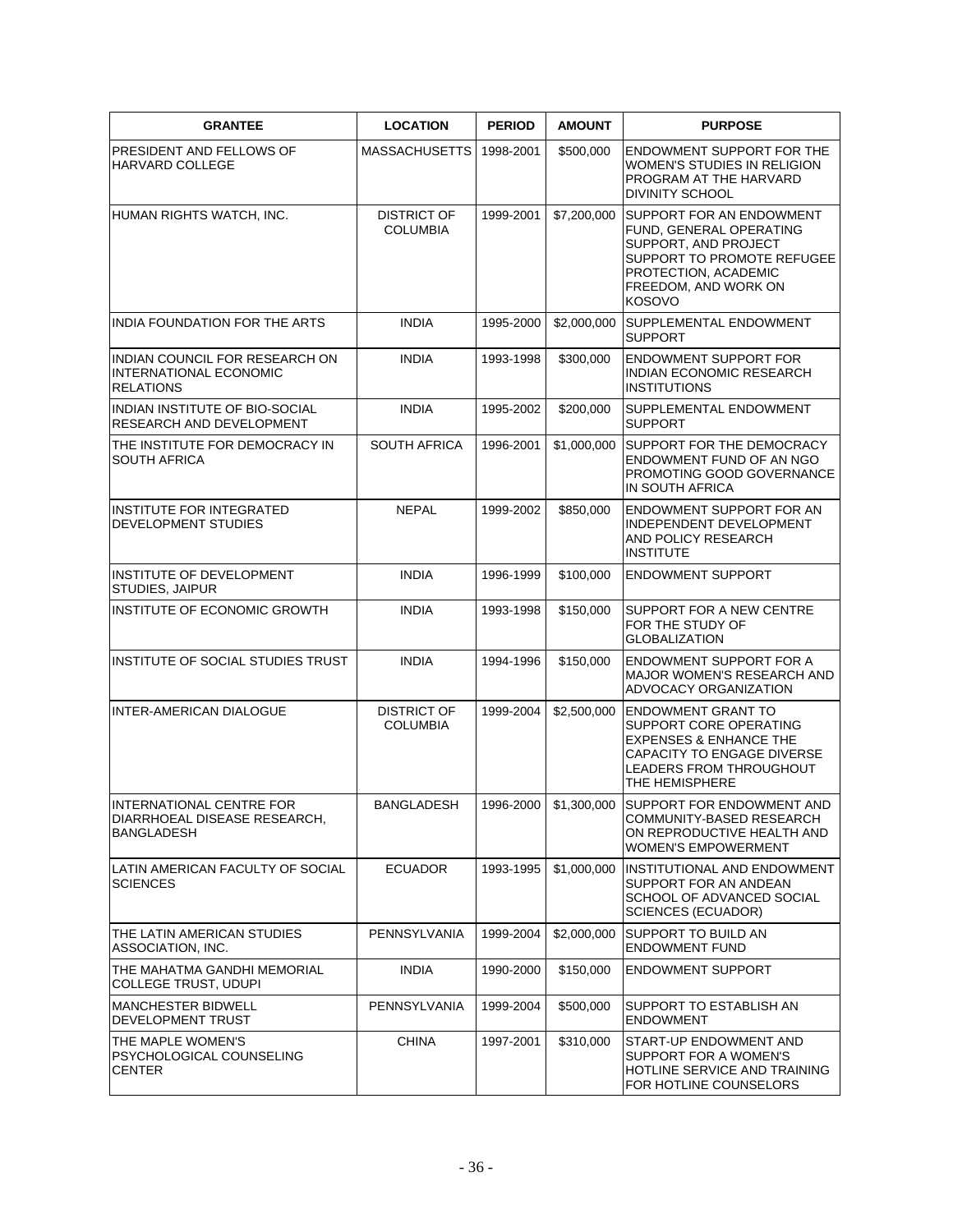| <b>GRANTEE</b>                                                                      | <b>LOCATION</b>                       | <b>PERIOD</b> | <b>AMOUNT</b> | <b>PURPOSE</b>                                                                                                                                                                                                                     |
|-------------------------------------------------------------------------------------|---------------------------------------|---------------|---------------|------------------------------------------------------------------------------------------------------------------------------------------------------------------------------------------------------------------------------------|
| MEDIA CENTER FOR DEVELOPMENT<br><b>FOUNDATION</b>                                   | <b>THAILAND</b>                       | 1998-2003     | \$400,000     | TIE-OFF SUPPORT FOR THAI NGO<br>PARTNER, TO PARTIALLY FUND<br>OPERATING COSTS                                                                                                                                                      |
| MISSISSIPPI ACTION FOR COMMUNITY<br>EDUCATION, INC.                                 | <b>MISSISSIPPI</b>                    | 1997-2000     | \$1,200,000   | OPERATING AND CAPITAL<br><b>SUPPORT</b>                                                                                                                                                                                            |
| <b>MOZHI: A TRUST FOR RESOURCE</b><br>DEVELOPMENT IN LANGUAGE AND<br><b>CULTURE</b> | <b>INDIA</b>                          | 1998-2001     | \$200,000     | TIE-OFF ENDOWMENT SUPPORT<br>FOR A RESOURCE CENTER FOR<br>TAMIL LANGUAGE AND CULTURE                                                                                                                                               |
| MS. FOUNDATION FOR WOMEN, INC.                                                      | <b>NEW YORK</b>                       | 1993-1998     | \$4,500,000   | <b>SUPPORT FOR AN ENDOWMENT</b><br><b>CAMPAIGN</b>                                                                                                                                                                                 |
| <b>M.S. SWAMINATHAN RESEARCH</b><br><b>FOUNDATION</b>                               | <b>INDIA</b>                          | 1999-2005     | \$2,000,000   | <b>ENDOWMENT SUPPORT</b>                                                                                                                                                                                                           |
| NATIONAL COUNCIL OF APPLIED<br><b>ECONOMIC RESEARCH</b>                             | <b>INDIA</b>                          | 1993-1998     | \$250,000     | <b>ENDOWMENT SUPPORT FOR</b><br>INDIAN ECONOMIC RESEARCH<br><b>INSTITUTIONS</b>                                                                                                                                                    |
| NATIONAL FOUNDATION FOR INDIA                                                       | <b>INDIA</b>                          | 1995-2000     | \$3,000,000   | <b>ENDOWMENT SUPPORT FOR NEW</b><br>PROFESSIONAL GRANTMAKING<br><b>FOUNDATION</b>                                                                                                                                                  |
| NATIONAL URBAN LEAGUE, INC.                                                         | <b>NEW YORK</b>                       | 1999-2004     | \$3,000,000   | <b>SUPPORT FOR AN ENDOWMENT</b><br>CAMPAIGN THAT WOULD HELP<br>SUSTAIN MAJOR INSTITUTIONAL<br>REFORMS AND STRENGTHEN<br>PROGRAMS IN EDUCATION AND<br>YOUTH DEVELOPMENT,<br>ECONOMIC SELF-SUFFICIENCY.<br><b>AND RACE RELATIONS</b> |
| NATIVE AMERICAN RIGHTS FUND, INC.                                                   | <b>COLORADO</b>                       | 1991-1996     | \$1,000,000   | SUPPORT FOR A PERMANENT<br>DEVELOPMENT FUND FOR<br><b>PROGRAMS</b>                                                                                                                                                                 |
| NEHRU FOUNDATION FOR<br><b>DEVELOPMENT</b>                                          | <b>INDIA</b>                          | 1998-2000     | \$300,000     | SUPPORT FOR AN ENDOWMENT                                                                                                                                                                                                           |
| TRUSTEES OF THE PRESS<br>FOUNDATION OF ASIA, INC.                                   | <b>PHILIPPINES</b>                    | 1992-1996     | \$250,000     | <b>ENDOWMENT SUPPORT</b>                                                                                                                                                                                                           |
| PROFESSIONAL ASSISTANCE FOR<br>DEVELOPMENT ACTION                                   | <b>INDIA</b>                          | 1989-2001     | \$880,000     | SUPPLEMENTAL CONTRIBUTION<br>TO ENDOWMENT FUND                                                                                                                                                                                     |
| PUBLIC AFFAIRS CENTRE                                                               | <b>INDIA</b>                          | 1995-2001     | \$450,000     | SUPPLEMENTAL SUPPORT FOR A<br>CENTER DEDICATED TO<br>PROMOTING PUBLIC<br>ACCOUNTABILITY AND GOOD<br><b>GOVERNANCE</b>                                                                                                              |
| PUBLIC EDUCATION NETWORK                                                            | <b>DISTRICT OF</b><br><b>COLUMBIA</b> | 1990-1993     | \$500,000     | SUPPORT TO ENABLE THE PUBLIC<br>EDUCATION FUND NETWORK TO<br>BECOME A PERMANENT,<br>PARTIALLY SELF-SUSTAINING<br>NATIONAL ORGANIZATION.                                                                                            |
| PUBLIC/PRIVATE VENTURES                                                             | PENNSYLVANIA                          | 1998-2003     | \$4,000,000   | <b>ENDOWMENT GRANT</b>                                                                                                                                                                                                             |
| PUERTO RICO COMMUNITY<br>FOUNDATION, INC.                                           | PUERTO RICO                           | 1989-1994     | \$5,000,000   | <b>ENDOWMENT SUPPORT</b>                                                                                                                                                                                                           |
| THE RAND CORPORATION                                                                | <b>CALIFORNIA</b>                     | 1999-2003     | \$1,000,000   | <b>ENDOWMENT GRANT FOR THE</b><br>RAND CORPORATION                                                                                                                                                                                 |
| THE RAND CORPORATION                                                                | <b>CALIFORNIA</b>                     | 1999-2003     | \$1,000,000   | <b>ENDOWMENT GRANT FOR THE</b><br>RAND GRADUATE SCHOOL OF<br>POLICY STUDIES                                                                                                                                                        |
| <b>SACHED TRUST</b>                                                                 | <b>SOUTH AFRICA</b>                   | 1990-1994     | \$1,000,000   | SUPPORT FOR KHANYA COLLEGE,<br>A "BRIDGING" INSTITUTION FROM<br>SECONDARY TO UNIVERSITY<br>EDUCATION FOR BLACK SOUTH<br><b>AFRICANS</b>                                                                                            |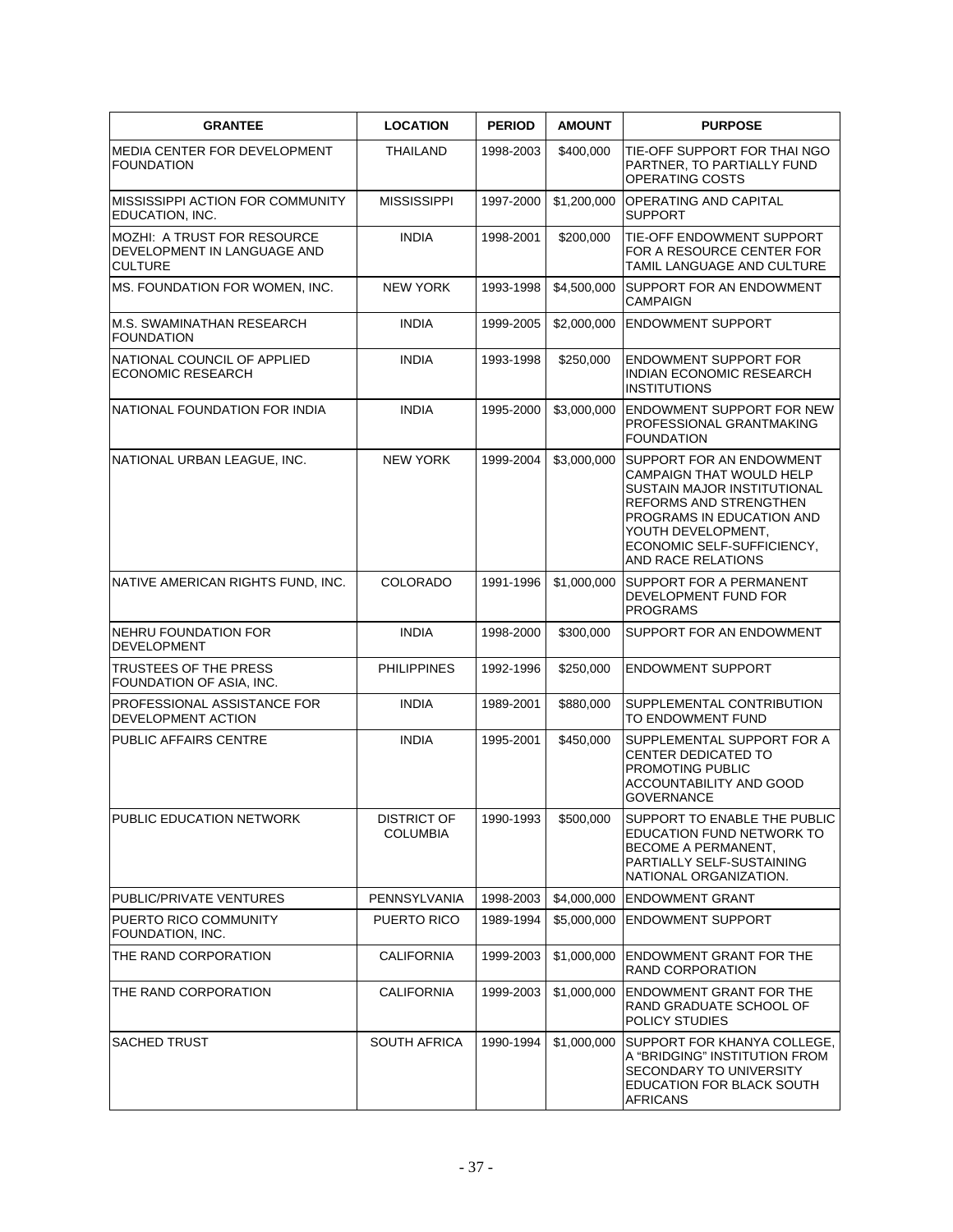| <b>GRANTEE</b>                                                      | <b>LOCATION</b>                       | <b>PERIOD</b> | <b>AMOUNT</b> | <b>PURPOSE</b>                                                                                                                                                        |
|---------------------------------------------------------------------|---------------------------------------|---------------|---------------|-----------------------------------------------------------------------------------------------------------------------------------------------------------------------|
| SAMVAAD FOUNDATION                                                  | <b>INDIA</b>                          | 1994-1999     | \$150,000     | <b>IENDOWMENT SUPPORT</b>                                                                                                                                             |
| SELF-EMPLOYED WOMEN'S<br>ASSOCIATION, MITHILA                       | <b>INDIA</b>                          | 1991-1996     | \$18,000      | TO PROVIDE FINANCIAL STABILITY<br>BY CREATING A SMALL CAPITAL<br><b>FUND</b>                                                                                          |
| SOCIETY OF HILL RESOURCE<br><b>MANAGEMENT SCHOOL</b>                | <b>INDIA</b>                          | 1992-2000     | \$456,000     | SUPPORT FOR A CORPUS FUND<br>AND INNOVATIVE WORK ON<br><b>COMMUNITY-BASED NATURAL</b><br><b>RESOURCE MANAGEMENT IN</b><br><b>BIHAR</b>                                |
| SOUTHERN AFRICA LEGAL SERVICES<br>AND LEGAL EDUCATION PROJECT, INC. | <b>DISTRICT OF</b><br><b>COLUMBIA</b> | 1994-1999     | \$1,000,000   | <b>FINAL GENERAL SUPPORT FOR</b><br>THE LEGAL RESOURCES CENTRE<br>OF SOUTH AFRICA                                                                                     |
| SOUTHERN AFRICA LEGAL SERVICES<br>AND LEGAL EDUCATION PROJECT, INC. | <b>DISTRICT OF</b><br><b>COLUMBIA</b> | 1995-1999     | \$1,009,000   | <b>FINAL GENERAL SUPPORT AND</b><br>SUPPORT FOR A FOLLOW-UP<br><b>EVALUATION AT THE LEGAL</b><br>ASSISTANCE CENTRE OF NAMIBIA                                         |
| UNITED NATIONS ASSOCIATION OF<br>THE UNITED STATES OF AMERICA, INC. | <b>NEW YORK</b>                       | 1997-2000     |               | \$2,500,000 FINAL SUPPORT FOR<br>MEMBERSHIP AND EDUCATION<br><b>ACTIVITIES, FINANCIAL</b><br>STABILIZATION, AND A CASH<br><b>RESERVE FUND AND</b><br><b>ENDOWMENT</b> |
| UNIVERSITY OF THE WEST INDIES                                       | <b>JAMAICA</b>                        | 1992-2002     | \$915,000     | <b>SUPPORT FOR A UNIVERSITY</b><br><b>ENDOWMENT CAMPAIGN</b>                                                                                                          |
| THE URBAN INSTITUTE                                                 | <b>DISTRICT OF</b><br><b>COLUMBIA</b> | 1994-1998     | \$7,000,000   | <b>IENDOWMENT SUPPORT</b>                                                                                                                                             |
| <b>WELLESLEY COLLEGE</b>                                            | <b>MASSACHUSETTS</b>                  | 1998-2000     | \$250,000     | <b>ENDOWMENT SUPPORT FOR THE</b><br><b>WELLESLEY CENTERS FOR</b><br><b>WOMEN</b>                                                                                      |
| <b>WEST AFRICA RURAL FOUNDATION</b>                                 | <b>SENEGAL</b>                        | 1999-2004     | \$2,000,000   | <b>ENDOWMENT SUPPORT</b>                                                                                                                                              |
| THE WOODROW WILSON NATIONAL<br><b>FELLOWSHIP FOUNDATION</b>         | <b>NEW JERSEY</b>                     | 1999-2003     | \$250,000     | <b>ENDOWMENT SUPPORT FOR THE</b><br><b>WOMEN'S STUDIES PROGRAM</b>                                                                                                    |
| UNIVERSITY OF ZIMBABWE                                              | <b>ZIMBABWE</b>                       | 1996-2000     | \$500,000     | RESEARCH TRAINING, STAFF<br>DEVELOPMENT AND AN<br><b>ENDOWMENT FUND</b>                                                                                               |

# **2: Special Purpose Endowment grants**

| <b>GRANTEE</b>                                                                    | <b>LOCATION</b>                | <b>PERIOD</b> | <b>AMOUNT</b> | <b>PURPOSE</b>                                                                                                                                                             |
|-----------------------------------------------------------------------------------|--------------------------------|---------------|---------------|----------------------------------------------------------------------------------------------------------------------------------------------------------------------------|
| AFRICAN STUDIES ASSOCIATION, INC.                                                 | <b>GEORGIA</b>                 | 1992-1994     | \$150,000     | PARTIAL SUPPORT FOR AN<br>ENDOWMENT TO FUND AFRICAN<br>VISITORS TO THE ASSOCIATION'S<br>ANNUAL MEETINGS                                                                    |
| <b>IAFRICARE</b>                                                                  | DISTRICT OF<br><b>COLUMBIA</b> | 1991-1996     | \$2,000,000   | IENDOWMENT TO SUPPORT<br>DEVELOPMENT AND RELIEF<br><b>PROGRAMS IN AFRICA. AFRICA-</b><br><b>RELATED EDUCATION AND</b><br>INTERNSHIPS PROGRAMS, & INST.<br><b>DEVELOPMT</b> |
| AMERICAN CIVIL LIBERTIES UNION<br> FOUNDATION, INC.                               | <b>NEW YORK</b>                | 1997-1999     | \$650,000     | ICAPACITY-BUILDING INITIATIVE                                                                                                                                              |
| AMERICAN COUNCIL OF LEARNED<br>ISOCIETIES DEVOTED TO HUMANISTIC<br><b>STUDIES</b> | <b>NEW YORK</b>                | 1998-2002     | \$4,000,000   | <b>ENDOWMENT GRANT FOR THE</b><br>ACLS FELLOWSHIP PROGRAM                                                                                                                  |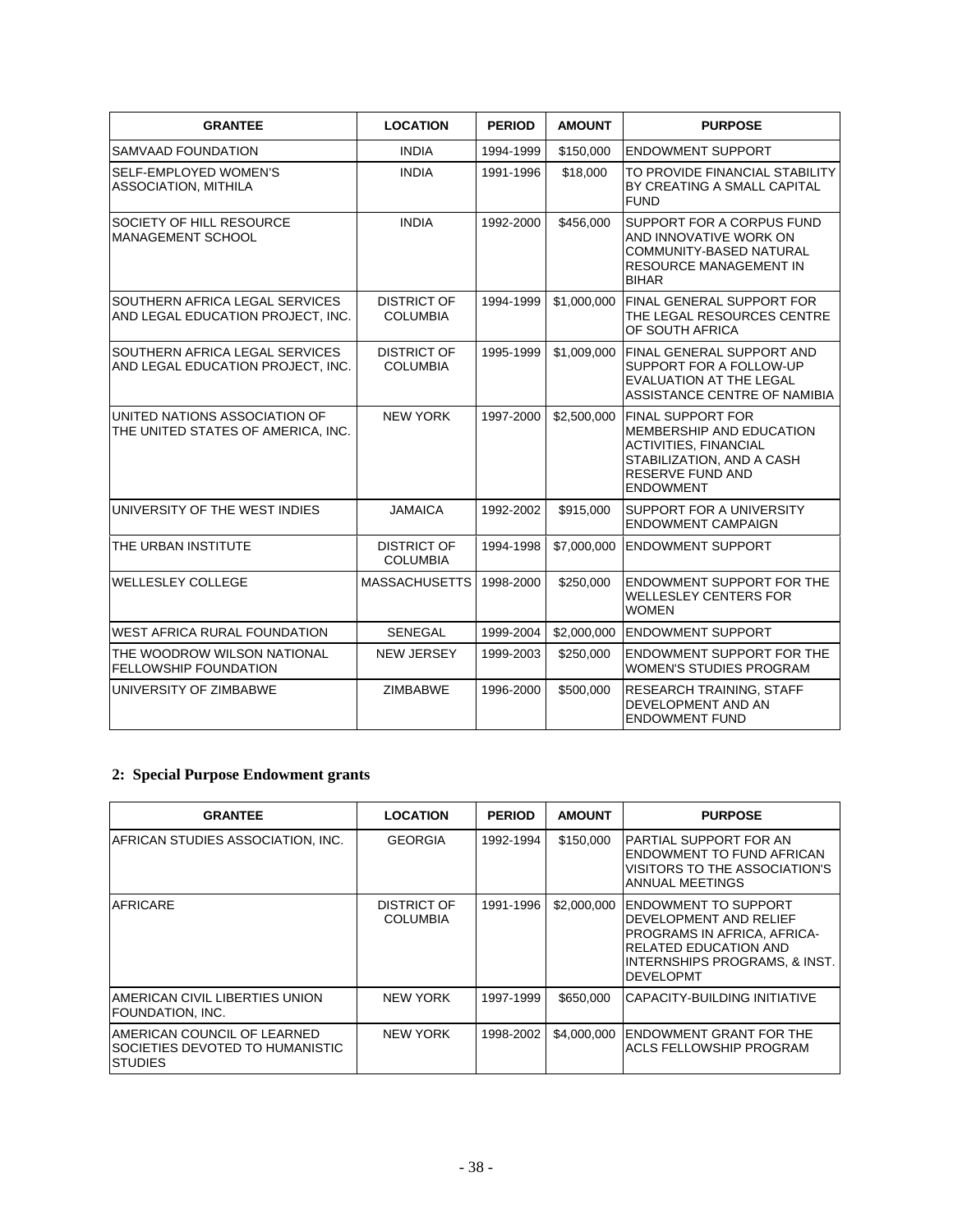| <b>GRANTEE</b>                                                  | <b>LOCATION</b>    | <b>PERIOD</b> | <b>AMOUNT</b> | <b>PURPOSE</b>                                                                                                                                                                                                                         |
|-----------------------------------------------------------------|--------------------|---------------|---------------|----------------------------------------------------------------------------------------------------------------------------------------------------------------------------------------------------------------------------------------|
| AMERICAN INDIAN COLLEGE FUND                                    | <b>NEW YORK</b>    | 2000-2000     | \$300,000     | CORE SUPPORT FOR EFFORTS TO<br><b>BUILD A FUND FOR CULTURAL</b><br>PRESERVATION AND<br>PERPETUATION TO BENEFIT A<br>CONSORTIUM OF THIRTY NATIVE-<br>AMERICAN TRIBAL COLLEGES                                                           |
| THE ASIA SOCIETY, INC.                                          | <b>NEW YORK</b>    | 1999-2004     | \$2,000,000   | SUPPORT FOR AN ENDOWMENT<br>FOR A NEW INITIATIVE TO<br>EDUCATE AMERICANS ABOUT<br>ASIAN SOCIAL-POLICY ISSUES<br>AND INNOVATIONS                                                                                                        |
| ASIAN INSTITUTE OF MANAGEMENT,<br>INC.                          | <b>PHILIPPINES</b> | 1999-2004     | \$600,000     | <b>REGIONAL SUPPORT FOR</b><br>TRAINING, RESEARCH, AND<br>POLICY ADVISORY ACTIVITIES OF<br>THE ASIAN CENTER FOR<br><b>CORPORATE SOCIAL</b><br><b>RESPONSIBILITY</b>                                                                    |
| <b>ASSOCIATION OF AFRICAN</b><br><b>UNIVERSITIES</b>            | <b>GHANA</b>       | 1992-1996     | \$595,200     | SUPPORT FOR MANAGEMENT<br><b>IMPROVEMENTS AND A</b><br>UNIVERSITY STAFF EXCHANGE<br><b>PROGRAM</b>                                                                                                                                     |
| THE AUSTRALIAN NATIONAL<br><b>UNIVERSITY</b>                    | <b>AUSTRALIA</b>   | 1999-2002     | \$300,000     | SUPPORT FOR THE PACIFIC AREA<br>FORUM ON TRADE AND<br>DEVELOPMENT (PAFTAD) TO<br>BROADEN AND DEEPEN THE ASIA<br>PACIFIC ECONOMIC<br><b>COOPERATION (APEC)</b>                                                                          |
| BANGLADESH INSTITUTE OF LAW AND<br><b>INTERNATIONAL AFFAIRS</b> | <b>BANGLADESH</b>  | 1994-1997     | \$190,000     | SUPPORT FOR THE INSTITUTE                                                                                                                                                                                                              |
| THE BROOKLYN ACADEMY OF MUSIC,<br>INC.                          | <b>NEW YORK</b>    | 1997-2002     | \$1,000,000   | TO STRENGTHEN THE FINANCIAL<br><b>CAPACITY OF A LEADING</b><br><b>CULTURAL INSTITUTION</b>                                                                                                                                             |
| CENTRE FOR POLICY RESEARCH                                      | <b>INDIA</b>       | 1999-2002     | \$200,000     | ENDOWMENT SUPPORT FOR NON-<br>OFFICIAL DIALOGUES IN SOUTH<br>AND EAST ASIA                                                                                                                                                             |
| THE CONCORD BAPTIST CHURCH OF<br><b>CHRIST</b>                  | <b>NEW YORK</b>    | 1990-1991     | \$10,000      | SUPPORT OF CONCORD BAPTIST<br>CHURCH'S ENDOWMENT FUND TO<br>MAKE GRANTS TO COMMUNITY<br>SOCIAL SERVICE ORGANIZATIONS                                                                                                                   |
| COUNCIL ON FOREIGN RELATIONS,<br>INC.                           | <b>NEW YORK</b>    | 1991-1999     | \$2,000,000   | <b>ENDOWMENT AND SUPPORT FOR</b><br>THE INTERNATIONAL AFFAIRS<br><b>FELLOWS PROGRAM OF THE</b><br>COUNCIL ON FOREIGN RELATIONS                                                                                                         |
| DANCE THEATRE OF HARLEM, INC.                                   | <b>NEW YORK</b>    | 1997-2002     | \$1,040,000   | TO STRENGTHEN THE FINANCIAL<br>CAPACITY OF A LEADING<br>CULTURAL INSTITUTION                                                                                                                                                           |
| UNIVERSITY OF FLORIDA FOUNDATION.<br>INC.                       | <b>FLORIDA</b>     | 1999-2004     | \$2,000,000   | <b>ENDOWMENT FUNDING FOR</b><br>FELLOWSHIPS AND RESEARCH<br><b>GRANTS FOR SCHOLARS AND</b><br><b>RESEARCHERS FROM LATIN</b><br>AMERICA AND THE CARIBBEAN TO<br>STUDY IN THE TROPICAL<br><b>CONSERVATION AND</b><br>DEVELOPMENT PROGRAM |
| <b>FUNDACION PARA LA EDUCACION</b><br>SUPERIOR Y EL DESARROLLO  | <b>COLOMBIA</b>    | 1991-1993     | \$160,000     | <b>ENDOWMENT FUND TO PROMOTE</b><br>SOCIAL INDICATORS AND<br>POVERTY POLICY RESEARCH AND<br>DEBATE                                                                                                                                     |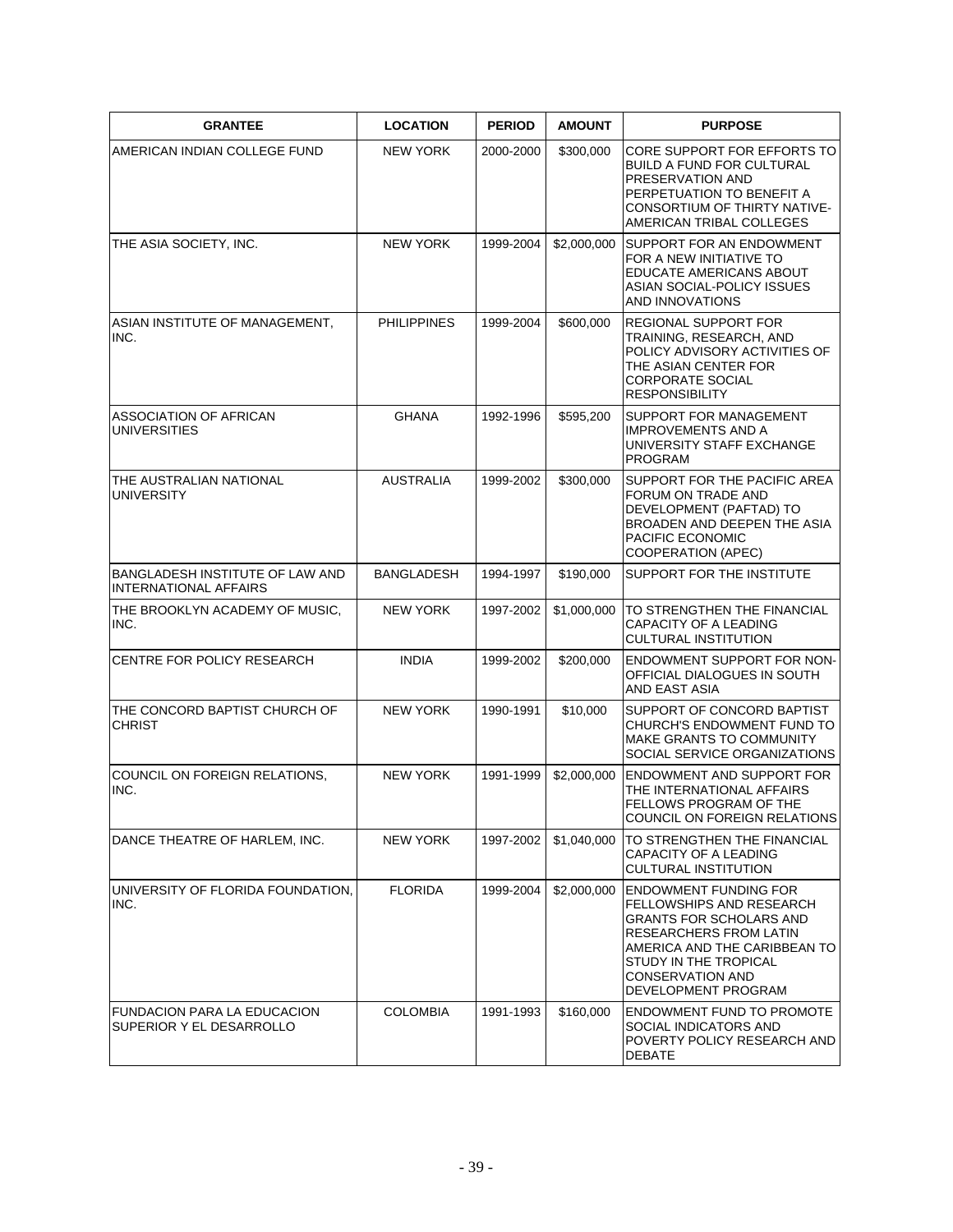| <b>GRANTEE</b>                                                                                                                                     | <b>LOCATION</b>                       | <b>PERIOD</b> | <b>AMOUNT</b> | <b>PURPOSE</b>                                                                                                                           |
|----------------------------------------------------------------------------------------------------------------------------------------------------|---------------------------------------|---------------|---------------|------------------------------------------------------------------------------------------------------------------------------------------|
| <b>FUNDACION PARA EDUCACION</b><br><b>SUPERIOR</b>                                                                                                 | <b>COLOMBIA</b>                       | 1991-2001     | \$500,000     | SUPPORT FOR AN ENDOWED<br>SCHOLARSHIP FUND FOR<br><b>COLOMBIAN STUDENTS ADMITTED</b><br>TO HARVARD UNIVERSITY<br><b>DEGREE PROGRAMS</b>  |
| PRESIDENT AND FELLOWS OF<br>HARVARD COLLEGE                                                                                                        | <b>MASSACHUSETTS</b>                  | 1997-1999     | \$485,000     | <b>ENDOWMENT SUPPORT FOR THE</b><br>FELLOWS PROGRAM OF THE<br>W.E.B. DU BOIS INSTITUTE                                                   |
| INDIAN INSTITUTE OF BIO-SOCIAL<br>RESEARCH AND DEVELOPMENT                                                                                         | <b>INDIA</b>                          | 1995-2002     | \$200,000     | SUPPLEMENTAL ENDOWMENT<br><b>SUPPORT</b>                                                                                                 |
| INSTITUTE FOR TRAINING AND<br>SUPPORTING SOCIAL DEVELOPMENT<br>WEST KALIMANTAN BRANCH BOARD--<br><b>INSTITUTE OF DAYAKOLOGY</b><br><b>RESEARCH</b> | <b>INDONESIA</b>                      | 1993-1999     | \$481,000     | ORAL TRADITIONS<br>DOCUMENTATION, TRAINING AND<br>PUBLICATIONS IN WEST<br>KALIMANTAN, INDONESIA                                          |
| INTERNATIONAL CENTRE FOR ETHNIC<br><b>STUDIES</b>                                                                                                  | <b>SRI LANKA</b>                      | 1991-1994     | \$175,000     | <b>ENDOWMENT SUPPORT FOR</b><br>POLICY RESEARCH PROGRAMS<br>DEDICATED TO UNDERSTANDING<br>AND RESOLVING ETHNIC<br><b>CONFLICTS</b>       |
| THE MAPLE WOMEN'S<br>PSYCHOLOGICAL COUNSELING<br><b>CENTER</b>                                                                                     | <b>CHINA</b>                          | 1997-2001     | \$310,000     | START-UP ENDOWMENT AND<br><b>SUPPORT FOR A WOMEN'S</b><br>HOTLINE SERVICE AND TRAINING<br>FOR HOTLINE COUNSELORS                         |
| COLLEGE OF MEXICO                                                                                                                                  | <b>MEXICO</b>                         | 1990-1995     | \$500,000     | <b>ENDOWMENT OF AN ANNUAL</b><br><b>RESEARCH AWARDS</b><br><b>COMPETITION IN WOMEN'S</b><br><b>STUDIES</b>                               |
| <b>NEW ISRAEL FUND</b>                                                                                                                             | <b>DISTRICT OF</b><br><b>COLUMBIA</b> | 1997-2002     | \$1,000,000   | <b>ENDOWMENT FUNDS TO</b><br>SUPPORT CAPACITY-BUILDING<br><b>ACTIVITIES FOR ISRAELI</b><br>NONGOVERNMENTAL<br><b>ORGANIZATIONS</b>       |
| <b>NEW ISRAEL FUND</b>                                                                                                                             | <b>DISTRICT OF</b><br><b>COLUMBIA</b> | 1997-2004     | \$1,200,000   | <b>ENDOWMENT FUNDS TO</b><br><b>SUPPORT CIVIL RIGHTS</b><br>LITIGATION AND EDUCATION<br><b>WITHIN ISRAEL</b>                             |
| THE NEW YORK PUBLIC LIBRARY,<br>ASTOR, LENOX AND TILDEN<br><b>FOUNDATIONS</b>                                                                      | <b>NEW YORK</b>                       | 1997-2002     | \$1,000,000   | TO STRENGTHEN THE FINANCIAL<br><b>CAPACITY OF A LEADING</b><br>CULTURAL INSTITUTION                                                      |
| THE NEW YORK PUBLIC LIBRARY,<br>ASTOR, LENOX AND TILDEN<br><b>FOUNDATIONS</b>                                                                      | <b>NEW YORK</b>                       | 1998-2002     | \$1,000,000   | <b>ENDOWMENT SUPPORT TO</b><br>STRENGTHEN THE FINANCIAL<br><b>CAPACITY OF A LEADING</b><br>MINORITY CULTURAL INSTITUTION                 |
| PEABODY INSTITUTE OF THE CITY OF<br><b>BALTIMORE</b>                                                                                               | MARYLAND                              | 1990-1995     | \$150,000     | <b>ENDOWMENT FUND FOR</b><br>SUPPLEMENTARY AID TO BLACK<br><b>CONSERVATORY STUDENTS</b>                                                  |
| RESEARCH AND POPULAR EDUCATION<br><b>CENTER (CINEP)</b>                                                                                            | <b>COLOMBIA</b>                       | 1999-2001     | \$634,000     | SUPPLEMENTARY INSTITUTIONAL<br>SUPPORT TO STRENGTHEN<br>HUMAN RIGHTS ADVOCACY AND<br><b>RESEARCH FOR COMMUNITY</b><br><b>DEVELOPMENT</b> |
| RURAL FINANCE FACILITY                                                                                                                             | <b>SOUTH AFRICA</b>                   | 1994-2000     | \$320,000     | TO SUPPORT THE EXPANSION OF<br>A MICROFINANCE INSTITUTION<br>SERVING BLACK SOUTH<br><b>AFRICANS</b>                                      |
| SOCIETY FOR EDUCATION, ACTION<br>AND RESEARCH IN COMMUNITY<br><b>HEALTH</b>                                                                        | <b>INDIA</b>                          | 1999-2002     | \$500,000     | <b>ENDOWMENT GRANT TO</b><br>ADDRESS REPRODUCTIVE<br><b>HEALTH ISSUES IN GADCHIROLI</b><br>DISTRICT OF MAHARASHTRA                       |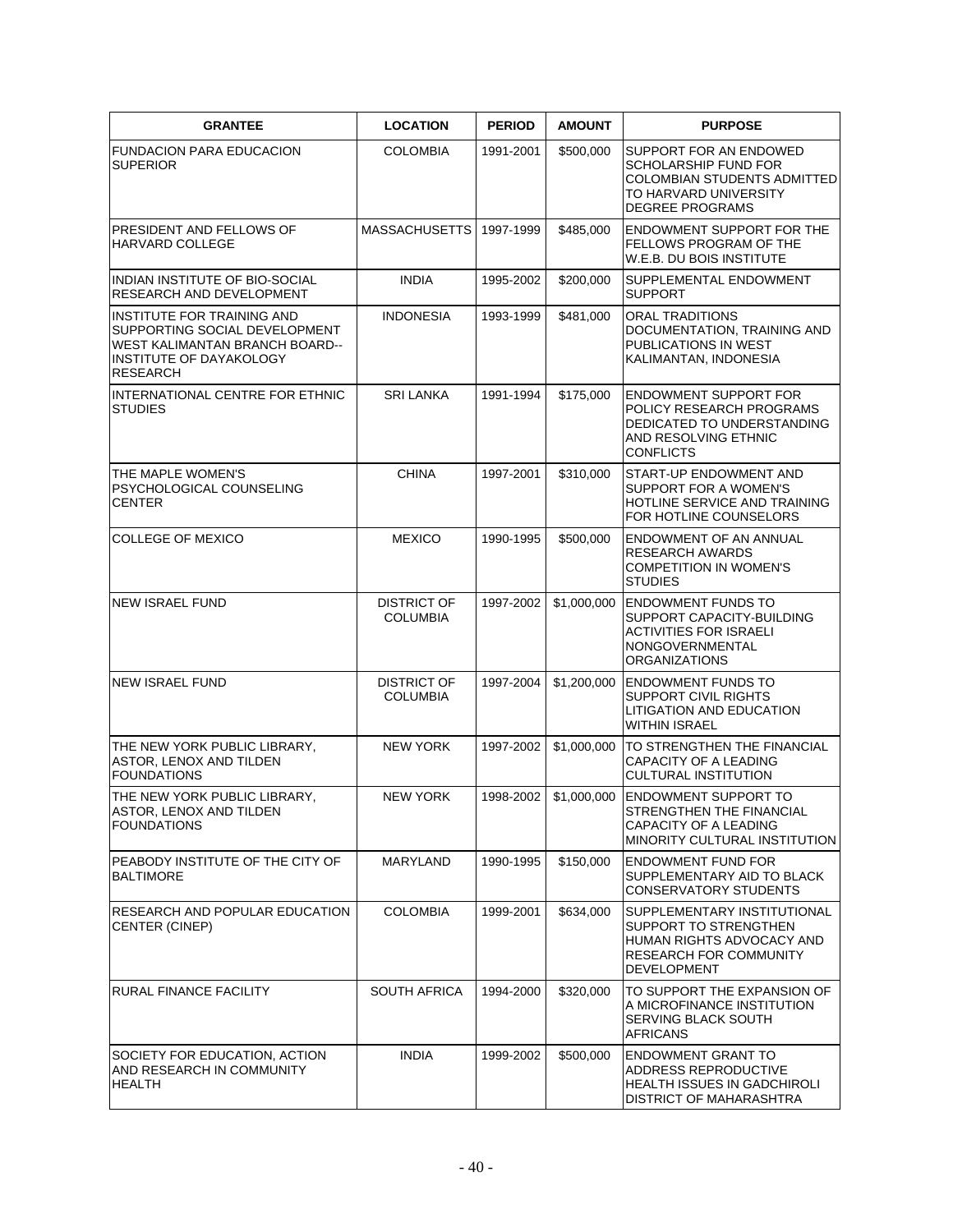| <b>GRANTEE</b>                                  | <b>LOCATION</b> | <b>PERIOD</b> | <b>AMOUNT</b> | <b>PURPOSE</b>                                                                              |
|-------------------------------------------------|-----------------|---------------|---------------|---------------------------------------------------------------------------------------------|
| <b>ISPANISH THEATRE REPERTORY CO.,</b><br>ILTD. | <b>NEW YORK</b> | 1999-2004     | \$1,000,000   | ISUPPORT TO ESTABLISH AN<br>ENDOWED FUND FOR ARTISTIC<br><b>IDEVELOPMENT</b>                |
| THE STUDIO MUSEUM IN HARLEM, INC.               | <b>NEW YORK</b> | 1997-2002     | \$1,000,000   | ITO STRENGTHEN THE FINANCIAL<br>CAPACITY OF A LEADING<br>ICULTURAL INSTITUTION              |
| VASSAR COLLEGE                                  | <b>NEW YORK</b> | 1988-1997     | \$918.855     | ISUPPORT FOR THE "EXPLORING<br>TRANSFER" PROGRAM AND THE<br><b>PROGRAM'S ENDOWMENT FUND</b> |

# **3: Endowment-like grants: Capital Depletion Grants**

| <b>GRANTEE</b>            | <b>LOCATION</b>                | <b>PERIOD</b> | <b>AMOUNT</b> | <b>PURPOSE</b>                                                                                                                                                                    |
|---------------------------|--------------------------------|---------------|---------------|-----------------------------------------------------------------------------------------------------------------------------------------------------------------------------------|
| THE ASPEN INSTITUTE. INC. | DISTRICT OF<br><b>COLUMBIA</b> | 2000-2006     |               | \$3,500,000 CAPITAL DEPLETION GRANT TO<br>IPROVIDE MULTI-YEAR SUPPORT<br><b>IFOR THE NATIONAL RESEARCH</b><br>IAWARDS PROGRAM OF THE<br>INONPROFIT SECTOR RESEARCH<br><b>FUND</b> |

# **4: Endowment-like grants: Working Capital Reserve Funds**

| <b>GRANTEE</b>                                            | <b>LOCATION</b>                       | <b>PERIOD</b> | <b>AMOUNT</b> | <b>PURPOSE</b>                                                                                                                                        |
|-----------------------------------------------------------|---------------------------------------|---------------|---------------|-------------------------------------------------------------------------------------------------------------------------------------------------------|
| ARKANSAS ENTERPRISE GROUP                                 | <b>ARKANSAS</b>                       | 1996-2001     | \$2,000,000   | CAPITAL GRANT TO SUPPORT THE<br><b>ACTIVITIES OF A LEADING</b><br><b>COMMUNITY DEVELOPMENT</b><br><b>FINANCE INSTITUTION</b>                          |
| ARTS INTERNATIONAL, INC.                                  | <b>NEW YORK</b>                       | 1999-2004     | \$500,000     | <b>SUPPORT TO ESTABLISH A</b><br><b>RESTRICTED WORKING CAPITAL</b><br><b>RESERVE</b>                                                                  |
| ASSOCIATION OF UNIVERSITY LEGAL<br>AID INSTITUTIONS TRUST | <b>SOUTH AFRICA</b>                   | 1998-2003     | \$1,000,000   | <b>SUPPORT FOR THE</b><br><b>ESTABLISHMENT OF AN INCOME-</b><br>EARNING RESERVE FUND FOR<br><b>CLINICAL LEGAL EDUCATION IN</b><br><b>SOUTH AFRICA</b> |
| THE ATLANTIC COUNCIL OF THE<br>UNITED STATES, INC.        | <b>DISTRICT OF</b><br><b>COLUMBIA</b> | 1989-1992     | \$950,000     | <b>SUPPORT FOR THE</b><br>ESTABLISHMENT OF A RESERVE<br>FUND FOR PROGRAM PLANNING<br>AND IMPLEMENTATION OF NEW<br><b>PROJECTS</b>                     |
| AVANCE, INC.                                              | <b>TEXAS</b>                          | 1999-2004     | \$250,000     | <b>SUPPORT FOR A RESERVE FUND</b>                                                                                                                     |
| <b>AUTONOMY FOUNDATION</b>                                | <b>HUNGARY</b>                        | 1991-1996     | \$765,500     | <b>SUPPORT FOR VOLUNTARY</b><br>ORGANIZATIONS WORKING IN<br>POVERTY, MINORITY RIGHTS AND<br>SUSTAINABLE DEVELOPMENT<br>FOR A RESERVE FUND             |
| <b>BALLET HISPANICO OF NEW YORK</b>                       | <b>NEW YORK</b>                       | 1999-2004     | \$1,000,000   | <b>SUPPORT TO INCREASE</b><br>MANAGERIAL STRENGTH, EXPAND<br>AN EXISTING WORKING CAPITAL<br>RESERVE, AND SEED AN<br><b>ENDOWMENT</b>                  |
| CENTER FOR LEGAL AND SOCIAL<br><b>STUDIES (CELS)</b>      | <b>ARGENTINA</b>                      | 1998-2000     | \$750,000     | CAPITAL FUND TO PURCHASE<br><b>HEADQUARTERS TO PROMOTE</b><br>JOINT EFFORTS BETWEEN TWO<br>NGOS ON DEFENSE OF PUBLIC<br><b>INTEREST ISSUES</b>        |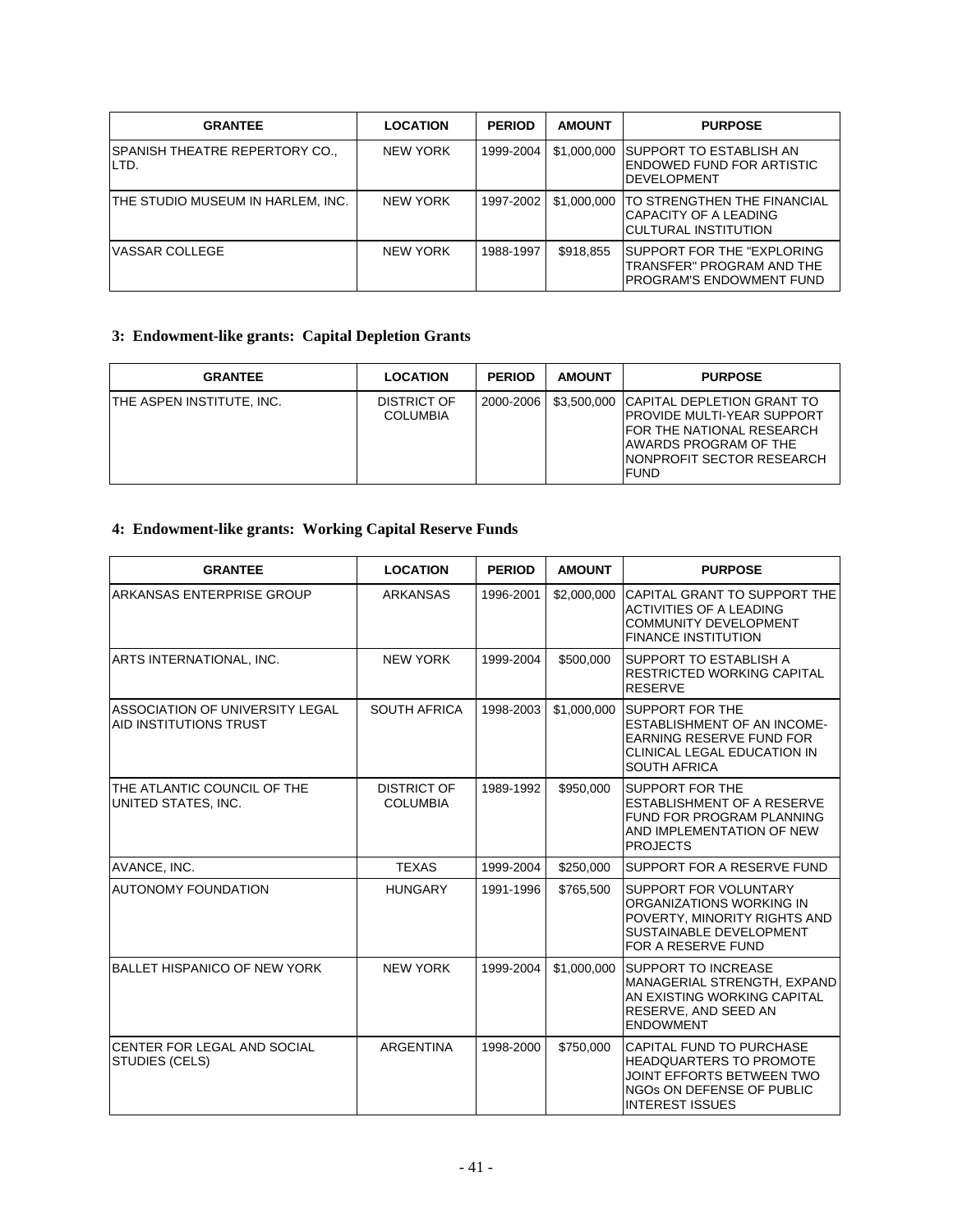| <b>GRANTEE</b>                                                        | <b>LOCATION</b>                       | <b>PERIOD</b> | <b>AMOUNT</b> | <b>PURPOSE</b>                                                                                                                                                   |
|-----------------------------------------------------------------------|---------------------------------------|---------------|---------------|------------------------------------------------------------------------------------------------------------------------------------------------------------------|
| CHICANOS POR LA CAUSA, INC.                                           | ARIZONA                               | 1991-1998     | \$3,000,000   | TO ESTABLISH A PERMANENT<br><b>ENDOWMENT FUND &amp; A</b><br>REVOLVING CASH RESERVE FUND<br>TO ADDRESS TEMPORARY<br>PROGRAM CASH FLOW<br><b>SHORTAGES</b>        |
| CHICANOS POR LA CAUSA, INC.                                           | <b>ARIZONA</b>                        | 1995-1997     | \$1,450,000   | MATURE CDC RECAPITALIZATION<br><b>INITIATIVE</b>                                                                                                                 |
| CHILD CARE CAPITAL INVESTMENT<br>FUND, INC.                           | <b>MASSACHUSETTS</b>                  | 1991-1993     | \$100,000     | PARTIAL SUPPORT FOR<br>ADMINISTRATIVE COSTS OF THE<br>CAPITAL INVESTMENT FUND                                                                                    |
| COASTAL ENTERPRISES, INC.                                             | <b>MAINE</b>                          | 1997-2002     | \$1,000,000   | CAPITAL GRANT TO SUPPORT<br>CEI'S WORKING FUND FOR<br><b>EXPANDED ENTERPRISE</b><br>DEVELOPMENT ACTIVITIES                                                       |
| <b>COLOMBIAN COMMISSION OF JURISTS</b>                                | <b>COLOMBIA</b>                       | 1999-2001     | \$300,000     | CASH RESERVE FUND FOR<br>CAPACITY-BUILDING                                                                                                                       |
| DANCE THEATRE FOUNDATION                                              | <b>NEW YORK</b>                       | 1997-2002     | \$1,000,000   | TO STRENGTHEN THE FINANCIAL<br><b>CAPACITY OF A LEADING</b><br><b>CULTURAL INSTITUTION</b>                                                                       |
| FEDERATION OF SOUTHERN<br>COOPERATIVES/LAND ASSISTANCE<br><b>FUND</b> | ALABAMA                               | 1997-2000     | \$1,000,000   | SUPPORT FOR ENDOWMENT,<br>DEBT REDUCTION, MANAGEMENT<br>STRENGTHENING, AND<br><b>STRATEGIC PLANNING</b>                                                          |
| FUNDUSZ POLNOCNY S.A. (NORTH<br>FUND)                                 | <b>POLAND</b>                         | 1999-2008     | \$200,000     | PARTIAL CAPITALIZATION OF A<br>NEW FUND TO PROMOTE JOB<br><b>CREATION IN A LOW-INCOME</b><br><b>REGION OF POLAND</b>                                             |
| UNIVERSITY OF INDONESIA                                               | <b>INDONESIA</b>                      | 1991-1996     | \$350,000     | CONTRIBUTION TO A CAPITAL<br>FUND FOR THE CENTER FOR<br><b>HEALTH RESEARCH</b>                                                                                   |
| INSTITUTE FOR INTERNATIONAL<br><b>ECONOMICS</b>                       | <b>DISTRICT OF</b><br><b>COLUMBIA</b> | 1991-1996     | \$2,500,000   | <b>GENERAL SUPPORT OR A CAPITAL</b><br><b>FUND</b>                                                                                                               |
| INSTITUTE FOR INTERNATIONAL<br><b>ECONOMICS</b>                       | <b>DISTRICT OF</b><br><b>COLUMBIA</b> |               | \$2,500,000   | <b>ISUPPORT FOR A CAPITAL FUND</b>                                                                                                                               |
| INSTITUTE OF INTERNATIONAL<br>EDUCATION, INC.                         | <b>NEW YORK</b>                       | 1995-         | \$5,000,000   | CAPITAL FUND CONTRIBUTION TO<br>STRENGTHEN CAPACITY TO<br><b>RESPOND TO NEW GEOGRAPHIC</b><br>& PROGRAMMATIC<br>DEVELOPMENTS IN INT'L EDUC. &<br><b>EXCHANGE</b> |
| INSTITUTE OF PERUVIAN STUDIES                                         | PERU                                  | 1991-1996     | \$500,000     | SUPPORT TO ESTABLISH A<br><b>CAPITAL FUND</b>                                                                                                                    |
| INTER-AMERICAN INSTITUTE OF<br><b>HUMAN RIGHTS</b>                    | <b>COSTA RICA</b>                     | 1991-1993     | \$350,000     | SUPPORT FOR A CAPITAL FUND<br>TO BE ESTABLISHED BY THE<br><b>INSTITUTE</b>                                                                                       |
| INTERNATIONAL CENTER FOR<br><b>RESEARCH ON WOMEN</b>                  | <b>DISTRICT OF</b><br><b>COLUMBIA</b> | 1997-2002     | \$1,000,000   | TO HELP LAUNCH ICRW'S CAPITAL<br><b>RESERVE FUND</b>                                                                                                             |
| LATIN AMERICAN FACULTY OF SOCIAL<br>SCIENCES(FLACSO)                  | EL SALVADOR                           | 1990-1998     | \$710,000     | TO PURCHASE QUARTERS AND<br>ESTABLISH A CAPITAL FUND                                                                                                             |
| LAWYERS ALLIANCE FOR NEW YORK                                         | NEW YORK                              | 1990-1991     | \$100,000     | SUPPORT TO ESTABLISH AN<br>OPERATING RESERVE FUND                                                                                                                |
| <b>MANCHESTER BIDWELL</b><br>DEVELOPMENT TRUST                        | PENNSYLVANIA                          | 1999-2004     | \$600,000     | SUPPORT TO ESTABLISH A<br>RESTRICTED WORKING CAPITAL<br><b>RESERVE</b>                                                                                           |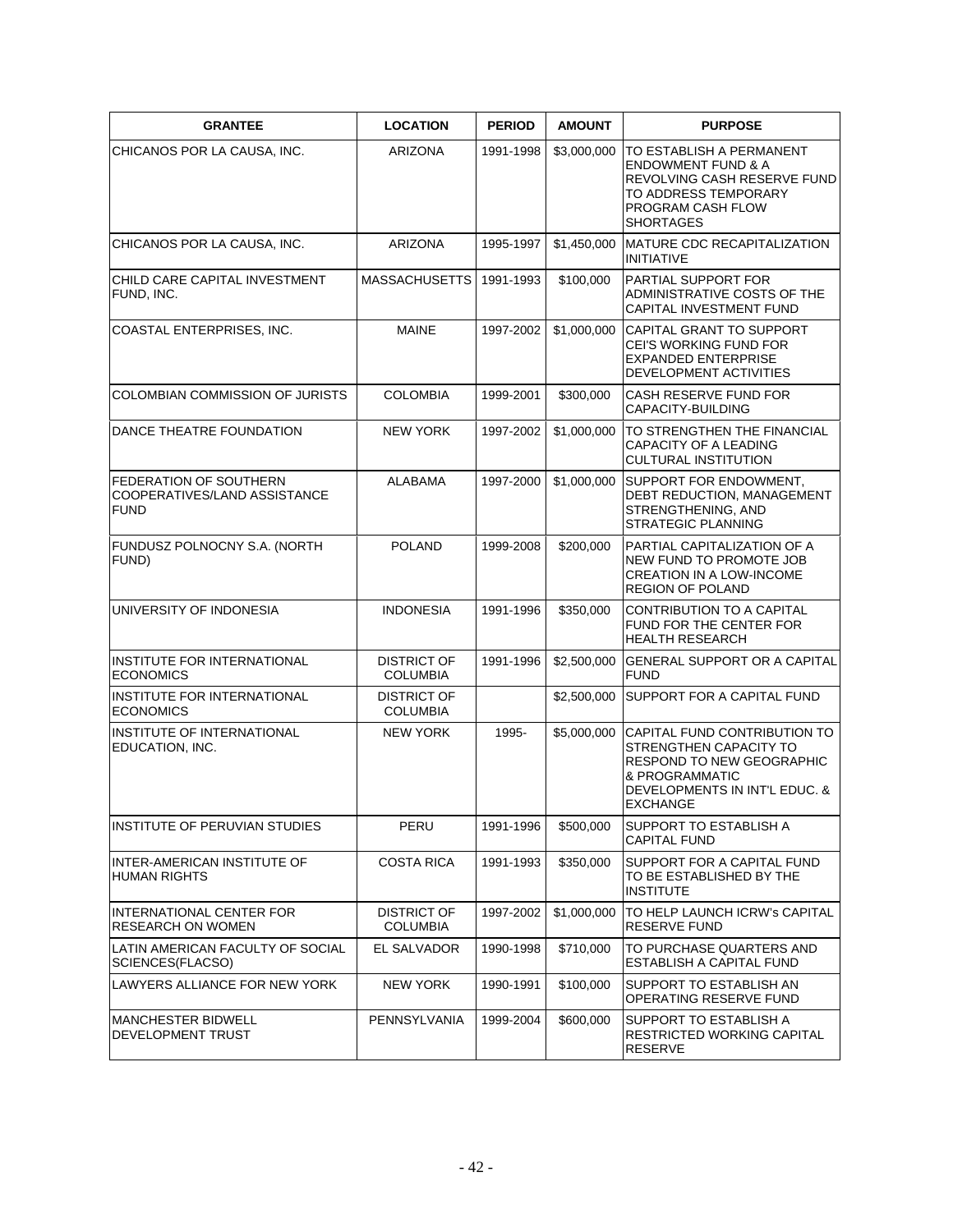| <b>GRANTEE</b>                                                          | <b>LOCATION</b>                       | <b>PERIOD</b> | <b>AMOUNT</b> | <b>PURPOSE</b>                                                                                                                               |
|-------------------------------------------------------------------------|---------------------------------------|---------------|---------------|----------------------------------------------------------------------------------------------------------------------------------------------|
| <b>MANPOWER DEMONSTRATION</b><br><b>RESEARCH CORPORATION</b>            | <b>NEW YORK</b>                       | 1993-1999     | \$1,000,000   | TO ESTABLISH A WORKING<br>CAPITAL FUND TO ENABLE MDRC<br>TO EXPLORE APPLICATIONS OF<br>ITS EXPERTISE IN NEW AREAS OF<br><b>HUMAN SERVICE</b> |
| <b>MANPOWER DEMONSTRATION</b><br><b>RESEARCH CORPORATION</b>            | <b>NEW YORK</b>                       | 1993-1999     | \$3,500,000   | <b>SUPPORT FOR AN EDUCATIONAL</b><br><b>CHALLENGE FUND FOR MDRC's</b><br>EDUCATIONAL RESEARCH<br><b>PROJECTS</b>                             |
| MANPOWER DEMONSTRATION<br><b>RESEARCH CORPORATION</b>                   | <b>NEW YORK</b>                       | 1998-2002     | \$7,000,000   | <b>INVESTMENT FUND</b>                                                                                                                       |
| <b>MANPOWER DEMONSTRATION</b><br><b>RESEARCH CORPORATION</b>            | <b>NEW YORK</b>                       | 1998-2002     | \$2,000,000   | VENTURE FUND                                                                                                                                 |
| THE MENDENHALL MINISTRIES, INC.                                         | <b>MISSISSIPPI</b>                    | 1995-1996     | \$50,000      | SUPPORT TO AUGMENT THE<br>ORGANIZATION'S RESERVE FUND                                                                                        |
| MISSISSIPPI ACTION FOR COMMUNITY<br>EDUCATION, INC.                     | <b>MISSISSIPPI</b>                    | 1997-2000     | \$1,200,000   | <b>OPERATING AND CAPITAL</b><br><b>SUPPORT</b>                                                                                               |
| NATIONAL ASSOCIATION FOR THE<br>ADVANCEMENT OF COLORED PEOPLE           | <b>MARYLAND</b>                       | 1993-1997     | \$500,000     | FOR SUPPORT OF A RESERVE<br><b>FUND</b>                                                                                                      |
| NATIONAL CHARITIES INFORMATION<br>BUREAU, INC.                          | <b>NEW YORK</b>                       | 1999-2004     | \$200,000     | SUPPORT TO OVERCOME A<br><b>BUDGET DEFICIT AND ASSIST IN</b><br>THE ESTABLISHMENT OF A<br><b>WORKING CAPITAL RESERVE</b><br><b>FUND</b>      |
| NATIONAL FEDERATION OF<br>COMMUNITY DEVELOPMENT CREDIT<br><b>UNIONS</b> | <b>NEW YORK</b>                       | 1997-2007     | \$2,000,000   | <b>SUPPORT FOR NFCDCU'S</b><br>CAPITALIZATION PROGRAM                                                                                        |
| NATIONAL PUBLIC RADIO                                                   | <b>DISTRICT OF</b><br><b>COLUMBIA</b> | 1986-1996     | \$2,000,000   | SUPPLEMENTAL SUPPORT FOR<br>THE SUSTAINING FUND FOR<br><b>NEWS EXCELLENCE</b>                                                                |
| NEW COMMUNITY CORPORATION                                               | <b>NEW JERSEY</b>                     | 1995-1997     | \$2,200,000   | SUPPORT FOR RECAPITALIZATION<br>AND PRESERVATION OF<br><b>PHYSICAL ASSETS</b>                                                                |
| THE NEW YORK COMMUNITY TRUST                                            | <b>NEW YORK</b>                       | 1991-1993     | \$300,000     | SEED FUNDING TO HELP<br><b>CAPITALIZE THE LATINO</b><br>LEADERSHIP FUND, A FIELD OF<br>INTEREST FUND WITHIN THE NEW<br>YORK COMMUNITY TRUST  |
| PUBLIC EDUCATION NETWORK                                                | <b>DISTRICT OF</b><br><b>COLUMBIA</b> | 1997-2002     | \$1,000,000   | SUPPORT TO ESTABLISH A<br><b>RESERVE FUND</b>                                                                                                |
| PUBLIC/PRIVATE VENTURES                                                 | <b>PENNSYLVANIA</b>                   | 1998-2003     | \$3,500,000   | JOINT VENTURE FUND                                                                                                                           |
| SELF-HELP VENTURES FUND                                                 | NORTH CAROLINA                        | 1996-2001     | \$2,000,000   | CAPITAL GRANT TO SUPPORT THE<br><b>ACTIVITIES OF A LEADING</b><br><b>COMMUNITY DEVELOPMENT</b><br><b>FINANCE INSTITUTION</b>                 |
| SERVICE FOR UNPRIVILEGED SECTION<br>OF SOCIETY                          | <b>NEPAL</b>                          | 1991-1996     | \$50,000      | CONTRIBUTION TO CAPITAL FUND<br>TO SUSTAIN LEGAL LITERACY<br><b>ACTIVITIES IN NEPAL</b>                                                      |
| SOUTHERN AFRICA LEGAL SERVICES<br>AND LEGAL EDUCATION PROJECT,<br>INC.  | <b>DISTRICT OF</b><br><b>COLUMBIA</b> | 1996-2001     | \$1,000,000   | <b>INCOME-EARNING CAPITAL</b><br>RESERVE FUND                                                                                                |
| SPANISH-SPEAKING UNITY COUNCIL<br>OF ALAMEDA COUNTY, INC.               | <b>CALIFORNIA</b>                     | 1994-1998     | \$1,850,000   | MATURE CDC RECAPITALIZATION<br><b>INITIATIVE</b>                                                                                             |
| THEATRE COMMUNICATIONS GROUP,<br>INC.                                   | <b>NEW YORK</b>                       | 1991-1995     | \$1,000,000   | LEADERSHIP GRANT TO<br>ESTABLISH PROGRAM RESERVE<br><b>FUND</b>                                                                              |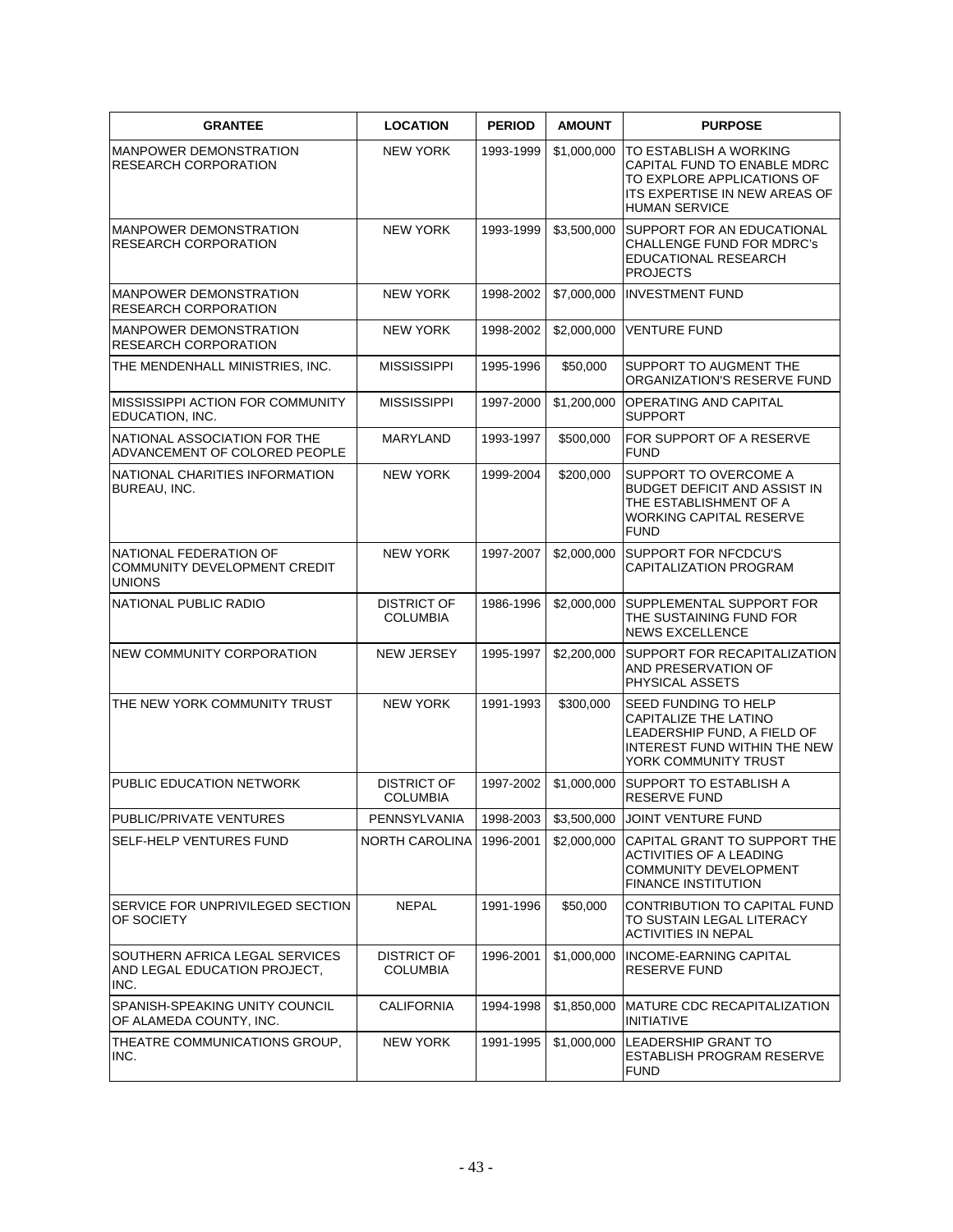| <b>GRANTEE</b>                                                      | <b>LOCATION</b>  | <b>PERIOD</b> | <b>AMOUNT</b> | <b>PURPOSE</b>                                                                                                                                                                                                                         |
|---------------------------------------------------------------------|------------------|---------------|---------------|----------------------------------------------------------------------------------------------------------------------------------------------------------------------------------------------------------------------------------------|
| UNITED NATIONS ASSOCIATION OF<br>THE UNITED STATES OF AMERICA, INC. | <b>NEW YORK</b>  | 1997-2000     | \$2,500,000   | FINAL SUPPORT FOR<br>IMEMBERSHIP AND EDUCATION<br><b>ACTIVITIES, FINANCIAL</b><br>STABILIZATION, AND A CASH<br>RESERVE FUND AND<br><b>ENDOWMENT</b>                                                                                    |
| UNIVERSITY OF CHILE                                                 | <b>CHILE</b>     | 1997-2001     | \$1,300,000   | ISUPPLEMENTARY SUPPORT FOR<br>A COMPETITIVE PUBLIC POLICY<br><b>GRANT FUND PROMOTING SOCIAL</b><br>POLICY ALTERNATIVES; AN<br>EVALUATION AND PLANNING<br><b>COMPONENT AND AN INITIAL</b><br>CONTRIBUTION TO A SEED<br><b>ENDOWMENT</b> |
| YAYASAN PELITA ILMU                                                 | <b>INDONESIA</b> | 1998-2003     | \$550,000     | <b>CONTRIBUTION TO A CAPITAL</b><br>FUND FOR THE COMMUNITY<br>SUPPORT CENTER FOR PEOPLE<br>WITH HIV/AIDS                                                                                                                               |

# **5: Endowment-related grants: Feasibility studies**

| <b>GRANTEE</b>                                          | <b>LOCATION</b>   | <b>PEROD</b> | <b>AMOUNT</b> | <b>PURPOSE</b>                                                                                                                                                                                                 |
|---------------------------------------------------------|-------------------|--------------|---------------|----------------------------------------------------------------------------------------------------------------------------------------------------------------------------------------------------------------|
| AFRICAN CENTRE FOR TECHNOLOGY<br><b>STUDIES LIMITED</b> | <b>KENYA</b>      | 1998-2000    | \$301,000     | INSTITUTIONAL DEVELOPMENT<br>AND PLANNING FOR AN<br><b>ENDOWMENT FUND</b>                                                                                                                                      |
| AFRICAN ECONOMIC RESEARCH<br>CONSORTIUM, INC.           | <b>KENYA</b>      | 1998-2000    | \$250,000     | <b>GENERAL SUPPORT AND</b><br>PLANNING TO ESTABLISH AND<br>MANAGE AN ENDOWMENT FUND                                                                                                                            |
| THE ARIAS FOUNDATION FOR PEACE<br>AND HUMAN PROGRESS    | <b>COSTA RICA</b> | 1991-1993    | \$300,000     | SUPPORT FOR INSTITUTIONAL<br><b>ENDOWMENT AND FORMULATION</b><br>OF ECONOMIC DEVELOPMENT<br>PROGRAM STRATEGY                                                                                                   |
| THE ASSOCIATION FOR CIVIL RIGHTS<br><b>IN ISRAEL</b>    | <b>ISRAEL</b>     | 1997-1999    | \$100,000     | SUPPORT FOR FUNDRAISING AND<br>DEVELOPMENT STRATEGIC<br><b>PLANNING</b>                                                                                                                                        |
| <b>ASSOCIATION OF AFRICAN</b><br><b>UNIVERSITIES</b>    | <b>GHANA</b>      | 1997-2001    | \$1,150,000   | ISUPPLEMENTAL SUPPORT FOR<br>CORE ACTIVITIES; PLANNING<br>SUPPORT FOR QUALITY<br>ASSURANCE AND ENDOWMENT<br><b>ACTIVITIES: SUPPORT FOR PILOT</b><br><b>PROJECT ON GRADUATE</b><br><b>DISSERTATION DATABASE</b> |
| BEDFORD STUYVESANT RESTORATION<br><b>CORPORATION</b>    | <b>NEW YORK</b>   | 1992-1994    | \$150,000     | <b>FUNDING TO HIRE AN</b><br><b>ARCHITECT/ENGINEER TO</b><br><b>IMPLEMENT A CAPITAL</b><br><b>IMPROVEMENT PLAN AND A</b><br>CONSULTANT TO DEVELOP A<br><b>FUND RAISING PROGRAM</b>                             |
| <b>BRIDGE HOUSING CORPORATION</b>                       | <b>CALIFORNIA</b> |              | \$75,000      | <b>GRANT TO DESIGN AND</b><br><b>IMPLEMENT A FIVE-YEAR</b><br>CAPITALIZATION PROGRAM                                                                                                                           |
| CHICANOS POR LA CAUSA, INC.                             | ARIZONA           | 1995-1997    | \$1,450,000   | <b>IMATURE CDC RECAPITALIZATION</b><br><b>INITIATIVE</b>                                                                                                                                                       |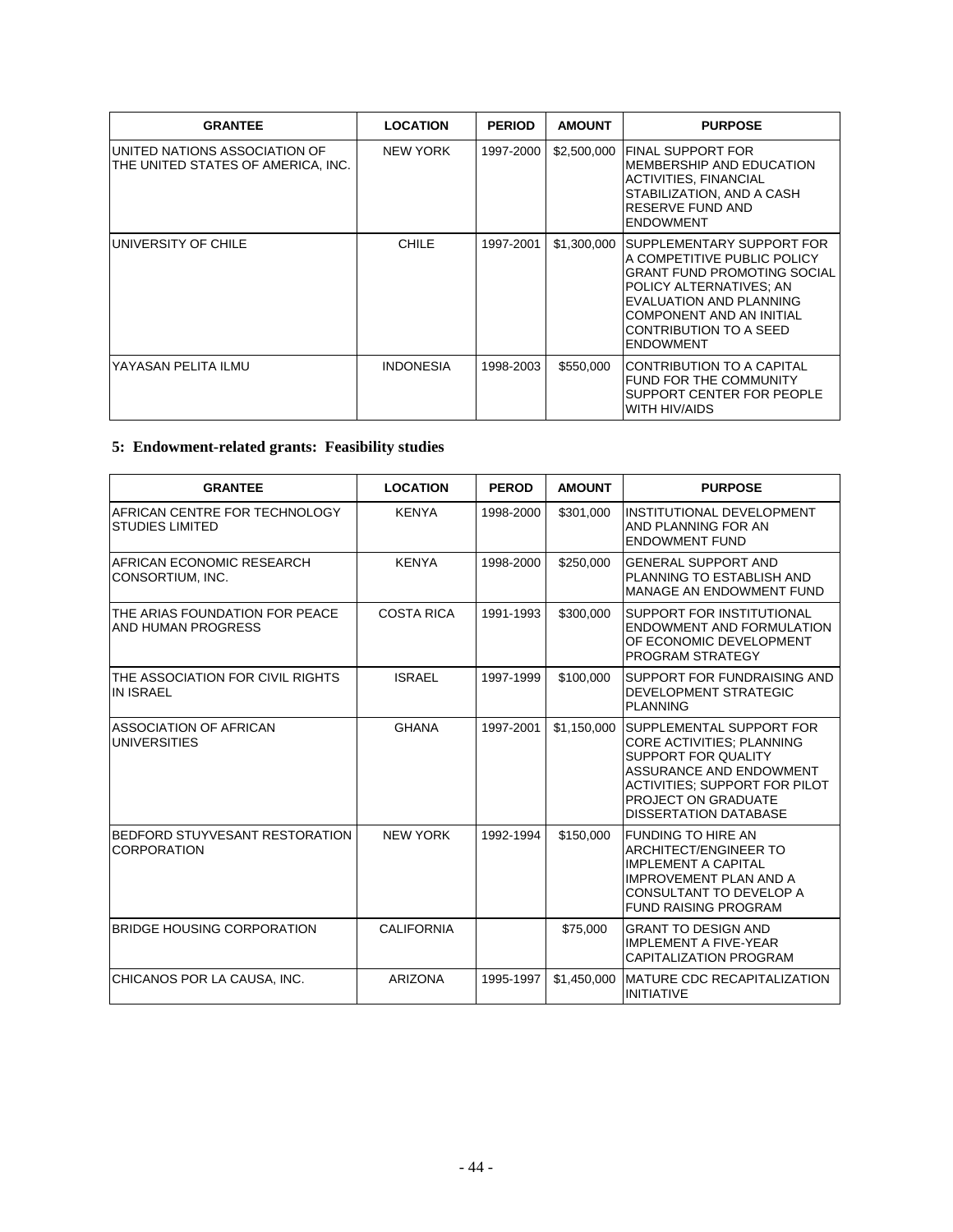| <b>GRANTEE</b>                                                                            | <b>LOCATION</b>                       | <b>PEROD</b> | <b>AMOUNT</b> | <b>PURPOSE</b>                                                                                                                                                                                                                        |
|-------------------------------------------------------------------------------------------|---------------------------------------|--------------|---------------|---------------------------------------------------------------------------------------------------------------------------------------------------------------------------------------------------------------------------------------|
| UNIVERSITY OF CHILE                                                                       | <b>CHILE</b>                          | 1997-2001    | \$1,300,000   | SUPPLEMENTARY SUPPORT FOR<br>A COMPETITIVE PUBLIC POLICY<br><b>GRANT FUND PROMOTING SOCIAL</b><br>POLICY ALTERNATIVES; AN<br>EVALUATION AND PLANNING<br><b>COMPONENT AND AN INITIAL</b><br>CONTRIBUTION TO A SEED<br><b>ENDOWMENT</b> |
| COUNCIL OF MICHIGAN FOUNDATIONS.<br>INC.                                                  | <b>MICHIGAN</b>                       | 1998-1999    | \$20,000      | SUPPORT FOR WRITING AND<br>EDITING OF A PRIMER ON<br><b>ENDOWMENT BUILDING FOR</b><br><b>EMERGING FOUNDATIONS</b>                                                                                                                     |
| C.R.E.A.T.E. (CHRISTIAN, RESEARCH,<br>EDUCATION, ACTION, TECHNICAL<br>ENTERPRISES, INC.)  | <b>MISSISSIPPI</b>                    | 1997-1999    | \$75,000      | SUPPORT TO IMPROVE RURAL<br>OUTREACH AND ACCELERATE<br><b>ENDOWMENT BUILDING</b>                                                                                                                                                      |
| <b>EAST TENNESSEE FOUNDATION</b>                                                          | <b>TENNESSEE</b>                      | 1997-1999    | \$500,000     | SUPPORT FOR RESEARCH AND<br>PLANNING ACTIVITIES TO<br><b>ESTABLISH A NEW ENDOWED</b><br>FOUNDATION SERVING THE<br>CENTRAL APPLACHIAN REGION                                                                                           |
| FEDERATION OF SOUTHERN<br>COOPERATIVES/LAND ASSISTANCE<br><b>FUND</b>                     | <b>ALABAMA</b>                        | 1997-2000    | \$1,000,000   | SUPPORT FOR ENDOWMENT,<br>DEBT REDUCTION, MANAGEMENT<br>STRENGTHENING, AND<br><b>STRATEGIC PLANNING</b>                                                                                                                               |
| <b>GALING POOK FOUNDATION</b><br>(INNOVATIONS AND EXELLENCE IN<br>LOCAL GOVERNANCE), INC. | <b>PHILIPPINES</b>                    | 1999-2002    | \$260,000     | SUPPORT FOR A DEVELOPMENT<br>OFFICE AND FUND-RAISING<br>CAMPAIGN FOR THE GALING<br>POOK FOUNDATION ENDOWMENT                                                                                                                          |
| INSTITUTE FOR COMMUNITY<br><b>ECONOMICS</b>                                               | MASSACHUSETTS   1995-1997             |              | \$50,000      | SUPPORT TO OBTAIN CAPITAL<br>CAMPAIGN EXPERTISE TO<br>DEVELOP AND IMPLEMENT A<br>STRATEGY TO INCREASE AND<br>DIVERSIFY ICE'S CAPITAL BASE                                                                                             |
| INTERNATIONAL CENTRE FOR<br>DIARRHOEAL DISEASE RESEARCH,<br><b>BANGLADESH</b>             | BANGLADESH                            | 1993-1994    | \$49,500      | SUPPORT FOR A PROFESSIONAL<br>ASSESSMENT OF THE FEASIBILITY<br>OF LAUNCHING AN<br><b>INTERNATIONAL ENDOWMENT</b><br>CAMPAIGN FOR THE ICDDR, B                                                                                         |
| LAWYERS' COMMITTEE FOR CIVIL<br>RIGHTS UNDER LAW                                          | <b>DISTRICT OF</b><br><b>COLUMBIA</b> | 1988-1998    | \$4,891,000   | SUPPLEMENTAL GENERAL<br>SUPPORT, & PROJECT SUPPORT<br>IN AREAS OF VOTING RIGHTS.<br>ENVIRONMENTAL JUSTICE AND<br>COMMUNITY ECONOMIC<br><b>DEVELOPMENT</b>                                                                             |
| LEGAL RESOURCES FOUNDATION                                                                | ZIMBABWE                              | 1996-1996    | \$14,475      | STUDY VISIT TO THE UNITED<br>STATES TO IDENTIFY<br><b>INVESTMENT STRATEGIES FOR</b><br>THE PROPOSED ENDOWMENT<br><b>FUND</b>                                                                                                          |
| <b>MEXICAN ASSOCIATION FOR WOMEN'S</b><br><b>RIGHTS</b>                                   | <b>MEXICO</b>                         | 1992-1994    | \$70,000      | SUPPORT FOR CAPITAL<br>CAMPAIGN AND STRATEGIC<br>PLANNING FOR A WOMEN'S FUND                                                                                                                                                          |
| MS. FOUNDATION FOR WOMEN, INC.                                                            | <b>NEW YORK</b>                       | 1993-1994    | \$45,000      | SUPPORT FOR AN ENDOWMENT<br><b>FEASIBILITY STUDY</b>                                                                                                                                                                                  |
| ON PURPOSE ASSOCIATES                                                                     | <b>MICHIGAN</b>                       | 1998-2000    | \$174,000     | SUPPORT FOR BUSINESS PLAN<br>DEVELOPMENT FOR THE<br>NATURAL CAPITAL FUND                                                                                                                                                              |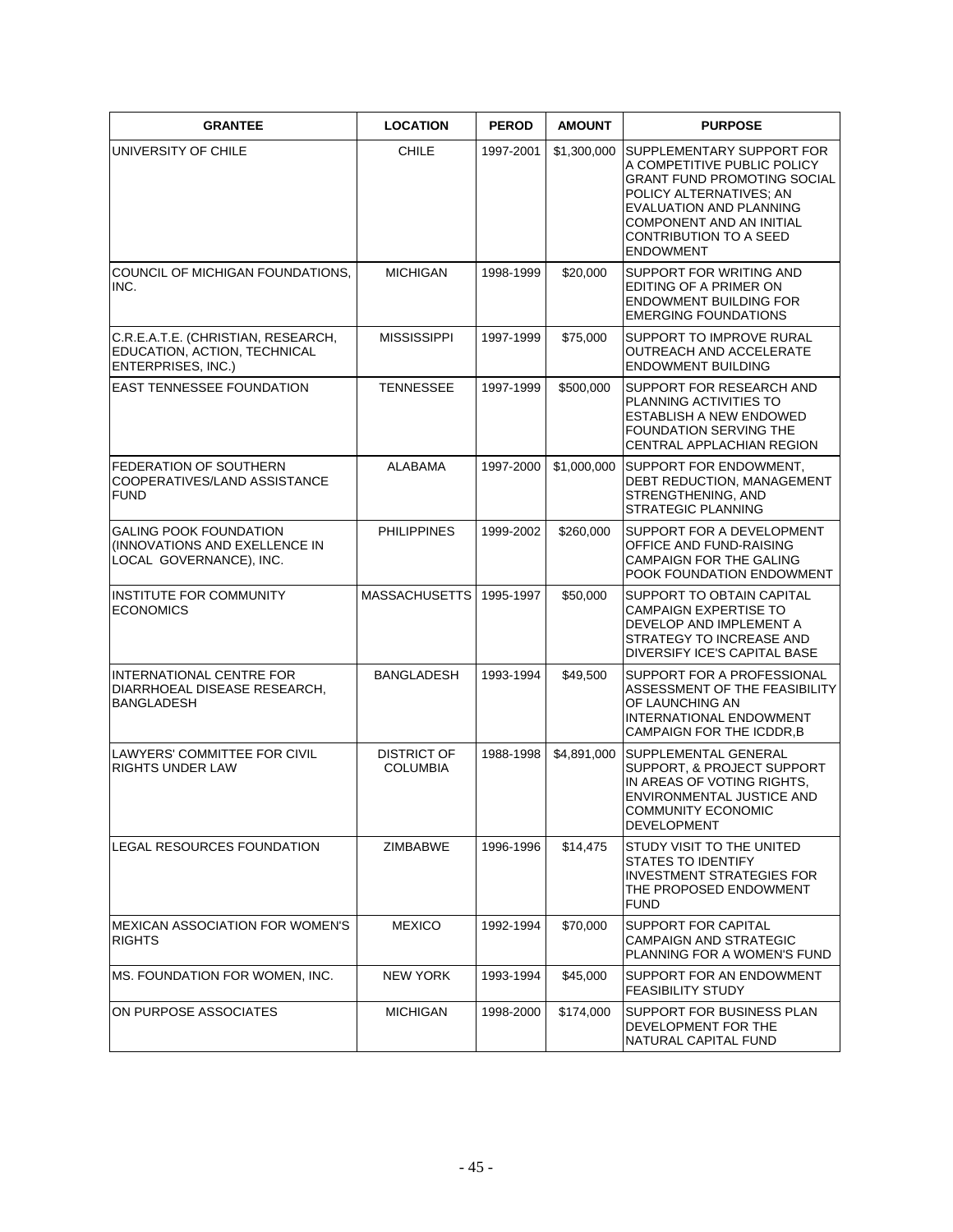| <b>GRANTEE</b>                   | <b>LOCATION</b> | <b>PEROD</b> | <b>AMOUNT</b> | <b>PURPOSE</b>                                                                                                            |
|----------------------------------|-----------------|--------------|---------------|---------------------------------------------------------------------------------------------------------------------------|
| PUBLIC INTEREST PROJECTS         | <b>NEW YORK</b> | 1996-1997    | \$29,500      | ISUPPORT TO DEVELOP A<br>FUNDERS' WORKING GROUP TO<br>UNDERSTAND AND PROMOTE<br>ICONSERVATION-BASED<br><b>DEVELOPMENT</b> |
| JACKIE ROBINSON FOUNDATION, INC. | <b>NEW YORK</b> | 1990-1990    | \$75,000      | <b>ISUPPORT FOR THE</b><br>DEVELOPMENT OF AN<br>ENDOWMENT CAMPAIGN AND<br>ENHANCED COMPUTER CAPACITY                      |
| <b>STATE OF UTAH</b>             | <b>UTAH</b>     | 1995-1996    | \$20,000      | SUPPORT TO ENHANCE THE<br>EFFECTIVENESS AND BROADEN<br>THE IMPACT OF THE UTAH ARTS<br>ENDOWMENT FUND PROGRAM              |

# **6: Endowment-related grants: Capital campaign support**

| <b>GRANTEE</b>                                                                            | <b>LOCATION</b>                       | <b>PERIOD</b> | <b>AMOUNT</b> | <b>PURPOSE</b>                                                                                                                                                           |
|-------------------------------------------------------------------------------------------|---------------------------------------|---------------|---------------|--------------------------------------------------------------------------------------------------------------------------------------------------------------------------|
| <b>BIRZEIT UNIVERSITY</b>                                                                 | <b>WEST BANK</b>                      | 2000-2002     | \$260,000     | SEED FUNDING FOR A NEW<br><b>FUNDRAISING AND ENDOWMENT</b><br><b>MANAGEMENT UNIT IN THE</b><br>UNIVERSITY'S ADMINISTRATION                                               |
| CONSORTIUM FOR THE NATIONAL<br><b>EQUAL JUSTICE LIBRARY</b>                               | <b>ILLINOIS</b>                       | 1996-1997     | \$50,000      | <b>SUPPORT FUNDRAISING</b><br><b>ACTIVITIES TO CREATE NATIONAL</b><br><b>LIBRARY TO PRESERVE</b><br>AMERICA'S HISTORY RELATING<br>TO LEGAL REPRESENTATION OF<br>THE POOR |
| <b>FIRST NATIONS DEVELOPMENT</b><br><b>INSTITUTE</b>                                      | <b>VIRGINIA</b>                       | 1998-2001     | \$600,000     | <b>TO STRENGTHEN</b><br><b>COMMUNICATIONS AND LAUNCH</b><br>AN ENDOWMENT CAMPAIGN                                                                                        |
| <b>GALING POOK FOUNDATION</b><br>(INNOVATIONS AND EXELLENCE IN<br>LOCAL GOVERNANCE), INC. | <b>PHILIPPINES</b>                    | 1999-2002     | \$260,000     | SUPPORT FOR A DEVELOPMENT<br>OFFICE AND FUND-RAISING<br><b>CAMPAIGN FOR THE GALING</b><br>POOK FOUNDATION ENDOWMENT                                                      |
| <b>INTER-AMERICAN DIALOGUE</b>                                                            | <b>DISTRICT OF</b><br><b>COLUMBIA</b> | 1999-2000     | \$25,000      | SUPPORT FOR A CAPITAL<br><b>CAMPAIGN</b>                                                                                                                                 |
| <b>INTERNATIONAL CENTRE FOR</b><br>DIARRHOEAL DISEASE RESEARCH,<br><b>BANGLADESH</b>      | <b>BANGLADESH</b>                     | 1994-1995     | \$126,500     | <b>SUPPORT FOR ENDOWMENT</b><br>CAMPAIGN                                                                                                                                 |
| INTERNATIONAL INSTITUTE FOR<br><b>STRATEGIC STUDIES</b>                                   | ENGLAND (U.K.)                        | 1998-1999     | \$100,000     | ONE-TIME SUPPORT OF COSTS<br>RELATED TO A CAPITAL<br><b>CAMPAIGN</b>                                                                                                     |
| MALDEF PROPERTY MANAGEMENT<br><b>CORPORATION</b>                                          | <b>CALIFORNIA</b>                     | 1994-1996     | \$100,000     | PROJECT SUPPORT FOR CAPITAL<br><b>CAMPAIGN FUNDRAISING</b><br><b>ACTIVITIES</b>                                                                                          |
| MEXICAN AMERICAN LEGAL DEFENSE<br>AND EDUCATIONAL FUND                                    | <b>CALIFORNIA</b>                     | 1991-1993     | \$200,000     | SUPPORT TO CONDUCT A<br><b>CAPITAL CAMPAIGN</b>                                                                                                                          |
| <b>MEXICAN ASSOCIATION FOR WOMEN'S</b><br><b>RIGHTS</b>                                   | <b>MEXICO</b>                         | 1992-1994     | \$70,000      | SUPPORT FOR CAPITAL<br><b>CAMPAIGN AND STRATEGIC</b><br>PLANNING FOR A WOMEN'S FUND                                                                                      |
| NATIONAL COUNCIL OF NEGRO<br>WOMEN, INC.                                                  | <b>DISTRICT OF</b><br><b>COLUMBIA</b> | 1995-1996     | \$75,000      | FOR EXPENSES ASSOCIATED<br>WITH THE RETENTION OF<br>FUNDRAISING CONSULTANTS TO<br>AID IN IMPLEMENTATION OF<br><b>CAPITAL CAMPAIGN</b>                                    |